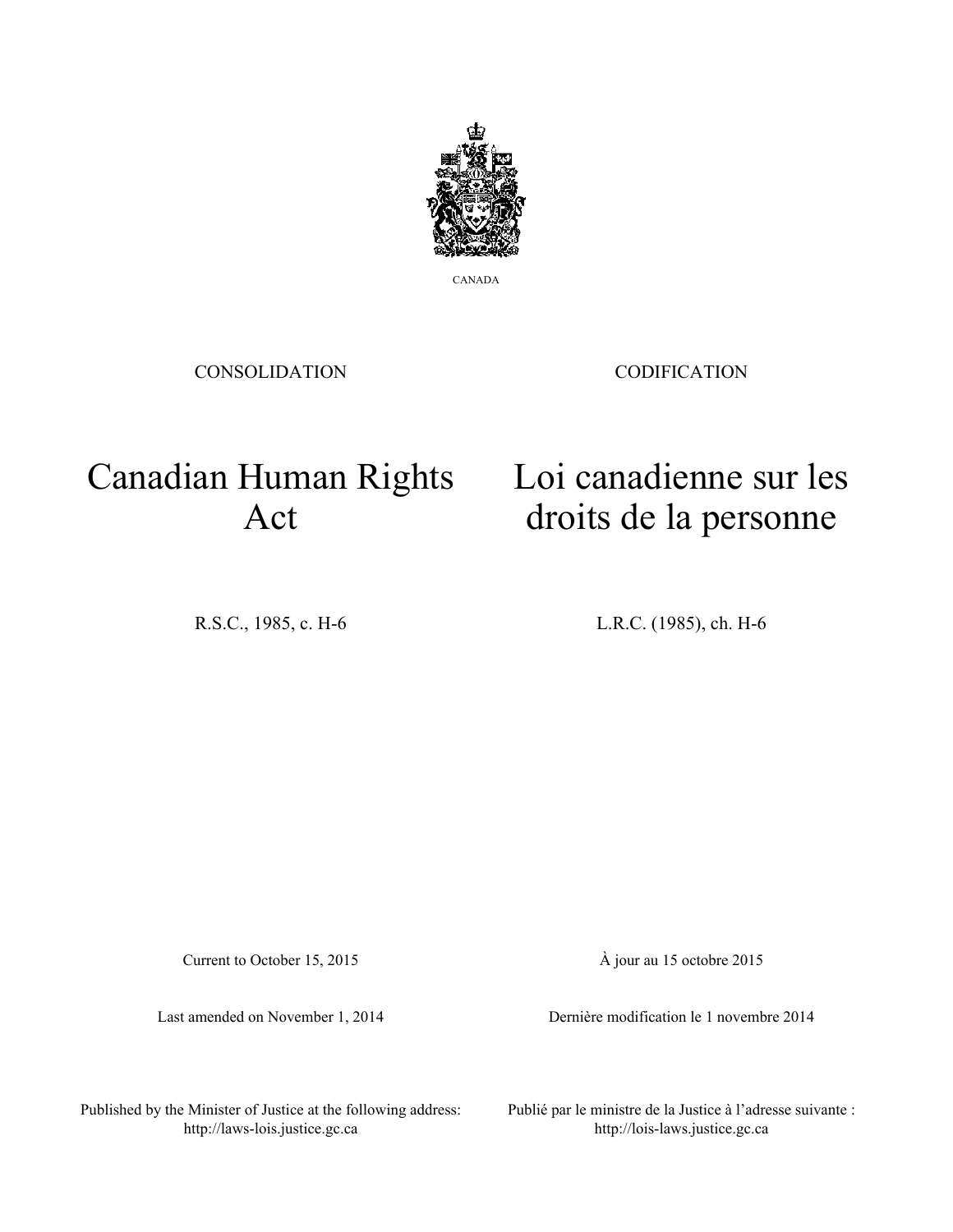# OFFICIAL STATUS OF CONSOLIDATIONS

Subsections 31(1) and (2) of the *Legislation Revision and Consolidation Act*, in force on June 1, 2009, provide as follows:

Published consolidation is evidence **31.** (1) Every copy of a consolidated statute or consolidated regulation published by the Minister under this Act in either print or electronic form is evidence of that statute or regulation and of its contents and every copy purporting to be published by the Minister is deemed to be so published, unless the contrary is shown.

Inconsistencies in Acts

(2) In the event of an inconsistency between a consolidated statute published by the Minister under this Act and the original statute or a subsequent amendment as certified by the Clerk of the Parliaments under the *Publication of Statutes Act*, the original statute or amendment prevails to the extent of the inconsistency.

# NOTE NOTE

This consolidation is current to October 15, 2015. The last amendments came into force on November 1, 2014. Any amendments that were not in force as of October 15, 2015 are set out at the end of this document under the heading "Amendments Not in Force".

# CARACTÈRE OFFICIEL DES CODIFICATIONS

Les paragraphes 31(1) et (2) de la *Loi sur la révision et la codification des textes législatifs*, en vigueur le 1<sup>er</sup> juin 2009, prévoient ce qui suit :

**31.** (1) Tout exemplaire d'une loi codifiée ou d'un règlement codifié, publié par le ministre en vertu de la présente loi sur support papier ou sur support électronique, fait foi de cette loi ou de ce règlement et de son contenu. Tout exemplaire donné comme publié par le ministre est réputé avoir été ainsi publié, sauf preuve contraire.

(2) Les dispositions de la loi d'origine avec ses modifications subséquentes par le greffier des Parlements en vertu de la *Loi sur la publication des lois* l'emportent sur les dispositions incompatibles de la loi codifiée publiée par le ministre en vertu de la présente loi.

Codifications comme élément de preuve

Incompatibilité — lois

Cette codification est à jour au 15 octobre 2015. Les dernières modifications sont entrées en vigueur le 1 novembre 2014. Toutes modifications qui n'étaient pas en vigueur au 15 octobre 2015 sont énoncées à la fin de ce document sous le titre « Modifications non en vigueur ».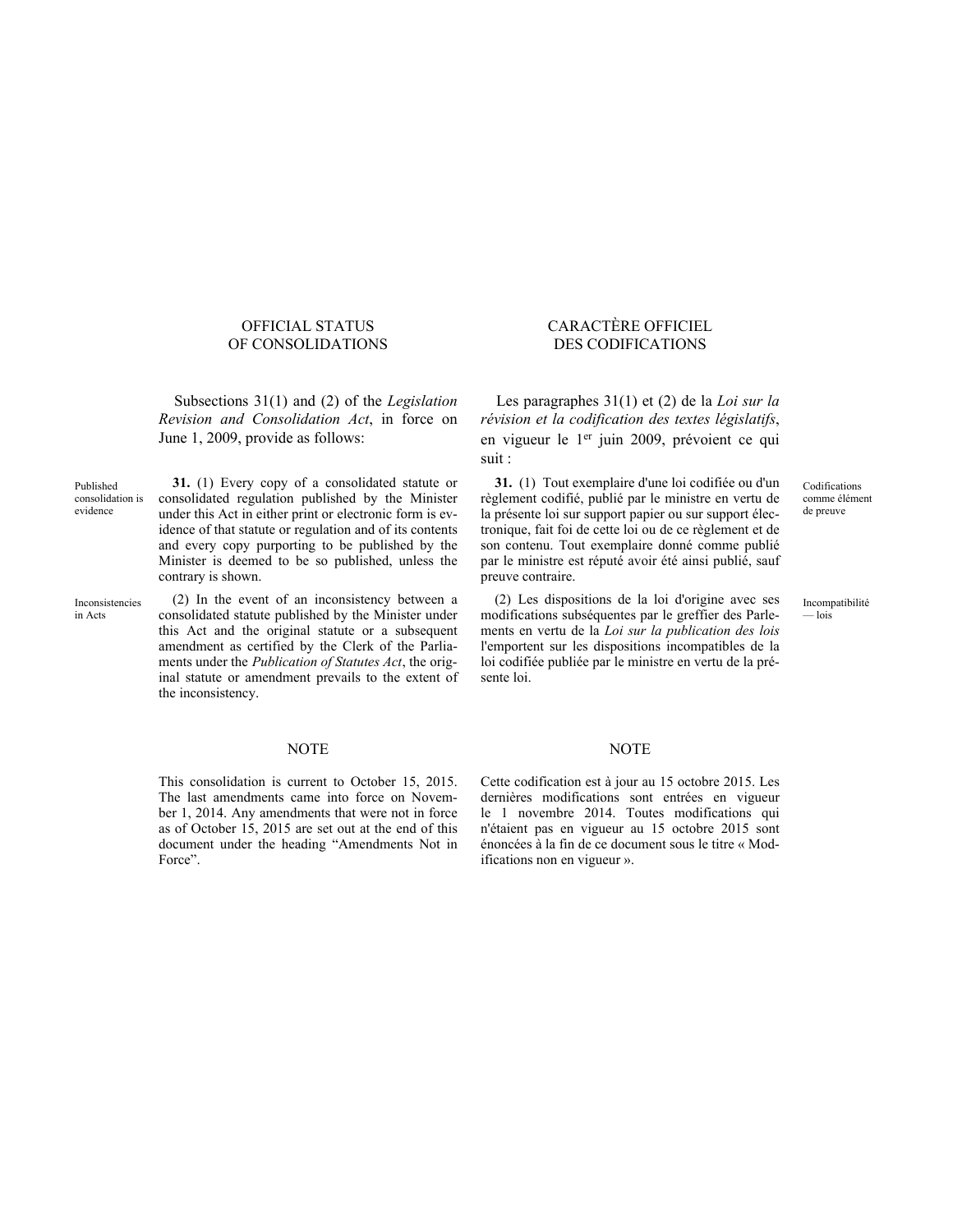# TABLE OF PROVISIONS TABLE ANALYTIQUE

| Section        |                                                                      | Page           | Article        |                                                                                  | Page                    |
|----------------|----------------------------------------------------------------------|----------------|----------------|----------------------------------------------------------------------------------|-------------------------|
|                | An Act to extend the laws in Canada that<br>proscribe discrimination |                |                | Loi visant à compléter la législation<br>canadienne en matière de discrimination |                         |
|                | <b>SHORT TITLE</b>                                                   | 1              |                | <b>TITRE ABRÉGÉ</b>                                                              | 1                       |
| $\mathbf{1}$   | Short title                                                          | 1              | $\mathbf{1}$   | Titre abrégé                                                                     | 1                       |
|                | PURPOSE OF ACT                                                       | 1              |                | <b>OBJET</b>                                                                     |                         |
| $\overline{c}$ | Purpose                                                              | 1              | $\overline{2}$ | Objet                                                                            | 1                       |
|                | PART I                                                               |                |                | <b>PARTIE I</b>                                                                  |                         |
|                | PROSCRIBED DISCRIMINATION                                            | 1              |                | MOTIFS DE DISTINCTION ILLICITE                                                   | 1                       |
|                | <b>GENERAL</b>                                                       | 1              |                | <b>DISPOSITIONS GÉNÉRALES</b>                                                    | 1                       |
| 3              | Prohibited grounds of discrimination                                 | 1              | 3              | Motifs de distinction illicite                                                   |                         |
| 3.1            | Multiple grounds of discrimination                                   | $\overline{c}$ | 3.1            | Multiplicité des motifs                                                          | $\overline{c}$          |
| 4              | Orders regarding discriminatory practices                            | $\overline{2}$ | 4              | Ordonnances relatives aux actes<br>discriminatoires                              | $\overline{c}$          |
|                | <b>DISCRIMINATORY PRACTICES</b>                                      | $\overline{2}$ |                | <b>ACTES DISCRIMINATOIRES</b>                                                    | $\overline{c}$          |
| 5              | Denial of good, service, facility or<br>accommodation                | 2              | 5              | Refus de biens, de services,<br>d'installations ou d'hébergement                 | $\overline{c}$          |
| 6              | Denial of commercial premises or<br>residential accommodation        | $\overline{c}$ | 6              | Refus de locaux commerciaux ou de<br>logements                                   | $\overline{\mathbf{c}}$ |
| 7              | Employment                                                           | $\overline{c}$ | 7              | Emploi                                                                           | $\overline{\mathbf{c}}$ |
| 8              | Employment applications, advertisements                              | 3              | 8              | Demandes d'emploi, publicité                                                     |                         |
| 9              | Employee organizations                                               | 3              | 9              | Organisations syndicales                                                         | 3                       |
| 10             | Discriminatory policy or practice                                    | 3              | 10             | Lignes de conduite discriminatoires                                              | 3                       |
| 11             | Equal wages                                                          | 4              | 11             | Disparité salariale discriminatoire                                              | 4                       |
| 12             | Publication of discriminatory notices, etc.                          | 5              | 12             | Divulgation de faits discriminatoires, etc.                                      | 5                       |
| 14             | Harassment                                                           | 5              | 14             | Harcèlement                                                                      | 5                       |
| 14.1           | Retaliation                                                          | 5              | 14.1           | Représailles                                                                     | 5                       |
| 15             | Exceptions                                                           | 5              | 15             | Exceptions                                                                       |                         |
| 16<br>17       | Special programs<br>Plans to meet the needs of disabled              | 8              | 16<br>17       | Programmes de promotion sociale<br>Programme d'adaptation                        | 8<br>8                  |
|                | persons                                                              | 8              |                |                                                                                  |                         |
| 18             | Rescinding approval of plan                                          | 9              | 18             | Annulation de l'approbation                                                      | 9                       |
| 19             | Opportunity to make representations                                  | 9              | 19             | Possibilité de présenter des observations                                        | 9                       |
| 20             | Certain provisions not discriminatory                                | 9              | 20             | Dispositions non discriminatoires                                                | 9                       |
| 21             | Funds and plans                                                      | 10             | 21             | Caisses ou régimes                                                               | 10                      |
| 22             | Regulations                                                          | 10             | 22             | Règlements                                                                       | 10                      |
| 23             | Regulations                                                          | 10             | 23             | Règlements                                                                       | 10                      |
| 24             | Accessibility standards                                              | 10             | 24             | Établissement de normes d'accès                                                  | 10                      |
| 25             | Definitions                                                          | 11             | 25             | Définitions                                                                      | 11                      |
|                | <b>PART II</b>                                                       |                |                | <b>PARTIE II</b>                                                                 |                         |
|                | <b>CANADIAN HUMAN RIGHTS</b><br><b>COMMISSION</b>                    | 12             |                | <b>COMMISSION CANADIENNE DES</b><br>DROITS DE LA PERSONNE                        | 12                      |
|                |                                                                      |                |                |                                                                                  |                         |

| Section      |                                                                      | Page           | Article        |                                                                                  | Page                    |
|--------------|----------------------------------------------------------------------|----------------|----------------|----------------------------------------------------------------------------------|-------------------------|
|              | An Act to extend the laws in Canada that<br>proscribe discrimination |                |                | Loi visant à compléter la législation<br>canadienne en matière de discrimination |                         |
|              | <b>SHORT TITLE</b>                                                   | 1              |                | TITRE ABRÉGÉ                                                                     | 1                       |
| $\mathbf{1}$ | Short title                                                          | 1              | 1              | Titre abrégé                                                                     | 1                       |
|              | PURPOSE OF ACT                                                       | 1              |                | <b>OBJET</b>                                                                     | 1                       |
| 2            | Purpose                                                              | 1              | $\overline{c}$ | Objet                                                                            | 1                       |
|              | PART I                                                               |                |                | <b>PARTIE I</b>                                                                  |                         |
|              | PROSCRIBED DISCRIMINATION                                            | 1              |                | MOTIFS DE DISTINCTION ILLICITE                                                   | 1                       |
|              | <b>GENERAL</b>                                                       | 1              |                | <b>DISPOSITIONS GÉNÉRALES</b>                                                    | 1                       |
| 3            | Prohibited grounds of discrimination                                 | 1              | $\mathfrak{Z}$ | Motifs de distinction illicite                                                   | 1                       |
| 3.1          | Multiple grounds of discrimination                                   | $\overline{c}$ | 3.1            | Multiplicité des motifs                                                          | $\overline{2}$          |
| 4            | Orders regarding discriminatory practices                            | $\overline{2}$ | 4              | Ordonnances relatives aux actes                                                  |                         |
|              |                                                                      |                |                | discriminatoires                                                                 | $\overline{2}$          |
|              | <b>DISCRIMINATORY PRACTICES</b>                                      | $\overline{2}$ |                | <b>ACTES DISCRIMINATOIRES</b>                                                    | $\overline{c}$          |
| 5            | Denial of good, service, facility or                                 |                | 5              | Refus de biens, de services,                                                     |                         |
|              | accommodation                                                        | $\overline{2}$ |                | d'installations ou d'hébergement                                                 | $\overline{2}$          |
| 6            | Denial of commercial premises or                                     |                | 6              | Refus de locaux commerciaux ou de                                                |                         |
|              | residential accommodation                                            | 2              |                | logements                                                                        | $\overline{c}$          |
| 7            | Employment                                                           | $\overline{2}$ | 7              | Emploi                                                                           | $\frac{2}{3}$           |
| $\,$ $\,$    | Employment applications, advertisements                              | 3              | 8              | Demandes d'emploi, publicité                                                     |                         |
| 9            | Employee organizations                                               | 3              | 9              | Organisations syndicales                                                         | $\overline{\mathbf{3}}$ |
| 10           | Discriminatory policy or practice                                    | 3              | 10             | Lignes de conduite discriminatoires                                              | $\overline{\mathbf{3}}$ |
| 11           | Equal wages                                                          | 4              | 11             | Disparité salariale discriminatoire                                              | $\overline{4}$          |
| 12           | Publication of discriminatory notices, etc.                          | 5              | 12             | Divulgation de faits discriminatoires, etc.                                      | 5                       |
| 14           | Harassment                                                           | 5              | 14             | Harcèlement                                                                      | 5                       |
| 14.1         | Retaliation                                                          | 5              | 14.1           | Représailles                                                                     | $\overline{5}$          |
| 15           | Exceptions                                                           | 5              | 15             | Exceptions                                                                       | 5                       |
| 16           | Special programs                                                     | 8              | 16             | Programmes de promotion sociale                                                  | $\,$ $\,$               |
| 17           | Plans to meet the needs of disabled                                  |                | 17             | Programme d'adaptation                                                           | 8                       |
|              | persons                                                              | 8              |                |                                                                                  |                         |
| 18           | Rescinding approval of plan                                          | 9              | 18             | Annulation de l'approbation                                                      | 9                       |
| 19           | Opportunity to make representations                                  | $\mathbf Q$    | 19             | Possibilité de présenter des observations                                        | 9                       |
| 20           | Certain provisions not discriminatory                                | 9              | 20             | Dispositions non discriminatoires                                                | 9                       |
| 21           | Funds and plans                                                      | 10             | 21             | Caisses ou régimes                                                               | 10                      |
| 22           | Regulations                                                          | 10             | 22             | Règlements                                                                       | 10                      |
| 23           | Regulations                                                          | 10             | 23             | Règlements                                                                       | 10                      |
| 24<br>25     | Accessibility standards<br>Definitions                               | 10             | 24<br>25       | Établissement de normes d'accès<br>Définitions                                   | 10<br>11                |
|              |                                                                      | 11             |                |                                                                                  |                         |
|              | PART II                                                              |                |                | <b>PARTIE II</b>                                                                 |                         |
|              | <b>CANADIAN HUMAN RIGHTS</b><br><b>COMMISSION</b>                    | 12             |                | <b>COMMISSION CANADIENNE DES</b><br>DROITS DE LA PERSONNE                        | 12                      |
| 26           | Commission established                                               | 12             | 26             | Constitution de la Commission                                                    | 12                      |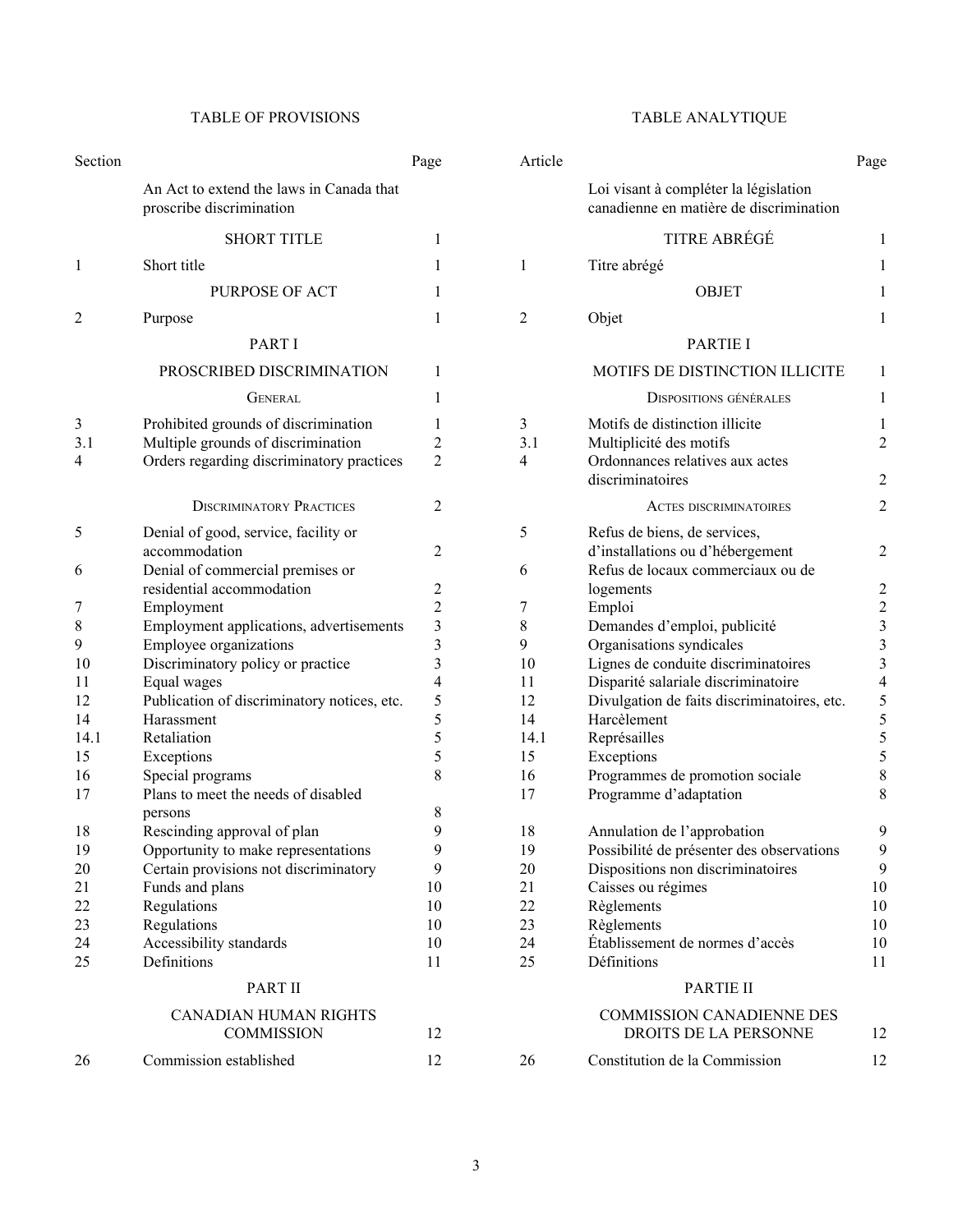| Section |                                                           | Page | Article |                                                             | Page |
|---------|-----------------------------------------------------------|------|---------|-------------------------------------------------------------|------|
|         | POWERS, DUTIES AND FUNCTIONS                              | 12   |         | POUVOIRS ET FONCTIONS                                       | 12   |
| 27      | Powers, duties and functions                              | 12   | 27      | Pouvoirs et fonctions                                       | 12   |
| 28      | Assignment of duties                                      | 14   | 28      | Délégation de fonctions                                     | 14   |
| 29      | Regulations                                               | 14   | 29      | Règlements                                                  | 14   |
|         | <b>REMUNERATION</b>                                       | 14   |         | <b>RÉTRIBUTION</b>                                          | 14   |
| 30      | Salaries and remuneration                                 | 14   | 30      | Traitements et rémunération                                 | 14   |
|         | <b>OFFICERS AND STAFF</b>                                 | 15   |         | <b>DIRIGEANTS ET PERSONNEL</b>                              | 15   |
| 31      | <b>Chief Commissioner</b>                                 | 15   | 31      | Président                                                   | 15   |
| 32      | Staff                                                     | 15   | 32      | Personnel                                                   | 15   |
| 33      | Compliance with security requirements                     | 16   | 33      | Respect des normes de sécurité                              | 16   |
| 34      | Head office                                               | 17   | 34      | Siège                                                       | 17   |
| 35      | Majority is a decision of the Commission                  | 17   | 35      | Décisions à la majorité des voix                            | 17   |
| 36      | Establishment of divisions                                | 17   | 36      | Constitution de sections                                    | 17   |
| 37      | By-laws                                                   | 17   | 37      | Règlements administratifs                                   | 17   |
| 38      | Superannuation, etc.                                      | 18   | 38      | Pensions de retraite, etc.                                  | 18   |
|         | <b>PART III</b>                                           |      |         | <b>PARTIE III</b>                                           |      |
|         | DISCRIMINATORY PRACTICES AND<br><b>GENERAL PROVISIONS</b> | 18   |         | ACTES DISCRIMINATOIRES ET<br>DISPOSITIONS GÉNÉRALES         | 18   |
| 39      | Definition of discriminatory practice                     | 18   | 39      | Définition de « acte discriminatoire »                      | 18   |
| 40      | Complaints                                                | 18   | 40      | Plaintes                                                    | 18   |
| 40.1    | Definitions                                               | 20   | 40.1    | Définitions                                                 | 20   |
| 41      | Commission to deal with complaint                         | 20   | 41      | Irrecevabilité                                              | 20   |
| 42      | Notice                                                    | 21   | 42      | Avis                                                        | 21   |
|         | <b>INVESTIGATION</b>                                      | 21   |         | ENQUÊTE                                                     | 21   |
| 43      | Designation of investigator                               | 21   | 43      | Nomination de l'enquêteur                                   | 21   |
| 44      | Report                                                    | 22   | 44      | Rapport                                                     | 22   |
| 45      | Definition of Review Committee                            | 23   | 45      | Définition de « comité de surveillance »                    | 23   |
| 46      | Report                                                    | 25   | 46      | Rapport                                                     | 25   |
|         | <b>CONCILIATOR</b>                                        | 25   |         | <b>CONCILIATION</b>                                         | 25   |
| 47      | Appointment of conciliator                                | 25   | 47      | Nomination du conciliateur                                  | 25   |
|         | <b>SETTLEMENT</b>                                         | 26   |         | RÈGLEMENT                                                   | 26   |
| 48      | Referral of a settlement to Commission                    | 26   | 48      | Présentation des conditions de règlement<br>à la Commission | 26   |
|         | <b>CANADIAN HUMAN RIGHTS TRIBUNAL</b>                     | 26   |         | TRIBUNAL CANADIEN DES DROITS DE LA<br><b>PERSONNE</b>       | 26   |
| 48.1    | <b>Establishment of Tribunal</b>                          | 26   | 48.1    | Constitution du Tribunal                                    | 26   |
| 48.2    | Terms of office                                           | 27   | 48.2    | Durée du mandat                                             | 27   |
| 48.3    | Remedial and disciplinary measures                        | 27   | 48.3    | Mesures correctives et disciplinaires                       | 27   |
| 48.4    | Status of members                                         | 29   | 48.4    | Statut des membres                                          | 29   |
| 48.5    | Residence                                                 | 30   | 48.5    | Lieu de résidence                                           | 30   |
| 48.6    | Remuneration                                              | 30   | 48.6    | Rémunération                                                | 30   |
| 48.7    | Head office                                               | 30   | 48.7    | Siège                                                       | 30   |
| 48.9    | Conduct of proceedings                                    | 30   | 48.9    | Fonctionnement                                              | 30   |

|                                                                | Page | Article |                                                                   | Page |
|----------------------------------------------------------------|------|---------|-------------------------------------------------------------------|------|
| POWERS, DUTIES AND FUNCTIONS                                   | 12   |         | POUVOIRS ET FONCTIONS                                             | 12   |
| vers, duties and functions                                     | 12   | 27      | Pouvoirs et fonctions                                             | 12   |
| ignment of duties                                              | 14   | 28      | Délégation de fonctions                                           | 14   |
| <i>sulations</i>                                               | 14   | 29      | Règlements                                                        | 14   |
| REMUNERATION                                                   | 14   |         | <b>RÉTRIBUTION</b>                                                | 14   |
| aries and remuneration                                         | 14   | 30      | Traitements et rémunération                                       | 14   |
| <b>OFFICERS AND STAFF</b>                                      | 15   |         | <b>DIRIGEANTS ET PERSONNEL</b>                                    | 15   |
| ef Commissioner                                                | 15   | 31      | Président                                                         | 15   |
|                                                                | 15   | 32      | Personnel                                                         | 15   |
| mpliance with security requirements                            | 16   | 33      | Respect des normes de sécurité                                    | 16   |
| d office                                                       | 17   | 34      | Siège                                                             | 17   |
| jority is a decision of the Commission                         | 17   | 35      | Décisions à la majorité des voix                                  | 17   |
| ablishment of divisions                                        | 17   | 36      | Constitution de sections                                          | 17   |
| laws                                                           | 17   | 37      | Règlements administratifs                                         | 17   |
| erannuation, etc.                                              | 18   | 38      | Pensions de retraite, etc.                                        | 18   |
| <b>PART III</b>                                                |      |         | <b>PARTIE III</b>                                                 |      |
| <b>SCRIMINATORY PRACTICES AND</b><br><b>GENERAL PROVISIONS</b> | 18   |         | <b>ACTES DISCRIMINATOIRES ET</b><br><b>DISPOSITIONS GÉNÉRALES</b> | 18   |
| inition of discriminatory practice                             | 18   | 39      | Définition de « acte discriminatoire »                            | 18   |
| nplaints                                                       | 18   | 40      | Plaintes                                                          | 18   |
| initions                                                       | 20   | 40.1    | Définitions                                                       | 20   |
| nmission to deal with complaint                                | 20   | 41      | Irrecevabilité                                                    | 20   |
| ice                                                            | 21   | 42      | Avis                                                              | 21   |
| <b>INVESTIGATION</b>                                           | 21   |         | ENQUÊTE                                                           | 21   |
| signation of investigator                                      | 21   | 43      | Nomination de l'enquêteur                                         | 21   |
| ort                                                            | 22   | 44      | Rapport                                                           | 22   |
| inition of Review Committee                                    | 23   | 45      | Définition de « comité de surveillance »                          | 23   |
| ort                                                            | 25   | 46      | Rapport                                                           | 25   |
| <b>CONCILIATOR</b>                                             | 25   |         | <b>CONCILIATION</b>                                               | 25   |
| pointment of conciliator                                       | 25   | 47      | Nomination du conciliateur                                        | 25   |
| <b>SETTLEMENT</b>                                              | 26   |         | RÈGLEMENT                                                         | 26   |
| erral of a settlement to Commission                            | 26   | 48      | Présentation des conditions de règlement<br>à la Commission       | 26   |
| CANADIAN HUMAN RIGHTS TRIBUNAL                                 | 26   |         | TRIBUNAL CANADIEN DES DROITS DE LA<br><b>PERSONNE</b>             | 26   |
| ablishment of Tribunal                                         | 26   | 48.1    | Constitution du Tribunal                                          | 26   |
| ms of office                                                   | 27   | 48.2    | Durée du mandat                                                   | 27   |
| nedial and disciplinary measures                               | 27   | 48.3    | Mesures correctives et disciplinaires                             | 27   |
| tus of members                                                 | 29   | 48.4    | Statut des membres                                                | 29   |
| idence                                                         | 30   | 48.5    | Lieu de résidence                                                 | 30   |
| nuneration                                                     | 30   | 48.6    | Rémunération                                                      | 30   |
| d office                                                       | 30   | 48.7    | Siège                                                             | 30   |
|                                                                |      |         |                                                                   |      |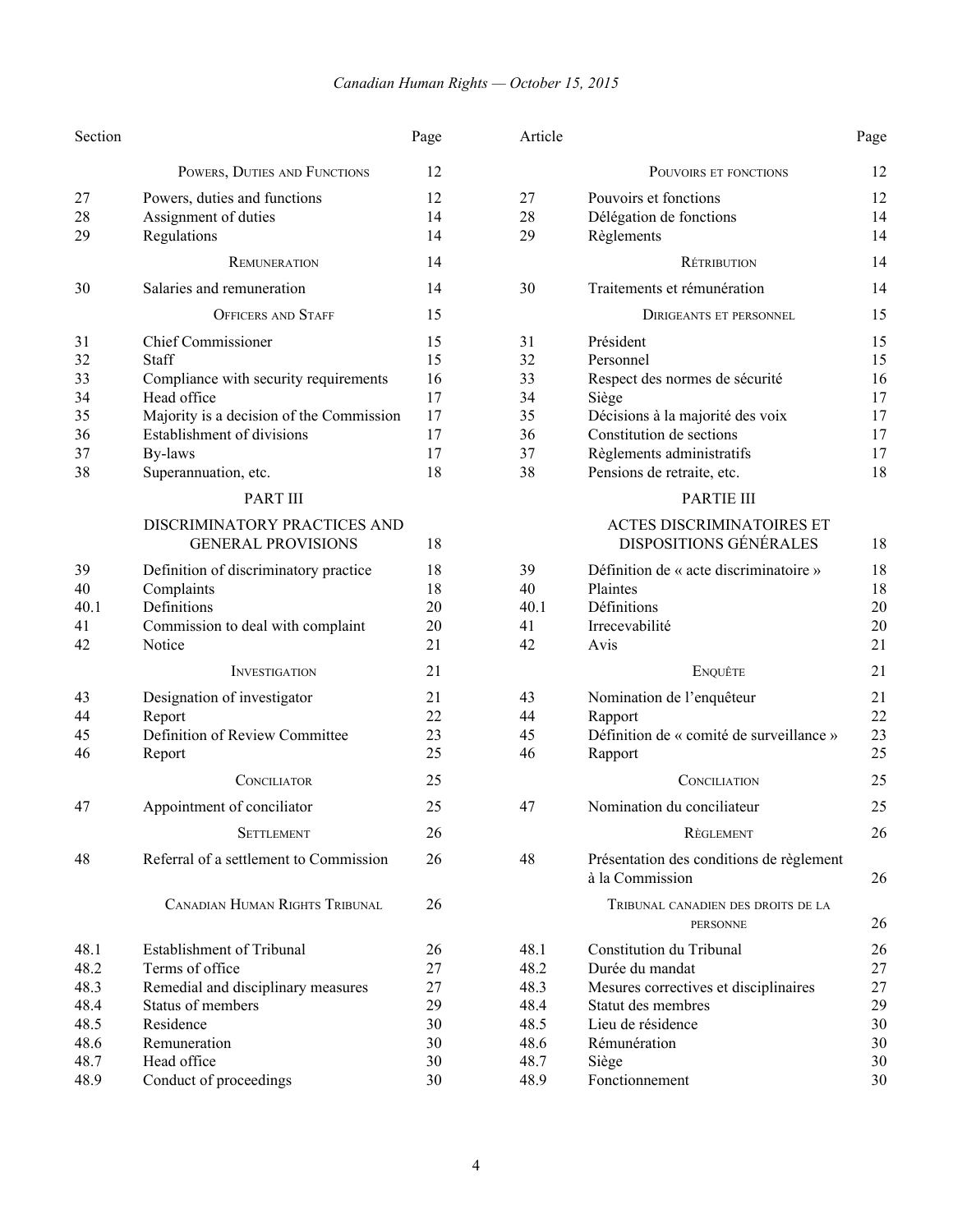# *Droits de la personne — 15 octobre 2015*

| Section |                                                     | Page | Article |                                   | Page |
|---------|-----------------------------------------------------|------|---------|-----------------------------------|------|
|         | <b>INQUIRIES INTO COMPLAINTS</b>                    | 31   |         | <b>INSTRUCTION DES PLAINTES</b>   | 31   |
| 49      | Request for inquiry                                 | 31   | 49      | Instruction                       | 31   |
| 50      | Conduct of inquiry                                  | 32   | 50      | Fonctions                         | 32   |
| 51      | Duty of Commission on appearing                     | 33   | 51      | Obligations de la Commission      | 33   |
| 52      | Hearing in public subject to                        |      | 52      | Instruction en principe publique  | 33   |
|         | confidentiality order                               | 33   |         |                                   |      |
| 53      | Complaint dismissed                                 | 34   | 53      | Rejet de la plainte               | 34   |
| 54      | Limitation                                          | 35   | 54      | Restriction                       | 35   |
| 54.1    | Definitions                                         | 35   | 54.1    | Définitions                       | 35   |
| 57      | Enforcement of order                                | 36   | 57      | Exécution des ordonnances         | 36   |
| 58      | Application respecting disclosure of<br>information | 36   | 58      | Divulgation de renseignements     | 36   |
| 59      | Intimidation or discrimination                      | 36   | 59      | Intimidation ou discrimination    | 36   |
|         | <b>OFFENCES AND PUNISHMENT</b>                      | 37   |         | <b>INFRACTIONS ET PEINES</b>      | 37   |
| 60      | Offence                                             | 37   | 60      | Infraction                        | 37   |
|         | <b>REPORTS</b>                                      | 37   |         | <b>RAPPORTS</b>                   | 37   |
| 61      | Annual report of Commission                         | 37   | 61      | Rapport annuel                    | 37   |
|         | <b>MINISTER RESPONSIBLE</b>                         | 38   |         | MINISTRE RESPONSABLE              | 38   |
| 61.1    | Minister of Justice                                 | 38   | 61.1    | Ministre de la Justice            | 38   |
|         | APPLICATION                                         | 38   |         | APPLICATION                       | 38   |
| 62      | Limitation                                          | 38   | 62      | Restriction                       | 38   |
| 63      | Application in the territories                      | 38   | 63      | Application dans les territoires  | 38   |
| 64      | Canadian Forces and Royal Canadian                  |      | 64      | Forces canadiennes et Gendarmerie |      |
|         | <b>Mounted Police</b>                               | 39   |         | royale du Canada                  | 39   |
| 65      | Acts of employees, etc.                             | 39   | 65      | Présomption                       | 39   |
|         | <b>PART IV</b>                                      |      |         | <b>PARTIE IV</b>                  |      |
|         | <b>APPLICATION</b>                                  | 39   |         | <b>APPLICATION</b>                | 39   |
| 66      | Binding on Her Majesty                              | 39   | 66      | Obligation de Sa Majesté          | 39   |
|         | <b>RELATED PROVISIONS</b>                           | 40   |         | DISPOSITIONS CONNEXES             | 40   |
|         | AMENDMENTS NOT IN FORCE                             | 45   |         | MODIFICATIONS NON EN VIGUEUR      | 45   |

| Section |                                               | Page     | Article |                                   | Page |
|---------|-----------------------------------------------|----------|---------|-----------------------------------|------|
|         | <b>INQUIRIES INTO COMPLAINTS</b>              | 31       |         | <b>INSTRUCTION DES PLAINTES</b>   | 31   |
| 49      | Request for inquiry                           | 31       | 49      | Instruction                       | 31   |
| 50      | Conduct of inquiry                            | 32       | 50      | Fonctions                         | 32   |
| 51      | Duty of Commission on appearing               | 33       | 51      | Obligations de la Commission      | 33   |
| 52      | Hearing in public subject to                  |          | 52      | Instruction en principe publique  | 33   |
|         | confidentiality order                         | 33       |         |                                   |      |
| 53      | Complaint dismissed                           | 34       | 53      | Rejet de la plainte               | 34   |
| 54      | Limitation                                    | 35       | 54      | Restriction                       | 35   |
| 54.1    | Definitions                                   | 35       | 54.1    | Définitions                       | 35   |
| 57      | Enforcement of order                          | 36       | 57      | Exécution des ordonnances         | 36   |
| 58      | Application respecting disclosure of          |          | 58      | Divulgation de renseignements     | 36   |
| 59      | information<br>Intimidation or discrimination | 36<br>36 | 59      | Intimidation ou discrimination    |      |
|         |                                               |          |         |                                   | 36   |
|         | <b>OFFENCES AND PUNISHMENT</b>                | 37       |         | <b>INFRACTIONS ET PEINES</b>      | 37   |
| 60      | Offence                                       | 37       | 60      | Infraction                        | 37   |
|         | <b>REPORTS</b>                                | 37       |         | <b>RAPPORTS</b>                   | 37   |
| 61      | Annual report of Commission                   | 37       | 61      | Rapport annuel                    | 37   |
|         | <b>MINISTER RESPONSIBLE</b>                   | 38       |         | <b>MINISTRE RESPONSABLE</b>       | 38   |
| 61.1    | Minister of Justice                           | 38       | 61.1    | Ministre de la Justice            | 38   |
|         | APPLICATION                                   | 38       |         | APPLICATION                       | 38   |
| 62      | Limitation                                    | 38       | 62      | Restriction                       | 38   |
| 63      | Application in the territories                | 38       | 63      | Application dans les territoires  | 38   |
| 64      | Canadian Forces and Royal Canadian            |          | 64      | Forces canadiennes et Gendarmerie |      |
|         | <b>Mounted Police</b>                         | 39       |         | royale du Canada                  | 39   |
| 65      | Acts of employees, etc.                       | 39       | 65      | Présomption                       | 39   |
|         | <b>PART IV</b>                                |          |         | <b>PARTIE IV</b>                  |      |
|         | <b>APPLICATION</b>                            | 39       |         | <b>APPLICATION</b>                | 39   |
| 66      | Binding on Her Majesty                        | 39       | 66      | Obligation de Sa Majesté          | 39   |
|         | <b>RELATED PROVISIONS</b>                     | 40       |         | DISPOSITIONS CONNEXES             | 40   |
|         | AMENDMENTS NOT IN FORCE                       | 45       |         | MODIFICATIONS NON EN VIGUEUR      | 45   |
|         |                                               |          |         |                                   |      |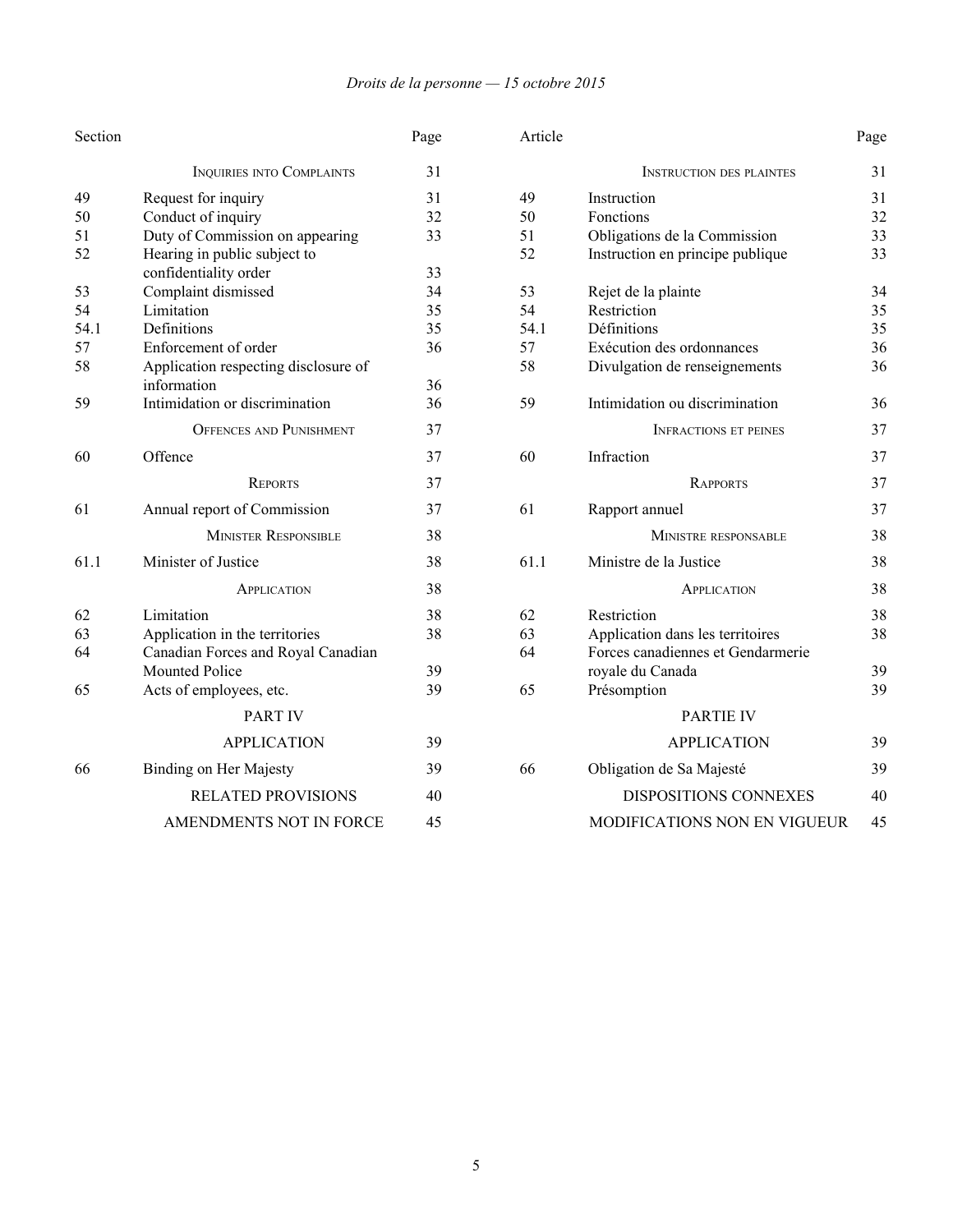

# <span id="page-5-0"></span>**R.S.C., 1985, c. H-6 L.R.C., 1985, ch. H-6**

An Act to extend the laws in Canada that proscribe discrimination

Short title **1.** This Act may be cited as the *Canadian Human Rights Act*. 1976-77, c. 33, s. 1.

# PURPOSE OF ACT OBJET

Purpose **2.** The purpose of this Act is to extend the laws in Canada to give effect, within the purview of matters coming within the legislative authority of Parliament, to the principle that all individuals should have an opportunity equal with other individuals to make for themselves the lives that they are able and wish to have and to have their needs accommodated, consistent with their duties and obligations as members of society, without being hindered in or prevented from doing so by discriminatory practices based on race, national or ethnic origin, colour, religion, age, sex, sexual orientation, marital status, family status, disability or conviction for an offence for which a pardon has been granted or in respect of which a record suspension has been ordered.

> R.S., 1985, c. H-6, s. 2; 1996, c. 14, s. 1; 1998, c. 9, s. 9; 2012, c. 1, s. 137(E).

Prohibited grounds of discrimination

**3.** (1) For all purposes of this Act, the prohibited grounds of discrimination are race, national or ethnic origin, colour, religion, age, sex, sexual orientation, marital status, family status, disability and conviction for an offence for which a pardon has been granted or in respect of which a record suspension has been ordered.

Loi visant à compléter la législation canadienne en matière de discrimination

# SHORT TITLE TITRE ABRÉGÉ

**1.** *Loi canadienne sur les droits de la personne*. Titre abrégé

1976-77, ch. 33, art. 1.

**2.** La présente loi a pour objet de compléter la législation canadienne en donnant effet, dans le champ de compétence du Parlement du Canada, au principe suivant : le droit de tous les individus, dans la mesure compatible avec leurs devoirs et obligations au sein de la société, à l'égalité des chances d'épanouissement et à la prise de mesures visant à la satisfaction de leurs besoins, indépendamment des considérations fondées sur la race, l'origine nationale ou ethnique, la couleur, la religion, l'âge, le sexe, l'orientation sexuelle, l'état matrimonial, la situation de famille, la déficience ou l'état de personne graciée.

L.R. (1985), ch. H-6, art. 2; 1996, ch. 14, art. 1; 1998, ch. 9, art. 9; 2012, ch. 1, art. 137(A).

# PART I PARTIE I

### PROSCRIBED DISCRIMINATION MOTIFS DE DISTINCTION ILLICITE

# GENERAL DISPOSITIONS GÉNÉRALES

**3.** (1) Pour l'application de la présente loi, les motifs de distinction illicite sont ceux qui sont fondés sur la race, l'origine nationale ou ethnique, la couleur, la religion, l'âge, le sexe, l'orientation sexuelle, l'état matrimonial, la situation de famille, l'état de personne graciée ou la déficience.

Motifs de distinction illicite

1

**Objet**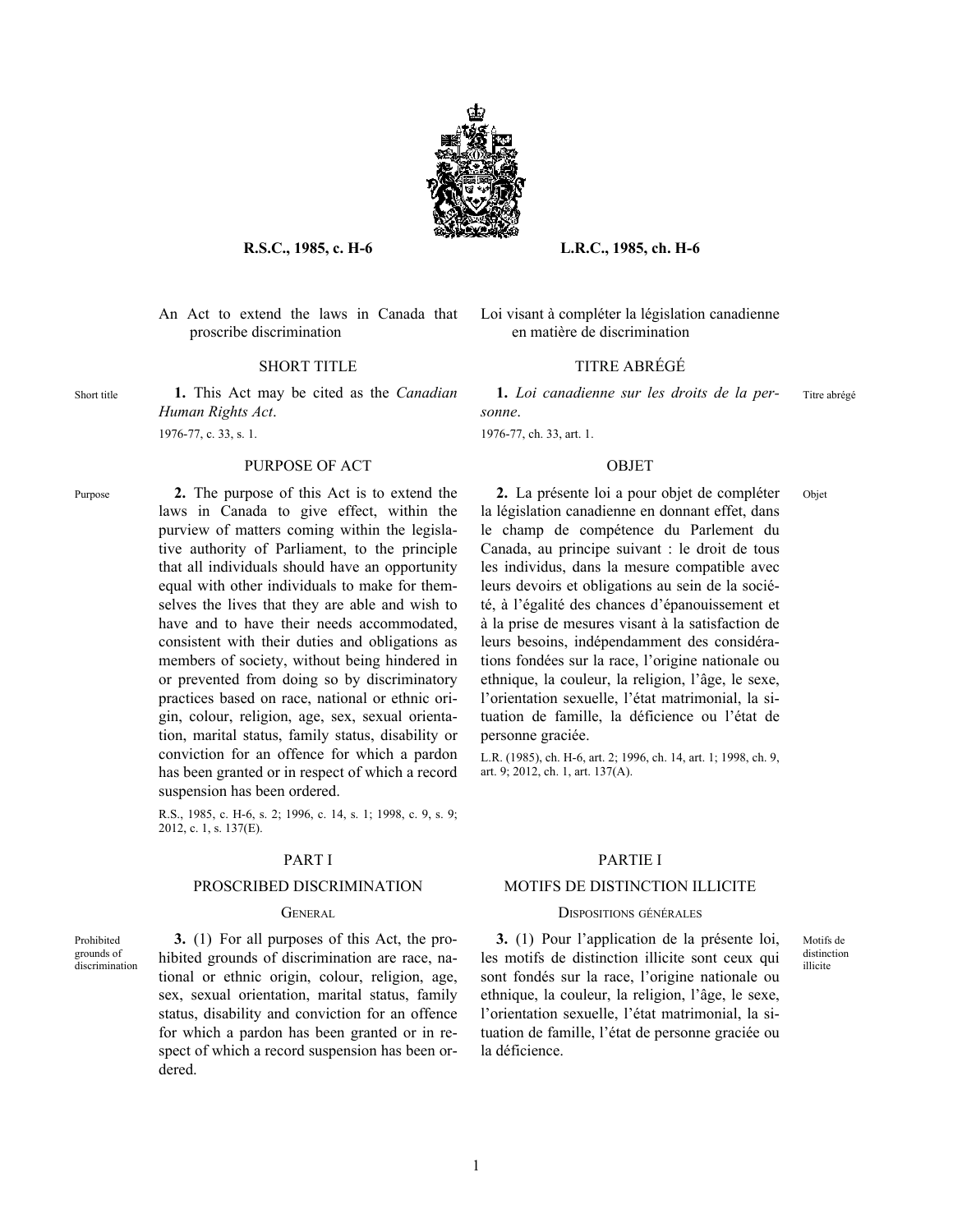<span id="page-6-0"></span>Idem (2) Where the ground of discrimination is pregnancy or child-birth, the discrimination shall be deemed to be on the ground of sex.

> R.S., 1985, c. H-6, s. 3; 1996, c. 14, s. 2; 2012, c. 1, s. 138(E).

Multiple grounds of discrimination

**3.1** For greater certainty, a discriminatory practice includes a practice based on one or more prohibited grounds of discrimination or on the effect of a combination of prohibited grounds.

1998, c. 9, s. 11.

Orders regarding discriminatory practices

**4.** A discriminatory practice, as described in sections 5 to 14.1, may be the subject of a complaint under Part III and anyone found to be engaging or to have engaged in a discriminatory practice may be made subject to an order as provided in section 53.

R.S., 1985, c. H-6, s. 4; 1998, c. 9, s. 11; 2013, c. 37, s. 1.

# DISCRIMINATORY PRACTICES ACTES DISCRIMINATOIRES

Denial of good, service, facility or accommodation

Denial of commercial premises or residential

**5.** It is a discriminatory practice in the provision of goods, services, facilities or accommodation customarily available to the general public

(*a*) to deny, or to deny access to, any such good, service, facility or accommodation to any individual, or

(*b*) to differentiate adversely in relation to any individual,

on a prohibited ground of discrimination.

```
1976-77, c. 33, s. 5.
```
accommodation **6.** It is a discriminatory practice in the provision of commercial premises or residential accommodation

(*a*) to deny occupancy of such premises or accommodation to any individual, or

(*b*) to differentiate adversely in relation to any individual,

on a prohibited ground of discrimination.

### 1976-77, c. 33, s. 6.

Employment **7.** It is a discriminatory practice, directly or indirectly,

> (*a*) to refuse to employ or continue to employ any individual, or

> (*b*) in the course of employment, to differentiate adversely in relation to an employee,

(2) Une distinction fondée sur la grossesse ou l'accouchement est réputée être fondée sur le sexe.

L.R. (1985), ch. H-6, art. 3; 1996, ch. 14, art. 2; 2012, ch. 1, art. 138(A).

**3.1** Il est entendu que les actes discriminatoires comprennent les actes fondés sur un ou plusieurs motifs de distinction illicite ou l'effet combiné de plusieurs motifs.

1998, ch. 9, art. 11.

**4.** Les actes discriminatoires prévus aux articles 5 à 14.1 peuvent faire l'objet d'une plainte en vertu de la partie III et toute personne reconnue coupable de ces actes peut faire l'objet des ordonnances prévues à l'article 53.

L.R. (1985), ch. H-6, art. 4; 1998, ch. 9, art. 11; 2013, ch. 37, art. 1.

**5.** Constitue un acte discriminatoire, s'il est fondé sur un motif de distinction illicite, le fait, pour le fournisseur de biens, de services, d'installations ou de moyens d'hébergement destinés au public :

*a*) d'en priver un individu;

*b*) de le défavoriser à l'occasion de leur fourniture.

1976-77, ch. 33, art. 5.

**6.** Constitue un acte discriminatoire, s'il est fondé sur un motif de distinction illicite, le fait, pour le fournisseur de locaux commerciaux ou de logements :

*a*) de priver un individu de leur occupation;

*b*) de le défavoriser à l'occasion de leur fourniture.

1976-77, ch. 33, art. 6.

**7.** Constitue un acte discriminatoire, s'il est fondé sur un motif de distinction illicite, le fait, par des moyens directs ou indirects :

*a*) de refuser d'employer ou de continuer d'employer un individu;

*b*) de le défavoriser en cours d'emploi.

1976-77, ch. 33, art. 7; 1980-81-82-83, ch. 143, art. 3(F).

2

Idem

Ordonnances relatives aux actes discriminatoires

Multiplicité des motifs

Refus de biens, de services, d'installations ou d'hébergement

Refus de locaux commerciaux ou de logements

Emploi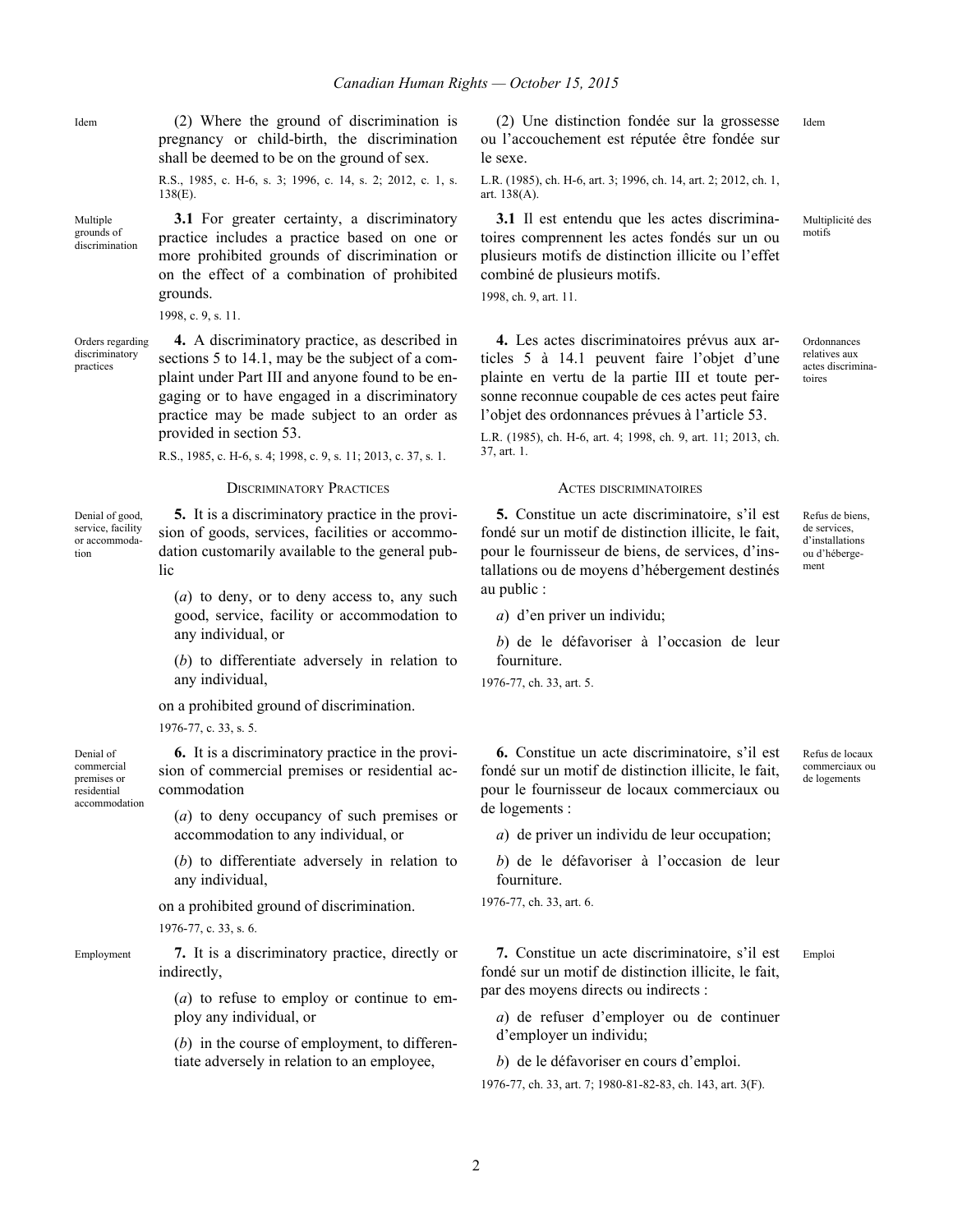on a prohibited ground of discrimination.

1976-77, c. 33, s. 7; 1980-81-82-83, c. 143, s. 3(F).

<span id="page-7-0"></span>Employment applications, advertisements **8.** It is a discriminatory practice

(*a*) to use or circulate any form of application for employment, or

(*b*) in connection with employment or prospective employment, to publish any advertisement or to make any written or oral inquiry

that expresses or implies any limitation, specification or preference based on a prohibited ground of discrimination.

1976-77, c. 33, s. 8.

Employee organizations

**9.** (1) It is a discriminatory practice for an employee organization on a prohibited ground of discrimination

(*a*) to exclude an individual from full membership in the organization;

(*b*) to expel or suspend a member of the organization; or

(*c*) to limit, segregate, classify or otherwise act in relation to an individual in a way that would deprive the individual of employment opportunities, or limit employment opportunities or otherwise adversely affect the status of the individual, where the individual is a member of the organization or where any of the obligations of the organization pursuant to a collective agreement relate to the individual.

(2) [Repealed, 2011, c. 24, s. 165] (2) [Abrogé, 2011, ch. 24, art. 165]

(3) [Repealed, 1998, c. 9, s. 12]

R.S., 1985, c. H-6, s. 9; 1998, c. 9, s. 12; 2011, c. 24, s. 165.

**Discriminatory** policy or practice

**10.** It is a discriminatory practice for an employer, employee organization or employer organization

(*a*) to establish or pursue a policy or practice, or

(*b*) to enter into an agreement affecting recruitment, referral, hiring, promotion, training, apprenticeship, transfer or any other matter relating to employment or prospective employment,

that deprives or tends to deprive an individual or class of individuals of any employment op-

**8.** Constitue un acte discriminatoire, quand y sont exprimées ou suggérées des restrictions, conditions ou préférences fondées sur un motif de distinction illicite :

*a*) l'utilisation ou la diffusion d'un formulaire de demande d'emploi;

*b*) la publication d'une annonce ou la tenue d'une enquête, oralement ou par écrit, au sujet d'un emploi présent ou éventuel.

1976-77, ch. 33, art. 8.

**9.** (1) Constitue un acte discriminatoire, s'il est fondé sur un motif de distinction illicite, le fait, pour une organisation syndicale :

**Organisations** syndicales

Demandes d'emploi, publicité

*a*) d'empêcher l'adhésion pleine et entière d'un individu;

*b*) d'expulser ou de suspendre un adhérent;

*c*) d'établir, à l'endroit d'un adhérent ou d'un individu à l'égard de qui elle a des obligations aux termes d'une convention collective, que celui-ci fasse ou non partie de l'organisation, des restrictions, des différences ou des catégories ou de prendre toutes autres mesures susceptibles soit de le priver de ses chances d'emploi ou d'avancement, soit de limiter ses chances d'emploi ou d'avancement, ou, d'une façon générale, de nuire à sa situation.

(3) [Abrogé, 1998, ch. 9, art. 12]

L.R. (1985), ch. H-6, art. 9; 1998, ch. 9, art. 12; 2011, ch. 24, art. 165.

**10.** Constitue un acte discriminatoire, s'il est fondé sur un motif de distinction illicite et s'il est susceptible d'annihiler les chances d'emploi ou d'avancement d'un individu ou d'une catégorie d'individus, le fait, pour l'employeur, l'association patronale ou l'organisation syndicale :

Lignes de conduite discriminatoires

*a*) de fixer ou d'appliquer des lignes de conduite;

*b*) de conclure des ententes touchant le recrutement, les mises en rapport, l'engagement, les promotions, la formation, l'appren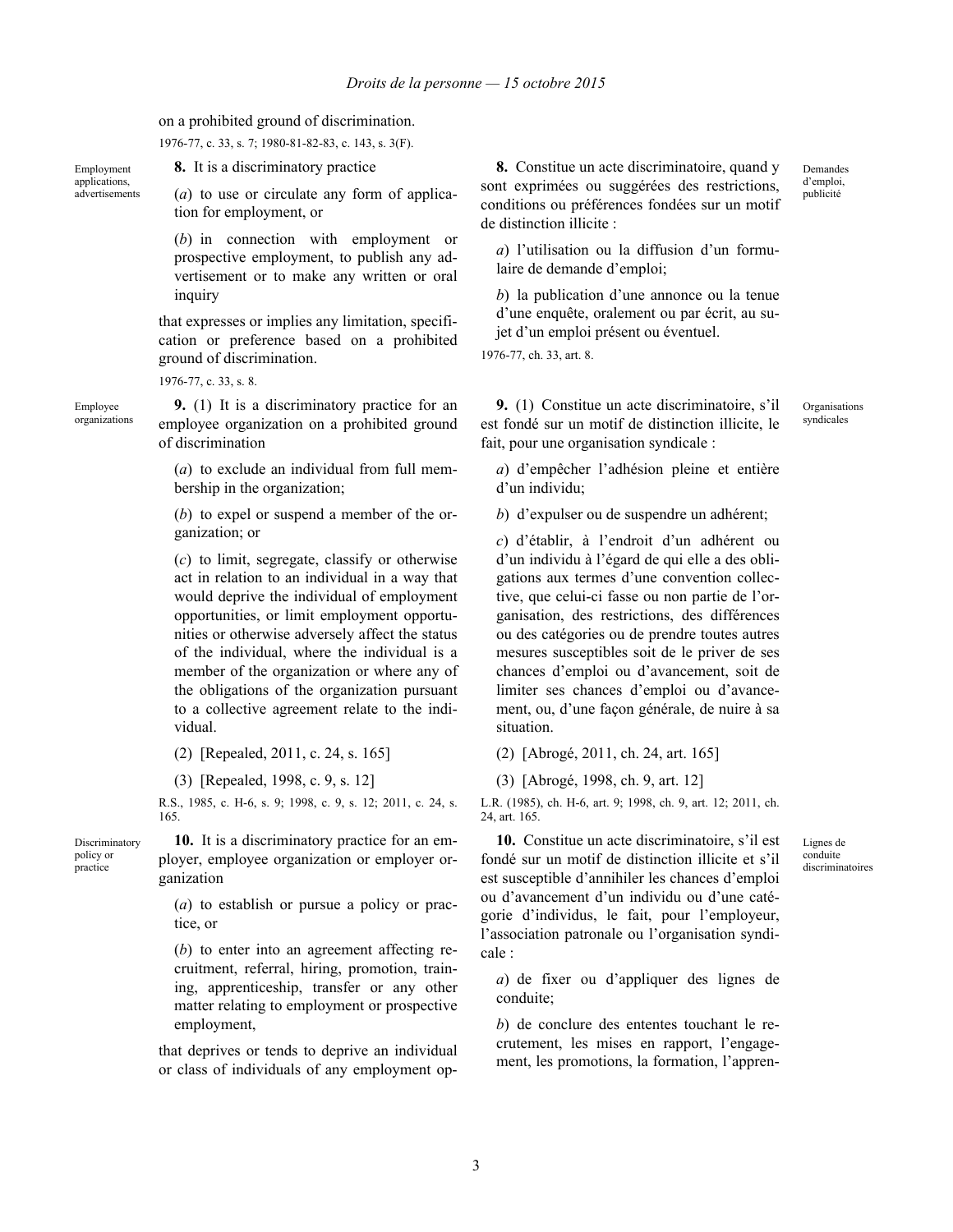portunities on a prohibited ground of discrimination.

R.S., 1985, c. H-6, s. 10; 1998, c. 9, s. 13(E).

<span id="page-8-0"></span>Equal wages **11.** (1) It is a discriminatory practice for an employer to establish or maintain differences in wages between male and female employees employed in the same establishment who are performing work of equal value.

Assessment of value of work (2) In assessing the value of work performed by employees employed in the same establishment, the criterion to be applied is the composite of the skill, effort and responsibility required in the performance of the work and the conditions under which the work is performed.

Separate establishments

(3) Separate establishments established or maintained by an employer solely or principally for the purpose of establishing or maintaining differences in wages between male and female employees shall be deemed for the purposes of this section to be the same establishment.

Different wages based on prescribed reasonable factors (4) Notwithstanding subsection (1), it is not a discriminatory practice to pay to male and female employees different wages if the difference is based on a factor prescribed by guidelines, issued by the Canadian Human Rights Commission pursuant to subsection 27(2), to be a reasonable factor that justifies the difference.

missal wages and bonuses;

(*c*) payments in kind;

and lodging;

Idem (5) For greater certainty, sex does not constitute a reasonable factor justifying a difference in wages.

No reduction of wages

(6) An employer shall not reduce wages in order to eliminate a discriminatory practice described in this section.

(7) For the purposes of this section, "wages" means any form of remuneration payable for work performed by an individual and includes (*a*) salaries, commissions, vacation pay, dis-

(*b*) reasonable value for board, rent, housing

(*d*) employer contributions to pension funds or plans, long-term disability plans and all

forms of health insurance plans; and

Definition of "wages"

tissage, les mutations ou tout autre aspect d'un emploi présent ou éventuel.

L.R. (1985), ch. H-6, art. 10; 1998, ch. 9, art. 13(A).

**11.** (1) Constitue un acte discriminatoire le fait pour l'employeur d'instaurer ou de pratiquer la disparité salariale entre les hommes et les femmes qui exécutent, dans le même établissement, des fonctions équivalentes.

(2) Le critère permettant d'établir l'équivalence des fonctions exécutées par des salariés dans le même établissement est le dosage de qualifications, d'efforts et de responsabilités nécessaire pour leur exécution, compte tenu des conditions de travail.

(3) Les établissements distincts qu'un employeur aménage ou maintient dans le but principal de justifier une disparité salariale entre hommes et femmes sont réputés, pour l'application du présent article, ne constituer qu'un seul et même établissement.

(4) Ne constitue pas un acte discriminatoire au sens du paragraphe (1) la disparité salariale entre hommes et femmes fondée sur un facteur reconnu comme raisonnable par une ordonnance de la Commission canadienne des droits de la personne en vertu du paragraphe 27(2).

(5) Des considérations fondées sur le sexe ne sauraient motiver la disparité salariale.

(6) Il est interdit à l'employeur de procéder à des diminutions salariales pour mettre fin aux actes discriminatoires visés au présent article.

(7) Pour l'application du présent article, «salaire» s'entend de toute forme de rémunération payable à un individu en contrepartie de son travail et, notamment :

*a*) des traitements, commissions, indemnités de vacances ou de licenciement et des primes;

*b*) de la juste valeur des prestations en repas, loyers, logement et hébergement;

*c*) des rétributions en nature;

*d*) des cotisations de l'employeur aux caisses ou régimes de pension, aux régimes d'assurance contre l'invalidité prolongée et

Disparité salariale discriminatoire

Critère

Établissements distincts

Disparité salariale non discriminatoire

Idem

Diminutions de salaire interdites

Définition de « salaire »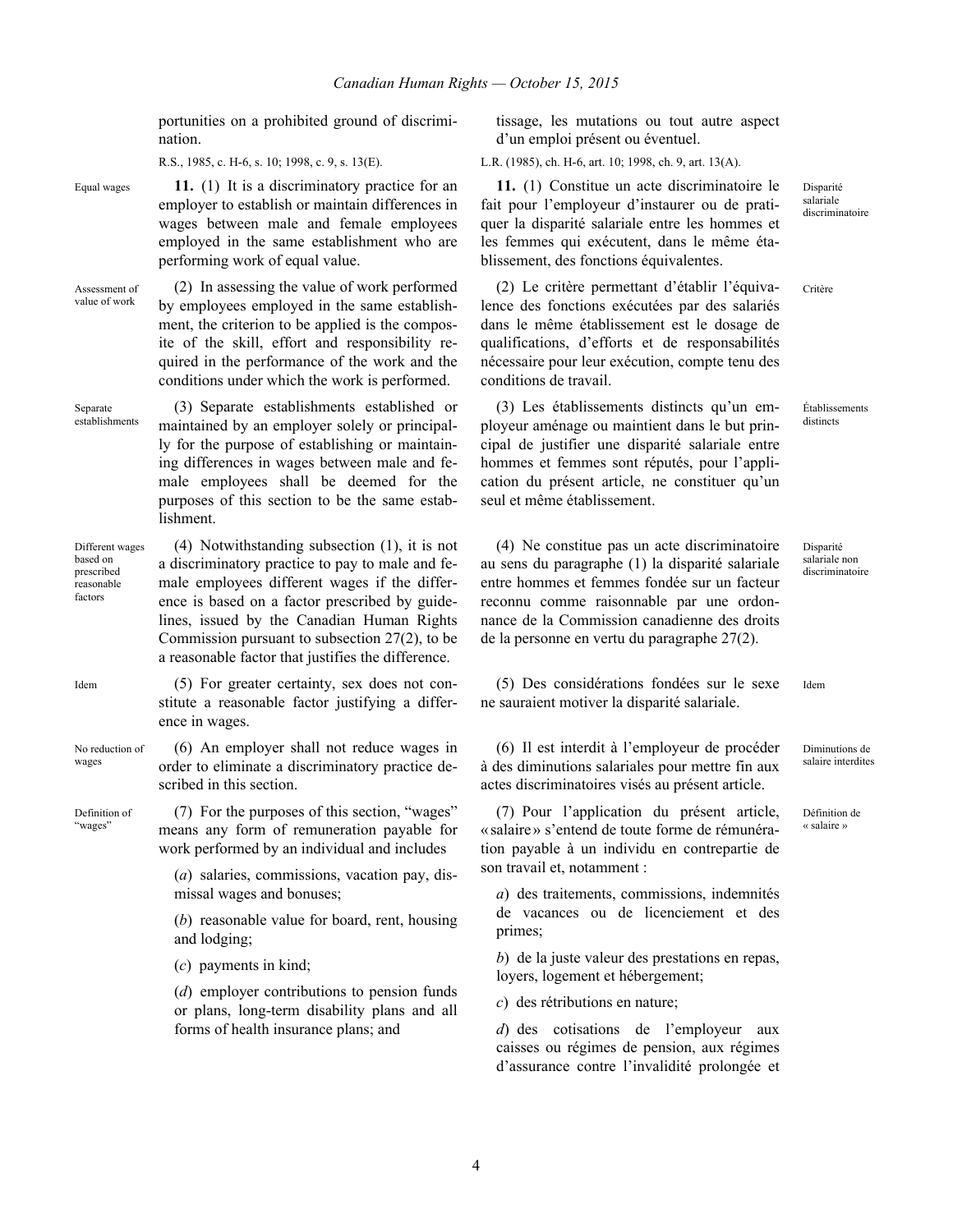<span id="page-9-0"></span>(*e*) any other advantage received directly or indirectly from the individual's employer. 1976-77, c. 33, s. 11.

Publication of discriminatory notices, etc.

**12.** It is a discriminatory practice to publish or display before the public or to cause to be published or displayed before the public any notice, sign, symbol, emblem or other representation that

(*a*) expresses or implies discrimination or an intention to discriminate, or

(*b*) incites or is calculated to incite others to discriminate

if the discrimination expressed or implied, intended to be expressed or implied or incited or calculated to be incited would otherwise, if engaged in, be a discriminatory practice described in any of sections 5 to 11 or in section 14.

1976-77, c. 33, s. 12; 1980-81-82-83, c. 143, s. 6.

Harassment **14.** (1) It is a discriminatory practice,

(*a*) in the provision of goods, services, facil-

ities or accommodation customarily available to the general public,

(*b*) in the provision of commercial premises or residential accommodation, or

(*c*) in matters related to employment,

to harass an individual on a prohibited ground of discrimination.

Sexual harassment

(2) Without limiting the generality of subsection (1), sexual harassment shall, for the purposes of that subsection, be deemed to be harassment on a prohibited ground of discrimination.

1980-81-82-83, c. 143, s. 7.

Retaliation **14.1** It is a discriminatory practice for a person against whom a complaint has been filed under Part III, or any person acting on their behalf, to retaliate or threaten retaliation against the individual who filed the complaint or the alleged victim.

1998, c. 9, s. 14.

Exceptions **15.** (1) It is not a discriminatory practice if

(*a*) any refusal, exclusion, expulsion, suspension, limitation, specification or preferaux régimes d'assurance-maladie de toute nature;

*e*) des autres avantages reçus directement ou indirectement de l'employeur.

1976-77, ch. 33, art. 11.

**12.** Constitue un acte discriminatoire le fait de publier ou d'exposer en public, ou de faire publier ou exposer en public des affiches, des écriteaux, des insignes, des emblèmes, des symboles ou autres représentations qui, selon le cas :

Divulgation de faits discriminatoires, etc.

*a*) expriment ou suggèrent des actes discriminatoires au sens des articles 5 à 11 ou de l'article 14 ou des intentions de commettre de tels actes;

*b*) en encouragent ou visent à en encourager l'accomplissement.

1976-77, ch. 33, art. 12; 1980-81-82-83, ch. 143, art. 6.

# **13.** [Repealed, 2013, c. 37, s. 2] **13.** [Abrogé, 2013, ch. 37, art. 2]

**14.** (1) Constitue un acte discriminatoire, s'il est fondé sur un motif de distinction illicite, le fait de harceler un individu :

*a*) lors de la fourniture de biens, de services, d'installations ou de moyens d'hébergement destinés au public;

*b*) lors de la fourniture de locaux commerciaux ou de logements;

*c*) en matière d'emploi.

(2) Pour l'application du paragraphe (1) et sans qu'en soit limitée la portée générale, le harcèlement sexuel est réputé être un harcèlement fondé sur un motif de distinction illicite.

1980-81-82-83, ch. 143, art. 7.

Représailles

Harcèlement sexuel

Harcèlement

**14.1** Constitue un acte discriminatoire le fait, pour la personne visée par une plainte déposée au titre de la partie III, ou pour celle qui agit en son nom, d'exercer ou de menacer d'exercer des représailles contre le plaignant ou la victime présumée.

**15.** (1) Ne constituent pas des actes discriminatoires : Exceptions

<sup>1998,</sup> ch. 9, art. 14.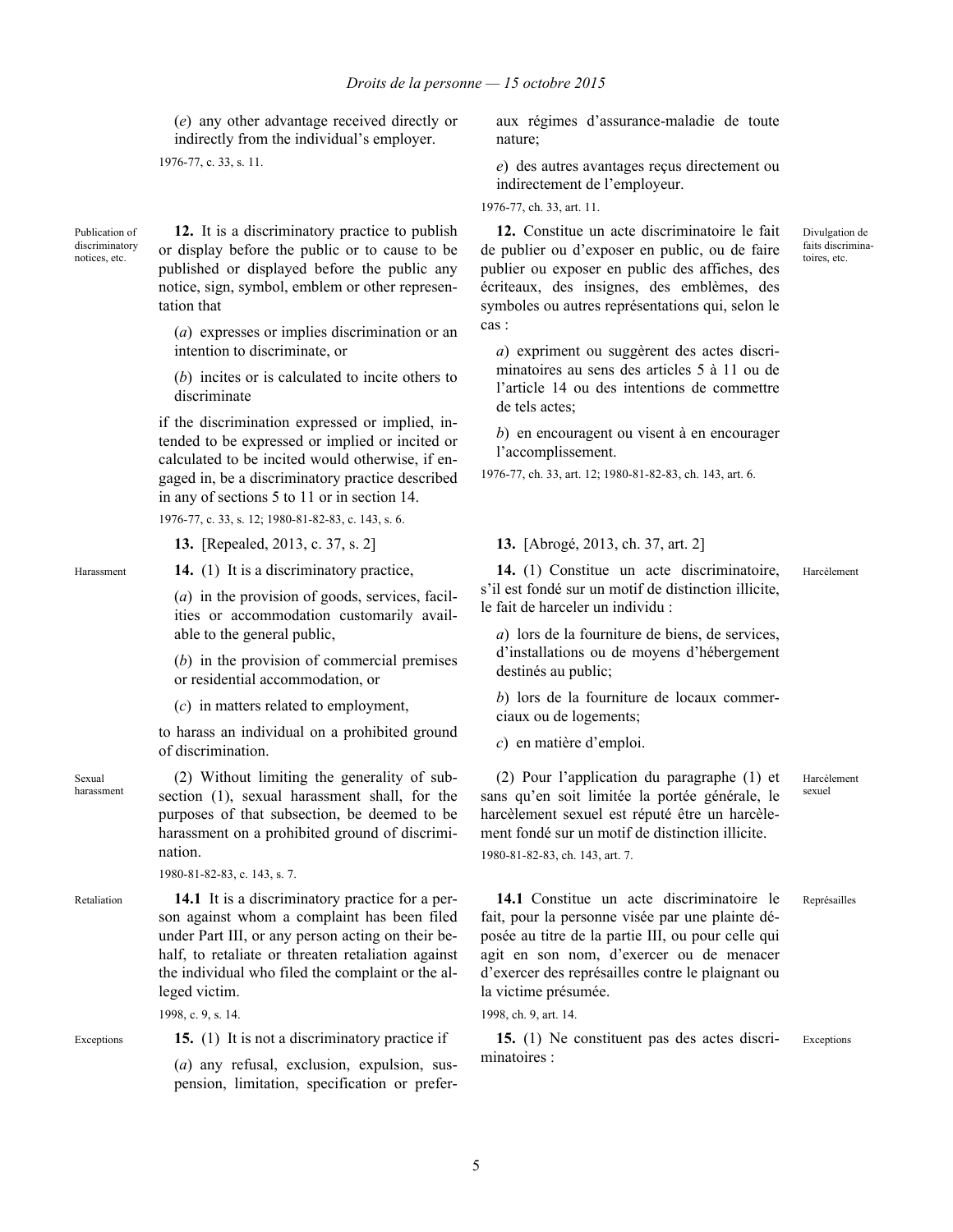ence in relation to any employment is established by an employer to be based on a *bona fide* occupational requirement;

(*b*) employment of an individual is refused or terminated because that individual has not reached the minimum age, or has reached the maximum age, that applies to that employment by law or under regulations, which may be made by the Governor in Council for the purposes of this paragraph;

(*c*) [Repealed, 2011, c. 24, s. 166]

(*d*) the terms and conditions of any pension fund or plan established by an employer, employee organization or employer organization provide for the compulsory vesting or locking-in of pension contributions at a fixed or determinable age in accordance with sections 17 and 18 of the *Pension Benefits Standards Act, 1985*;

(*d.1*) the terms of any pooled registered pension plan provide for variable payments or the transfer of funds only at a fixed age under sections 48 or 55, respectively, of the *Pooled Registered Pension Plans Act*;

(*e*) an individual is discriminated against on a prohibited ground of discrimination in a manner that is prescribed by guidelines, issued by the Canadian Human Rights Commission pursuant to subsection 27(2), to be reasonable;

(*f*) an employer, employee organization or employer organization grants a female employee special leave or benefits in connection with pregnancy or child-birth or grants employees special leave or benefits to assist them in the care of their children; or

(*g*) in the circumstances described in section 5 or 6, an individual is denied any goods, services, facilities or accommodation or access thereto or occupancy of any commercial premises or residential accommodation or is a victim of any adverse differentiation and there is *bona fide* justification for that denial or differentiation.

*a*) les refus, exclusions, expulsions, suspensions, restrictions, conditions ou préférences de l'employeur qui démontre qu'ils découlent d'exigences professionnelles justifiées;

*b*) le fait de refuser ou de cesser d'employer un individu qui n'a pas atteint l'âge minimal ou qui a atteint l'âge maximal prévu, dans l'un ou l'autre cas, pour l'emploi en question par la loi ou les règlements que peut prendre le gouverneur en conseil pour l'application du présent alinéa;

# *c*) [Abrogé, 2011, ch. 24, art. 166]

*d*) le fait que les conditions et modalités d'une caisse ou d'un régime de retraite constitués par l'employeur, l'organisation patronale ou l'organisation syndicale prévoient la dévolution ou le blocage obligatoires des cotisations à des âges déterminés ou déterminables conformément aux articles 17 et 18 de la *Loi de 1985 sur les normes de prestation de pension*;

*d.1*) le fait que les modalités d'un régime de pension agréé collectif prévoient le versement de paiements variables ou le transfert de fonds à des âges déterminés conformément aux articles 48 et 55 respectivement de la *Loi sur les régimes de pension agréés collectifs*;

*e*) le fait qu'un individu soit l'objet d'une distinction fondée sur un motif illicite, si celle-ci est reconnue comme raisonnable par une ordonnance de la Commission canadienne des droits de la personne rendue en vertu du paragraphe 27(2);

*f*) le fait pour un employeur, une organisation patronale ou une organisation syndicale d'accorder à une employée un congé ou des avantages spéciaux liés à sa grossesse ou à son accouchement, ou d'accorder à ses employés un congé ou des avantages spéciaux leur permettant de prendre soin de leurs enfants;

*g*) le fait qu'un fournisseur de biens, de services, d'installations ou de moyens d'hébergement destinés au public, ou de locaux commerciaux ou de logements en prive un individu ou le défavorise lors de leur fourniture pour un motif de distinction illicite, s'il a un motif justifiable de le faire.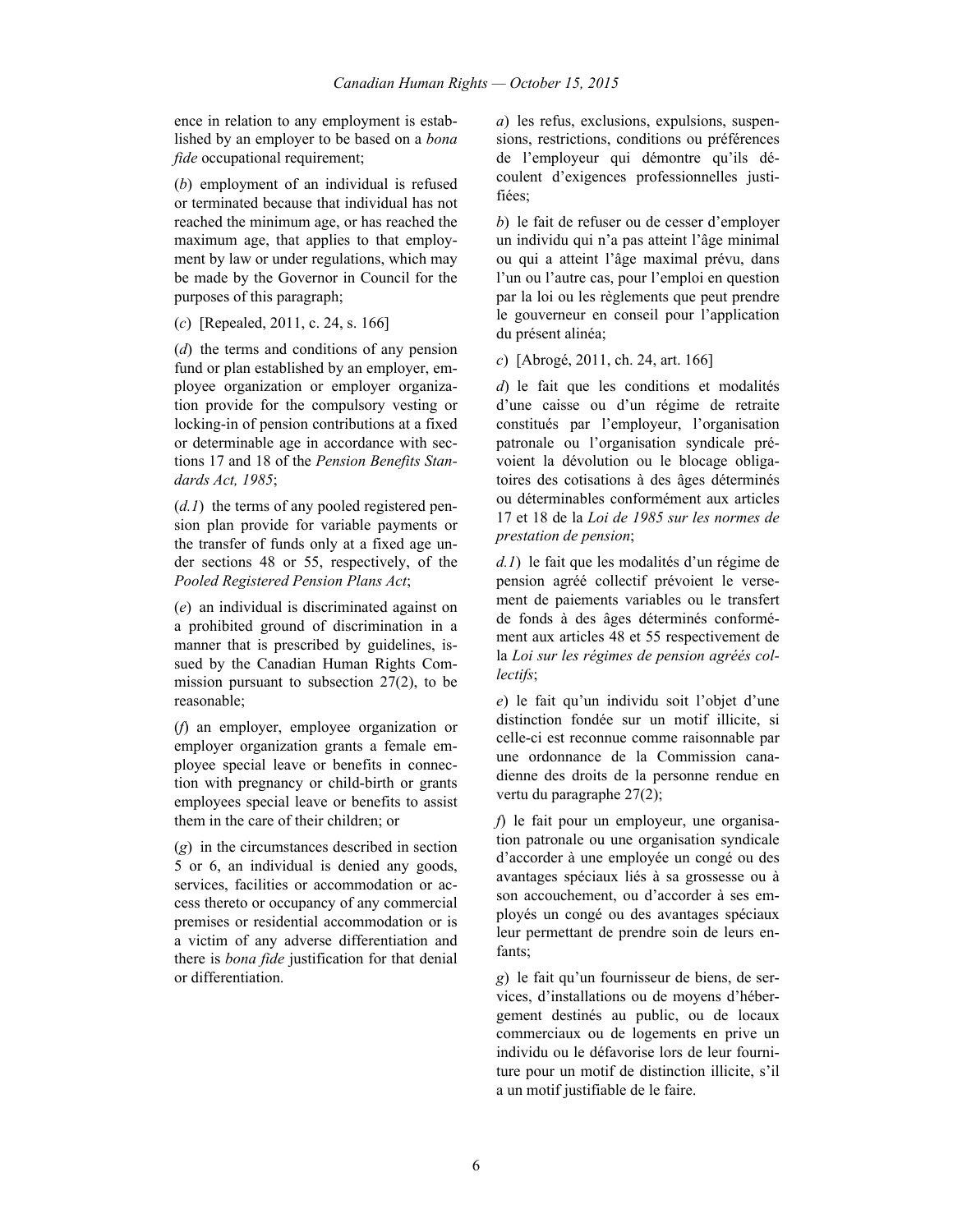| Accommodation<br>of needs                                | (2) For any practice mentioned in paragraph<br>$(1)(a)$ to be considered to be based on a <i>bona</i><br><i>fide</i> occupational requirement and for any prac-<br>tice mentioned in paragraph $(1)(g)$ to be consid-<br>ered to have a <i>bona fide</i> justification, it must be<br>established that accommodation of the needs of<br>an individual or a class of individuals affected<br>would impose undue hardship on the person<br>who would have to accommodate those needs,<br>considering health, safety and cost. | (2) Les faits prévus à l'alinéa $(1)a$ ) sont des<br>exigences professionnelles justifiées ou un mo-<br>tif justifiable, au sens de l'alinéa $(1)g$ , s'il est<br>démontré que les mesures destinées à répondre<br>aux besoins d'une personne ou d'une catégorie<br>de personnes visées constituent, pour la per-<br>sonne qui doit les prendre, une contrainte ex-<br>cessive en matière de coûts, de santé et de sécu-<br>rité. | Besoins des<br>individus                                        |
|----------------------------------------------------------|-----------------------------------------------------------------------------------------------------------------------------------------------------------------------------------------------------------------------------------------------------------------------------------------------------------------------------------------------------------------------------------------------------------------------------------------------------------------------------------------------------------------------------|-----------------------------------------------------------------------------------------------------------------------------------------------------------------------------------------------------------------------------------------------------------------------------------------------------------------------------------------------------------------------------------------------------------------------------------|-----------------------------------------------------------------|
| Regulations                                              | (3) The Governor in Council may make reg-<br>ulations prescribing standards for assessing un-<br>due hardship.                                                                                                                                                                                                                                                                                                                                                                                                              | (3) Le gouverneur en conseil peut, par règle-<br>ment, déterminer les critères d'évaluation d'une<br>contrainte excessive.                                                                                                                                                                                                                                                                                                        | Règlement                                                       |
| Publication of<br>proposed<br>regulations                | (4) Each regulation that the Governor in<br>Council proposes to make under subsection (3)<br>shall be published in the Canada Gazette and a<br>reasonable opportunity shall be given to inter-<br>ested persons to make representations in re-<br>spect of it.                                                                                                                                                                                                                                                              | (4) Les projets de règlement d'application<br>du paragraphe (3) sont publiés dans la Gazette<br>du Canada, les intéressés se voyant accorder la<br>possibilité de présenter leurs observations à cet<br>égard.                                                                                                                                                                                                                    | Prépublication                                                  |
| Consultations                                            | (5) The Canadian Human Rights Commis-<br>sion shall conduct public consultations con-<br>cerning any regulation proposed to be made by<br>the Governor in Council under subsection (3)<br>and shall file a report of the results of the con-<br>sultations with the Minister within a reasonable<br>time after the publication of the proposed regu-<br>lation in the Canada Gazette.                                                                                                                                       | (5) La Commission des droits de la personne<br>tient des consultations publiques concernant<br>tout projet de règlement publié au titre du para-<br>graphe (4) et fait rapport au gouverneur en<br>conseil dans les meilleurs délais.                                                                                                                                                                                             | Consultations                                                   |
| Exception                                                | (6) A proposed regulation need not be pub-<br>lished more than once, whether or not it has<br>been amended as a result of any representa-<br>tions.                                                                                                                                                                                                                                                                                                                                                                         | (6) La modification du projet de règlement<br>n'entraîne pas une nouvelle publication.                                                                                                                                                                                                                                                                                                                                            | Modification                                                    |
| Making of<br>regulations                                 | (7) The Governor in Council may proceed to<br>make regulations under subsection (3) after six<br>months have elapsed since the publication of<br>the proposed regulations in the Canada<br>Gazette, whether or not a report described in<br>subsection $(5)$ is filed.                                                                                                                                                                                                                                                      | (7) Faute par la Commission de lui remettre<br>son rapport dans les six mois qui suivent la pu-<br>blication du projet de règlement, le gouverneur<br>en conseil peut procéder à la prise du règle-<br>ment.                                                                                                                                                                                                                      | Prise du<br>règlement                                           |
| Application                                              | (8) This section applies in respect of a prac-<br>tice regardless of whether it results in direct<br>discrimination or adverse effect discrimination.                                                                                                                                                                                                                                                                                                                                                                       | (8) Le présent article s'applique à tout fait,<br>qu'il ait pour résultat la discrimination directe<br>ou la discrimination par suite d'un effet préju-<br>diciable.                                                                                                                                                                                                                                                              | Application                                                     |
| Universality of<br>service for<br><b>Canadian Forces</b> | $(9)$ Subsection $(2)$ is subject to the principle<br>of universality of service under which members<br>of the Canadian Forces must at all times and<br>under any circumstances perform any functions<br>that they may be required to perform.                                                                                                                                                                                                                                                                              | $(9)$ Le paragraphe $(2)$ s'applique sous ré-<br>serve de l'obligation de service imposée aux<br>membres des Forces canadiennes, c'est-à-dire<br>celle d'accomplir en permanence et en toutes<br>circonstances les fonctions auxquelles ils                                                                                                                                                                                       | Universalité du<br>service au sein<br>des Forces<br>canadiennes |
|                                                          | R.S., 1985, c. H-6, s. 15; R.S., 1985, c. 32 (2nd Supp.), s.<br>41; 1998, c. 9, ss. 10, 15; 2011, c. 24, s. 166; 2012, c. 16, s.<br>83.                                                                                                                                                                                                                                                                                                                                                                                     | peuvent être tenus.<br>L.R. (1985), ch. H-6, art. 15; L.R. (1985), ch. 32 (2 <sup>e</sup> sup-<br>pl.), art. 41; 1998, ch. 9, art. 10 et 15; 2011, ch. 24, art. 166;<br>2012, ch. 16, art. 83.                                                                                                                                                                                                                                    |                                                                 |

7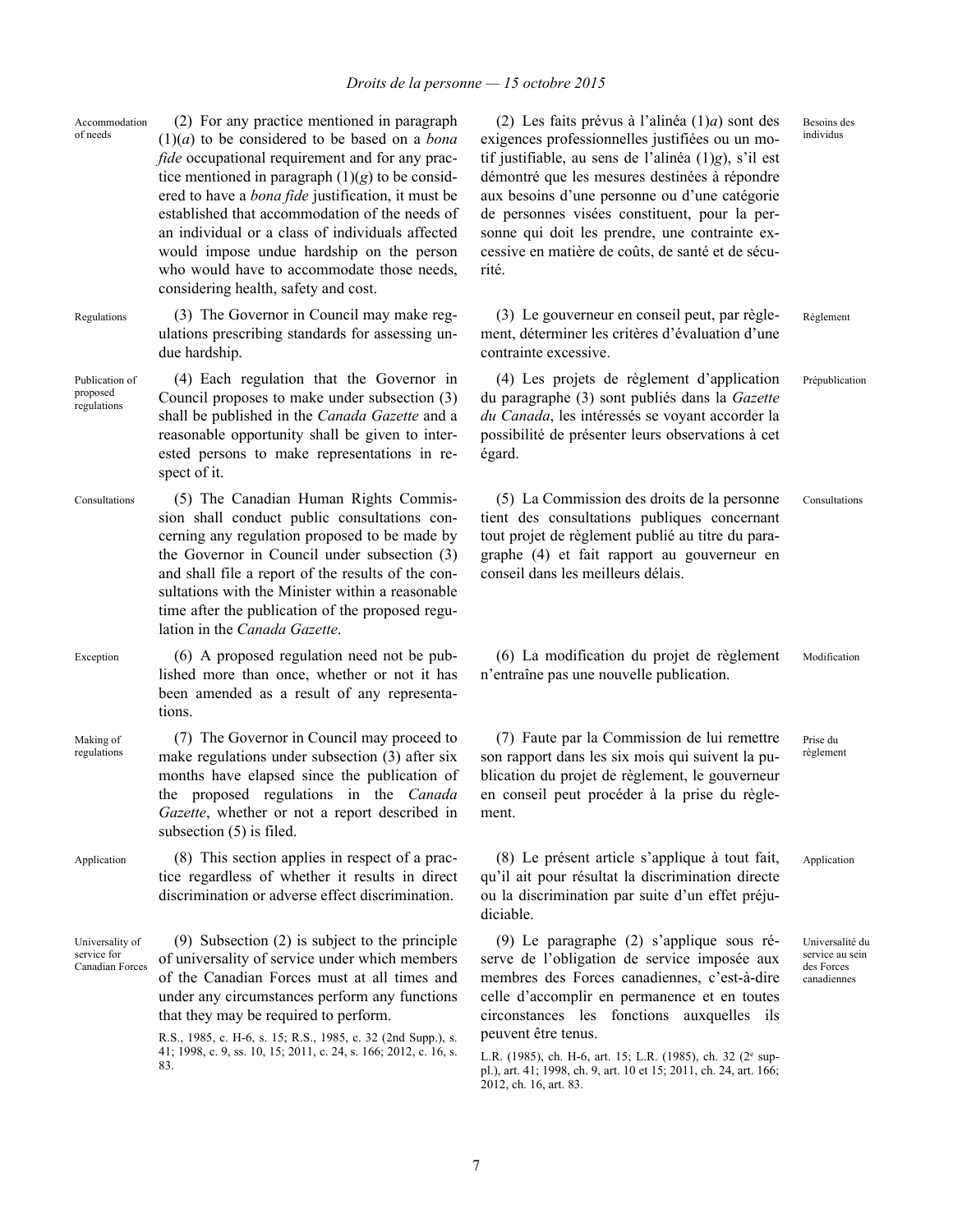<span id="page-12-0"></span>Special programs

**16.** (1) It is not a discriminatory practice for a person to adopt or carry out a special program, plan or arrangement designed to prevent disadvantages that are likely to be suffered by, or to eliminate or reduce disadvantages that are suffered by, any group of individuals when those disadvantages would be based on or related to the prohibited grounds of discrimination, by improving opportunities respecting goods, services, facilities, accommodation or employment in relation to that group.

Advice and assistance (2) The Canadian Human Rights Commission, may

> (*a*) make general recommendations concerning desirable objectives for special programs, plans or arrangements referred to in subsection  $(1)$ ; and

> (*b*) on application, give such advice and assistance with respect to the adoption or carrying out of a special program, plan or arrangement referred to in subsection (1) as will serve to aid in the achievement of the objectives the program, plan or arrangement was designed to achieve.

Collection of information relating to prohibited grounds

the needs of

(3) It is not a discriminatory practice to collect information relating to a prohibited ground of discrimination if the information is intended to be used in adopting or carrying out a special program, plan or arrangement under subsection (1).

R.S., 1985, c. H-6, s. 16; 1998, c. 9, s. 16.

Plans to meet disabled persons **17.** (1) A person who proposes to implement a plan for adapting any services, facilities, premises, equipment or operations to meet the needs of persons arising from a disability may apply to the Canadian Human Rights Commission for approval of the plan.

Approval of plan (2) The Commission may, by written notice to a person making an application pursuant to subsection (1), approve the plan if the Commission is satisfied that the plan is appropriate for meeting the needs of persons arising from a disability.

Effect of approval of accommodation plan

(3) Where any services, facilities, premises, equipment or operations are adapted in accordance with a plan approved under subsection (2), matters for which the plan provides do not constitute any basis for a complaint under Part

**16.** (1) Ne constitue pas un acte discriminatoire le fait d'adopter ou de mettre en oeuvre des programmes, des plans ou des arrangements spéciaux destinés à supprimer, diminuer ou prévenir les désavantages que subit ou peut vraisemblablement subir un groupe d'individus pour des motifs fondés, directement ou indirectement, sur un motif de distinction illicite en améliorant leurs chances d'emploi ou d'avancement ou en leur facilitant l'accès à des biens, à des services, à des installations ou à des moyens d'hébergement.

(2) La Commission canadienne des droits de la personne peut : Concours

*a*) faire des recommandations d'ordre général, relatives aux objectifs souhaitables pour les programmes, biens ou arrangements visés au paragraphe (1);

*b*) sur demande, prêter son concours à l'adoption ou à la mise en oeuvre des programmes, plans ou arrangements visés au paragraphe (1).

(3) Ne constitue pas un acte discriminatoire le fait de recueillir des renseignements relatifs à un motif de distinction illicite s'ils sont destinés à servir lors de l'adoption ou de la mise en oeuvre des programmes, plans ou arrangements visés au paragraphe (1).

L.R. (1985), ch. H-6, art. 16; 1998, ch. 9, art. 16.

**17.** (1) La personne qui entend mettre en oeuvre un programme prévoyant l'adaptation de services, d'installations, de locaux, d'activités ou de matériel aux besoins particuliers des personnes atteintes d'une déficience peut en demander l'approbation à la Commission canadienne des droits de la personne.

(2) La Commission peut, par avis écrit à l'auteur de la demande visée au paragraphe (1), approuver le programme si elle estime que celui-ci convient aux besoins particuliers des personnes atteintes d'une déficience.

(3) Dans le cas où des services, des installations, des locaux, des activités ou du matériel ont été adaptés conformément à un programme approuvé en vertu du paragraphe (2), les questions auxquelles celui-ci pourvoit ne peuvent Programmes de promotion .<br>sociale

Renseignements relatifs à un motif de distinction illicite

Programme d'adaptation

Approbation du programme

Conséquence de l'approbation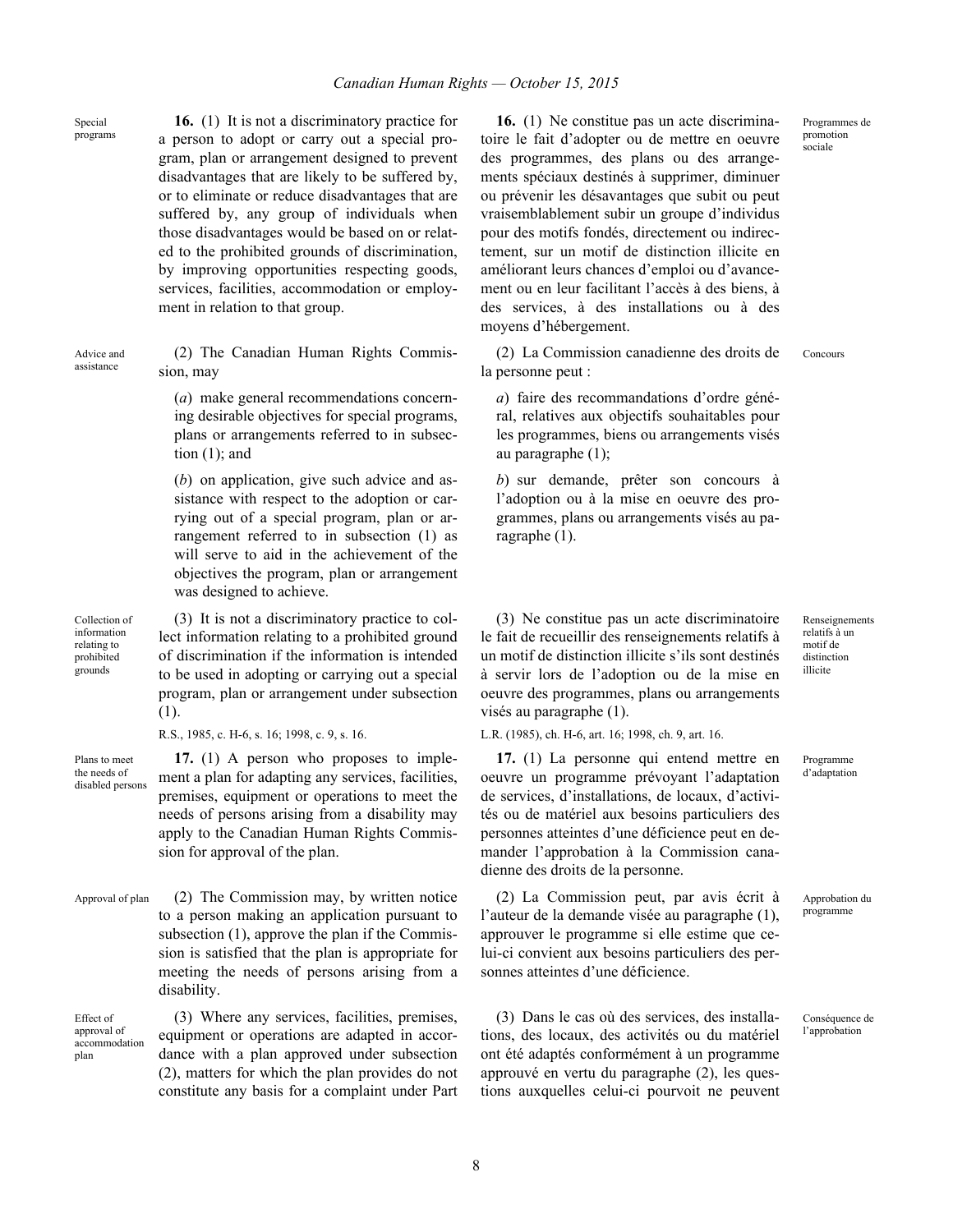III regarding discrimination based on any disability in respect of which the plan was approved.

<span id="page-13-0"></span>Notice when application not granted

(4) When the Commission decides not to grant an application made pursuant to subsection (1), it shall send a written notice of its decision to the applicant setting out the reasons for its decision.

1980-81-82-83, c. 143, s. 9.

Rescinding approval of plan

**18.** (1) If the Canadian Human Rights Commission is satisfied that, by reason of any change in circumstances, a plan approved under subsection 17(2) has ceased to be appropriate for meeting the needs of persons arising from a disability, the Commission may, by written notice to the person who proposes to carry out or maintains the adaptation contemplated by the plan or any part thereof, rescind its approval of the plan to the extent required by the change in circumstances.

Effect where approval rescinded

(2) To the extent to which approval of a plan is rescinded under subsection (1), subsection 17(3) does not apply to the plan if the discriminatory practice to which the complaint relates is subsequent to the rescission of the approval.

statement of its reasons therefor.

1980-81-82-83, c. 143, s. 9.

(3) Where the Commission rescinds approval of a plan pursuant to subsection (1), it shall include in the notice referred to therein a

**19.** (1) Before making its decision on an application or rescinding approval of a plan pursuant to section 17 or 18, the Canadian Human Rights Commission shall afford each person directly concerned with the matter an opportunity to make representations with respect thereto.

Statement of reasons for rescinding approval

Opportunity to make representations

Restriction on deeming plan inappropriate

Certain provisions not discriminatory plan shall not, by reason only that it does not conform to any standards prescribed pursuant to section 24, be deemed to be inappropriate for meeting the needs of persons arising from disability. 1980-81-82-83, c. 143, s. 9.

(2) For the purposes of sections 17 and 18, a

**20.** A provision of a pension or insurance fund or plan that preserves rights acquired before March 1, 1978 or that preserves pension or other benefits accrued before that day does not constitute the basis for a complaint under Part III that an employer, employee organization or

servir de fondement à une plainte déposée en vertu de la partie III portant sur une déficience visée par le programme.

(4) Dans le cas où elle décide de refuser la demande présentée en vertu du paragraphe (1), la Commission envoie à son auteur un avis exposant les motifs du refus.

1980-81-82-83, ch. 143, art. 9.

Avis de refus

Annulation de l'approbation

**18.** (1) La Commission canadienne des droits de la personne peut, par avis écrit à la personne qui entend adapter les services, les installations, les locaux, les activités ou le matériel conformément à un programme approuvé en vertu du paragraphe 17(2), en annuler l'approbation, en tout ou en partie, si elle estime que, vu les circonstances nouvelles, celui-ci ne convient plus aux besoins particuliers des personnes atteintes d'une déficience.

(2) Le paragraphe 17(3) ne s'applique pas à un programme, dans la mesure où celui-ci est annulé en vertu du paragraphe (1), si l'acte discriminatoire dénoncé par la plainte est postérieur à l'annulation.

(3) Dans le cas où elle annule l'approbation d'un programme en vertu du paragraphe (1), la Commission indique dans l'avis y mentionné les motifs de l'annulation.

1980-81-82-83, ch. 143, art. 9.

**19.** (1) Avant de rendre une décision en vertu des paragraphes 17(2) ou 18(1), la Commission canadienne des droits de la personne donne aux intéressés la possibilité de présenter des observations à son sujet.

(2) Pour l'application des articles 17 et 18, un programme n'est pas inadapté aux besoins particuliers des personnes atteintes d'une déficience du seul fait qu'il est incompatible avec les normes établies en vertu de l'article 24.

1980-81-82-83, ch. 143, art. 9.

**20.** Les dispositions des caisses ou régimes de pension et des régimes ou fonds d'assurance protégeant les droits acquis avant le 1<sup>er</sup> mars 1978 ou maintenant le droit aux prestations de pension ou autres accumulées avant cette date ne peuvent servir de fondement à une plainte

Conséquence de l'annulation

Motifs de l'annulation

Possibilité de présenter des observations

Réserve

Dispositions non discriminatoires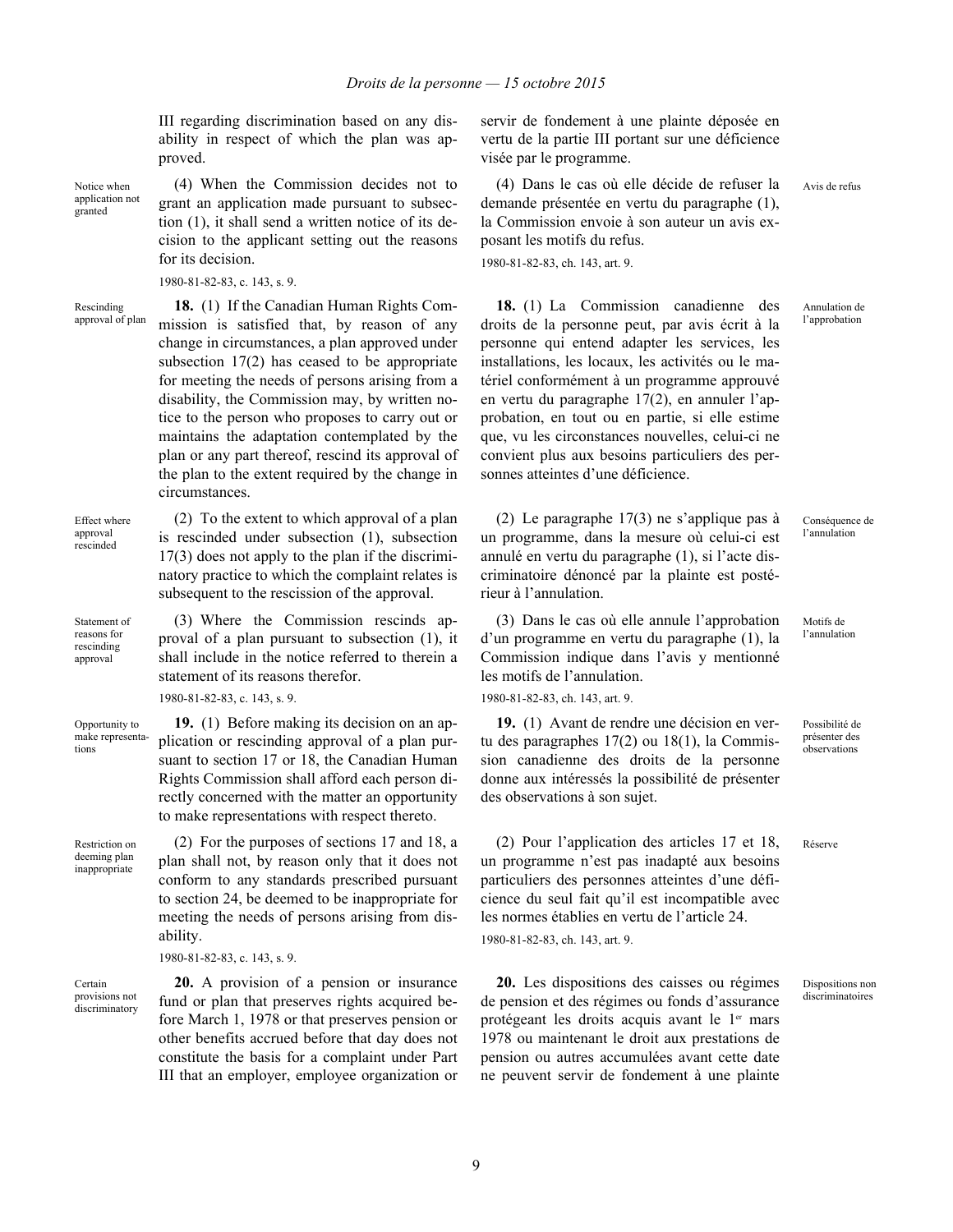<span id="page-14-0"></span>employer organization is engaging or has engaged in a discriminatory practice.

R.S., 1985, c. H-6, s. 20; 1998, c. 9, s. 17.

Funds and plans **21.** The establishment of separate pension funds or plans for different groups of employees does not constitute the basis for a complaint under Part III that an employer, employee organization or employer organization is engaging or has engaged in a discriminatory practice if the employees are not grouped in those funds or plans according to a prohibited ground of discrimination.

R.S., 1985, c. H-6, s. 21; 1998, c. 9, s. 17.

Regulations **22.** The Governor in Council may, by regulation, prescribe the provisions of any pension or insurance fund or plan, in addition to the provisions described in sections 20 and 21, that do not constitute the basis for a complaint under Part III that an employer, employee organization or employer organization is engaging or has engaged in a discriminatory practice.

R.S., 1985, c. H-6, s. 22; 1998, c. 9, s. 17.

Regulations **23.** The Governor in Council may make regulations respecting the terms and conditions to be included in or applicable to any contract, licence or grant made or granted by Her Majesty in right of Canada providing for

> (*a*) the prohibition of discriminatory practices described in sections 5 to 14.1; and

> (*b*) the resolution, by the procedure set out in Part III, of complaints of discriminatory practices contrary to such terms and conditions.

R.S., 1985, c. H-6, s. 23; 1998, c. 9, s. 18.

Accessibility standards

Effect of meeting accessibility standards

**24.** (1) The Governor in Council may, for the benefit of persons having any disability, make regulations prescribing standards of accessibility to services, facilities or premises.

(2) Where standards prescribed pursuant to subsection (1) are met in providing access to any services, facilities or premises, a matter of access thereto does not constitute any basis for a complaint under Part III regarding discrimination based on any disability in respect of which the standards are prescribed.

déposée au titre de la partie III pour actes discriminatoires commis par l'employeur, l'organisation patronale ou l'organisation syndicale.

L.R. (1985), ch. H-6, art. 20; 1998, ch. 9, art. 17.

**21.** La constitution de caisses ou de régimes de pension distincts pour différents groupes d'employés ne peut servir de fondement à une plainte déposée au titre de la partie III pour actes discriminatoires commis par l'employeur, l'organisation patronale ou l'organisation syndicale, lorsque ces groupes ne sont pas établis par suite de distinctions illicites.

L.R. (1985), ch. H-6, art. 21; 1998, ch. 9, art. 17.

**22.** Outre les cas prévus aux articles 20 et 21, le gouverneur en conseil peut, par règlement, déterminer quelles dispositions des caisses ou régimes de pension et des régimes ou fonds d'assurance ne peuvent servir de fondement à une plainte déposée au titre de la partie III pour actes discriminatoires commis par l'employeur, l'organisation patronale ou l'organisation syndicale.

L.R. (1985), ch. H-6, art. 22; 1998, ch. 9, art. 17.

**23.** Le gouverneur en conseil peut, par règlement, assortir les contrats, permis, licences ou subventions accordés par Sa Majesté du chef du Canada, de conditions et modalités prévoyant :

*a*) l'interdiction des actes discriminatoires visés aux articles 5 à 14.1;

*b*) le règlement, conformément à la procédure de la partie III, des plaintes relatives aux actes discriminatoires ainsi interdits.

L.R. (1985), ch. H-6, art. 23; 1998, ch. 9, art. 18.

**24.** (1) Le gouverneur en conseil peut, par règlement, établir au profit des personnes atteintes d'une déficience des normes d'accès aux services, aux installations ou aux locaux.

(2) Dans le cas où l'accès aux services, aux installations ou aux locaux est assuré conformément aux normes établies en vertu du paragraphe (1), l'accès à ceux-ci ne peut servir de fondement à une plainte déposée en vertu de la partie III portant sur une déficience visée par les normes.

Établissement de normes d'accès

Caisses ou régimes

Règlements

Règlements

Conséquence du respect des normes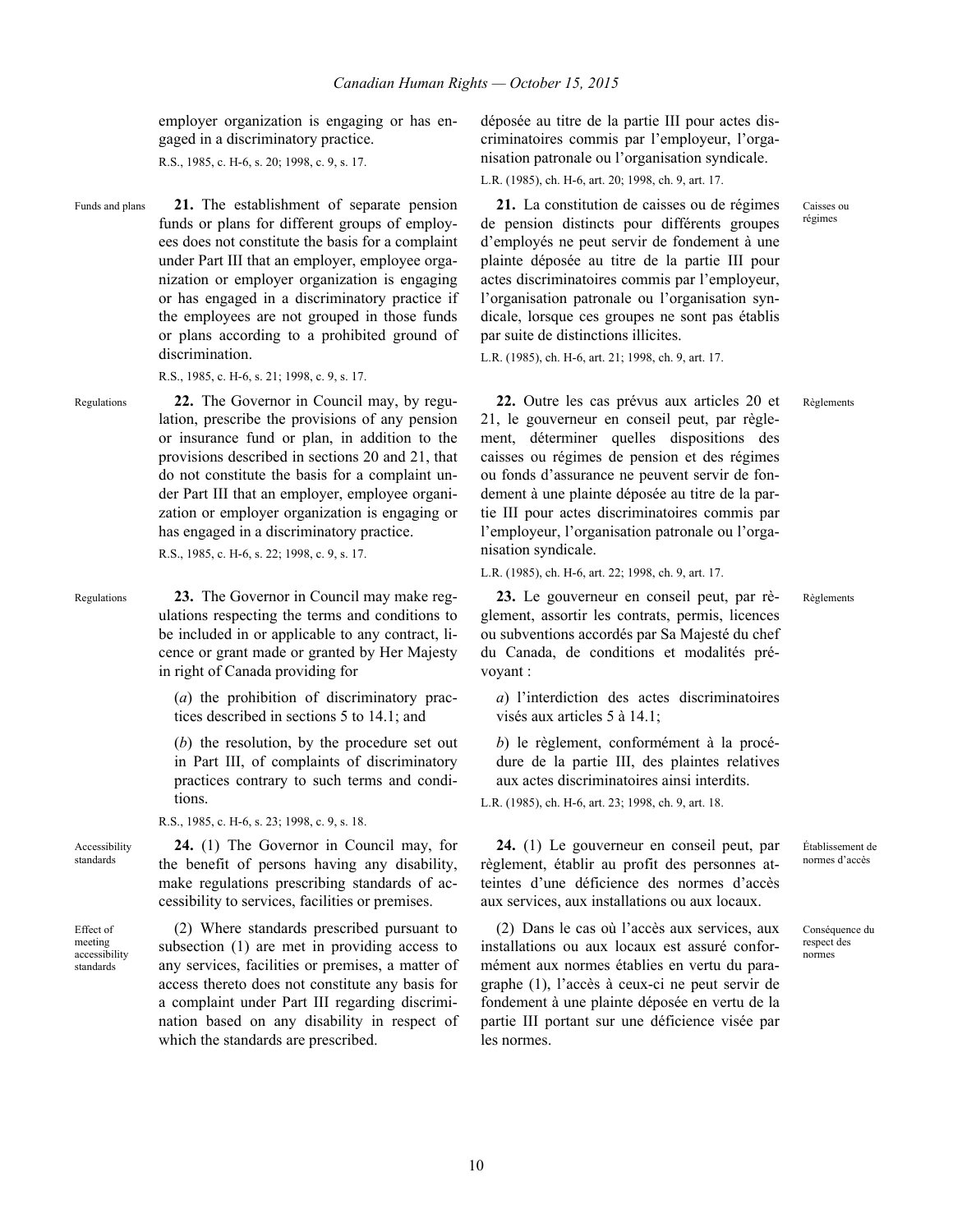<span id="page-15-0"></span>Publication of proposed regulations

(3) Subject to subsection (4), a copy of each regulation that the Governor in Council proposes to make pursuant to this section shall be published in the *Canada Gazette* and a reasonable opportunity shall be afforded to interested persons to make representations with respect thereto.

Exception (4) Subsection (3) does not apply in respect of a proposed regulation that has been published pursuant to that subsection, whether or not it has been amended as a result of representations made pursuant to that subsection.

> (5) Nothing shall, by virtue only of its being at variance with any standards prescribed pursuant to subsection (1), be deemed to constitute

**Discriminatory** practice not constituted by variance from standards

a discriminatory practice. 1980-81-82-83, c. 143, s. 11.

Definitions **25.** In this Act,

"conviction for an offence for which a pardon has been granted or in respect of which a record suspension has been ordered" «*état de personne graciée*»

"conviction for an offence for which a pardon has been granted or in respect of which a record suspension has been ordered" means a conviction of an individual for an offence in respect of which a pardon has been granted under Her Majesty's royal prerogative of mercy or under section 748 of the *Criminal Code* or a record suspension has been ordered under the *Criminal Records Act*, that has not been revoked or ceased to have effect;

"conviction for which a pardon has been granted" [Repealed, 2012, c. 1, s. 139]

"disability" means any previous or existing mental or physical disability and includes disfigurement and previous or existing depen-

"employee organization" includes a trade union or other organization of employees or a local, the purposes of which include the negotiation of terms and conditions of employment on be-

"employer organization" means an organization of employers the purposes of which include the regulation of relations between employers and

"employment" includes a contractual relationship with an individual for the provision of ser-

vices personally by the individual;

dence on alcohol or a drug;

half of employees;

employees;

"disability" «*déficience*»

"employee organization" «*organisation syndicale*»

"employer organization" «*organisation patronale*»

"employment" «*emploi*»

(3) Sous réserve du paragraphe (4), les projets de règlements d'application du présent article sont publiés dans la *Gazette du Canada*, les intéressés se voyant accorder la possibilité de présenter leurs observations à cet égard.

Publication des projets de règlements

Exception

Incompatibilité

Définitions

«déficience» "*disability*"

«emploi» "*employment*"

(4) Ne sont pas visés les projets de règlement déjà publiés dans les conditions prévues au paragraphe (3), qu'ils aient été modifiés ou non à la suite d'observations présentées conformément à ce paragraphe.

(5) L'incompatibilité avec les normes établies en vertu du paragraphe (1) ne peut être assimilée à un acte discriminatoire.

1980-81-82-83, ch. 143, art. 11.

**25.** Les définitions qui suivent s'appliquent à la présente loi.

«déficience» Déficience physique ou mentale, qu'elle soit présente ou passée, y compris le défigurement ainsi que la dépendance, présente ou passée, envers l'alcool ou la drogue.

«emploi» Y est assimilé le contrat conclu avec un particulier pour la fourniture de services par celui-ci.

«état de personne graciée» État d'une personne physique qui a obtenu un pardon accordé en vertu de la prérogative royale de clémence que possède Sa Majesté ou de l'article 748 du *Code criminel* ou une suspension du casier au titre de la *Loi sur le casier judiciaire*, qui n'a pas été révoqué ni annulé.

«organisation patronale» Groupement d'employeurs ayant notamment pour objet de réglementer les relations entre employeurs et employés.

«organisation syndicale» Syndicat ou autre groupement d'employés, y compris ses sections locales, chargé notamment de négocier les conditions de travail des employés au nom de ceux-ci.

«Tribunal» Le Tribunal canadien des droits de la personne constitué par l'article 48.1.

L.R. (1985), ch. H-6, art. 25; 1992, ch. 22, art. 13; 1998, ch. 9, art. 19; 2012, ch. 1, art. 139.

«état de personne graciée» "*conviction for an offence for which a pardon has been granted or in respect of which a record*

*been ordered*" «organisation patronale» "*employer*

*suspension has*

*organization*"

«organisation syndicale» "*employee organization*"

«Tribunal» "*Tribunal*"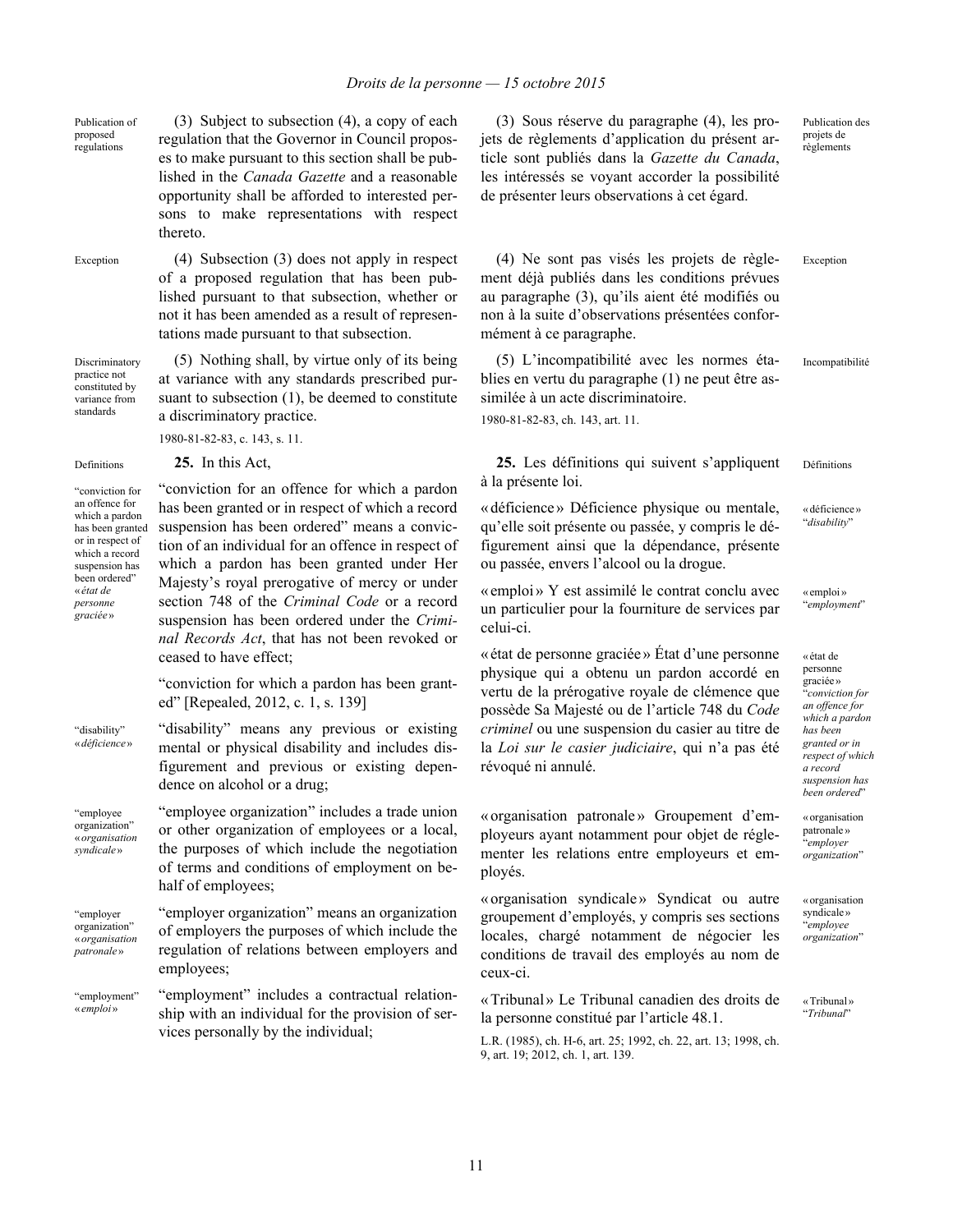<span id="page-16-0"></span>"Tribunal" «*Tribunal*» "Tribunal" means the Canadian Human Rights Tribunal established by section 48.1. R.S., 1985, c. H-6, s. 25; 1992, c. 22, s. 13; 1998, c. 9, s.

19; 2012, c. 1, s. 139.

# CANADIAN HUMAN RIGHTS **COMMISSION**

- Commission established **26.** (1) A commission is hereby established to be known as the Canadian Human Rights Commission, in this Part and Part III referred to as the "Commission", consisting of a Chief Commissioner, a Deputy Chief Commissioner and not less than three or more than six other members, to be appointed by the Governor in Council.
- Members (2) The Chief Commissioner and Deputy Chief Commissioner are full-time members of the Commission and the other members may be appointed as full-time or part-time members of the Commission.

Term of appointment (3) Each full-time member of the Commission may be appointed for a term not exceeding seven years and each part-time member may be appointed for a term not exceeding three years.

Tenure (4) Each member of the Commission holds office during good behaviour but may be removed by the Governor in Council on address of the Senate and House of Commons.

Re-appointment (5) A member of the Commission is eligible to be re-appointed in the same or another capacity.

1976-77, c. 33, s. 21.

# POWERS, DUTIES AND FUNCTIONS POUVOIRS ET FONCTIONS

Powers, duties and functions

**27.** (1) In addition to its duties under Part III with respect to complaints regarding discriminatory practices, the Commission is generally responsible for the administration of this Part and Parts I and III and

(*a*) shall develop and conduct information programs to foster public understanding of this Act and of the role and activities of the Commission thereunder and to foster public recognition of the principle described in section 2;

(*b*) shall undertake or sponsor research programs relating to its duties and functions un-

# PART II PARTIE II

# COMMISSION CANADIENNE DES DROITS DE LA PERSONNE

**26.** (1) Est constituée la Commission canadienne des droits de la personne, appelée, dans la présente loi, la « Commission », composée de cinq à huit membres, ou commissaires, dont le président et le vice-président, nommés par le gouverneur en conseil.

Constitution de la Commission

Commissaires

(2) Le président et le vice-président sont nommés à temps plein et les autres commissaires, à temps plein ou à temps partiel.

> Durée du mandat

Occupation du poste

Nouveau mandat

Pouvoirs et fonctions

(3) La durée maximale du mandat des commissaires à temps plein est de sept ans et celle du mandat des commissaires à temps partiel, de trois ans.

(4) Les commissaires occupent leur poste à titre inamovible, sous réserve de révocation par le gouverneur en conseil sur adresse du Sénat et de la Chambre des communes.

(5) Les commissaires peuvent recevoir un nouveau mandat, aux fonctions identiques ou non.

1976-77, ch. 33, art. 21.

**27.** (1) Outre les fonctions prévues par la partie III au titre des plaintes fondées sur des actes discriminatoires et l'application générale de la présente partie et des parties I et III, la Commission :

*a*) élabore et exécute des programmes de sensibilisation publique touchant le principe énoncé à l'article 2, la présente loi et le rôle et les activités que celle-ci lui confère;

*b*) entreprend ou patronne des programmes de recherche dans les domaines qui ressortissent à ses objets aux termes de la présente loi ou au principe énoncé à l'article 2;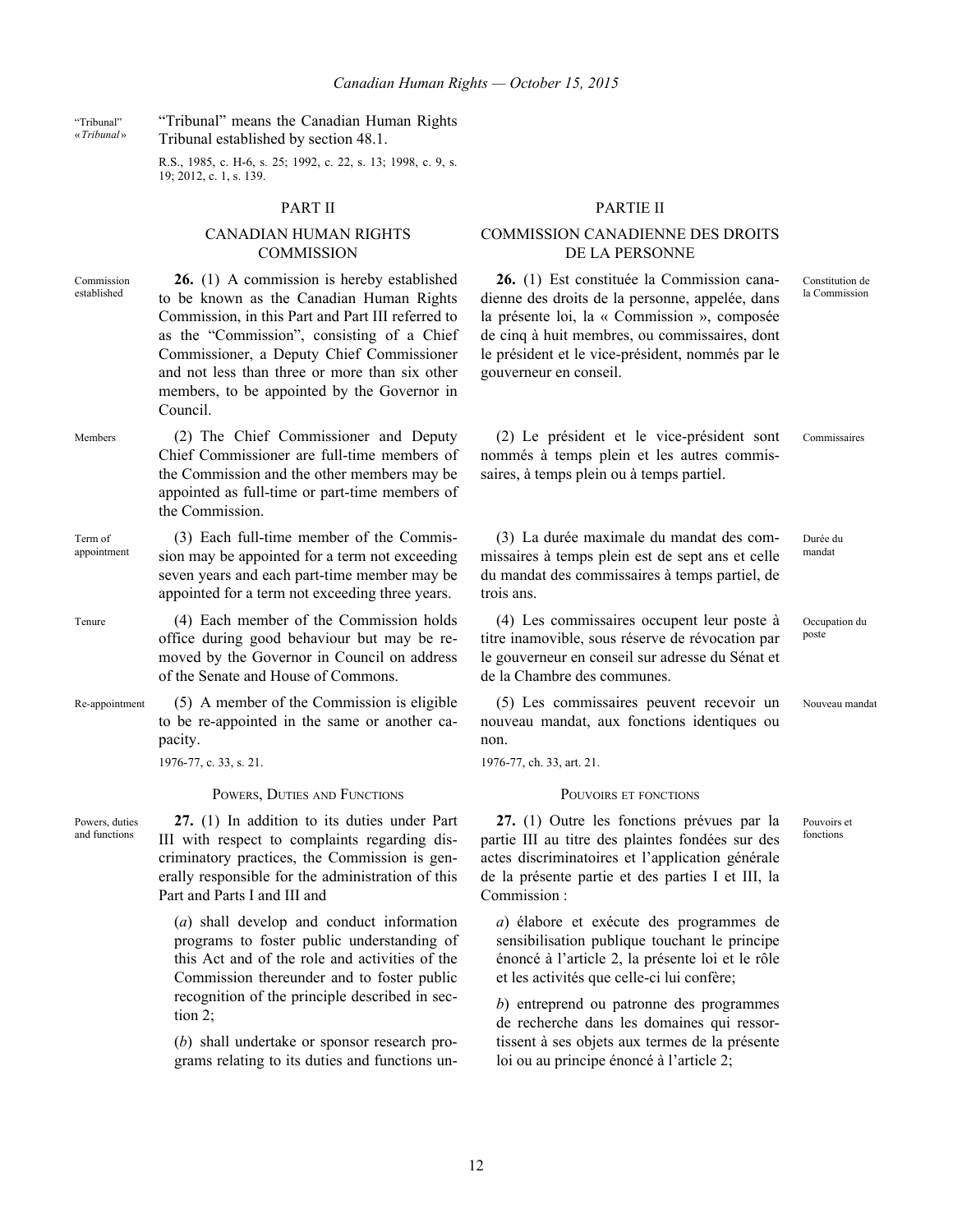der this Act and respecting the principle described in section 2;

(*c*) shall maintain close liaison with similar bodies or authorities in the provinces in order to foster common policies and practices and to avoid conflicts respecting the handling of complaints in cases of overlapping jurisdiction;

(*d*) shall perform duties and functions to be performed by it pursuant to any agreement entered into under subsection 28(2);

(*e*) may consider such recommendations, suggestions and requests concerning human rights and freedoms as it receives from any source and, where deemed by the Commission to be appropriate, include in a report referred to in section 61 reference to and comment on any such recommendation, suggestion or request;

(*f*) shall carry out or cause to be carried out such studies concerning human rights and freedoms as may be referred to it by the Minister of Justice and include in a report referred to in section 61 a report setting out the results of each such study together with such recommendations in relation thereto as it considers appropriate;

(*g*) may review any regulations, rules, orders, by-laws and other instruments made pursuant to an Act of Parliament and, where deemed by the Commission to be appropriate, include in a report referred to in section 61 reference to and comment on any provision thereof that in its opinion is inconsistent with the principle described in section 2; and

(*h*) shall, so far as is practical and consistent with the application of Part III, try by persuasion, publicity or any other means that it considers appropriate to discourage and reduce discriminatory practices referred to in sections 5 to 14.1.

Guideline binding

Guidelines (2) The Commission may, on application or on its own initiative, by order, issue a guideline setting out the extent to which and the manner in which, in the opinion of the Commission, any provision of this Act applies in a class of cases described in the guideline.

> (3) A guideline issued under subsection (2) is, until it is revoked or modified, binding on

*c*) se tient en liaison étroite avec les organismes ou les autorités provinciales de même nature pour favoriser l'adoption de lignes de conduite communes et éviter les conflits dans l'instruction des plaintes en cas de chevauchement de compétence;

*d*) exécute les fonctions que lui attribuent les accords conclus conformément au paragraphe  $28(2)$ ;

*e*) peut étudier les recommandations, propositions et requêtes qu'elle reçoit en matière de droits et libertés de la personne, ainsi que les mentionner et les commenter dans le rapport visé à l'article 61 dans les cas où elle le juge opportun;

*f*) fait ou fait faire les études sur les droits et libertés de la personne que lui demande le ministre de la Justice et inclut, dans chaque cas, ses conclusions et recommandations dans le rapport visé à l'article 61;

*g*) peut examiner les règlements, règles, décrets, arrêtés et autres textes établis en vertu d'une loi fédérale, ainsi que les mentionner et les commenter dans le rapport visé à l'article 61 dans les cas où elle les juge incompatibles avec le principe énoncé à l'article 2;

*h*) dans la mesure du possible et sans transgresser la partie III, tente, par tous les moyens qu'elle estime indiqués, d'empêcher la perpétration des actes discriminatoires visés aux articles 5 à 14.1.

Directives

(2) Dans une catégorie de cas donnés, la Commission peut, sur demande ou de sa propre initiative, décider de préciser, par ordonnance, les limites et les modalités de l'application de la présente loi.

(3) Les ordonnances prises en vertu du paragraphe (2) lient, jusqu'à ce qu'elles soient abro-

Effet obligatoire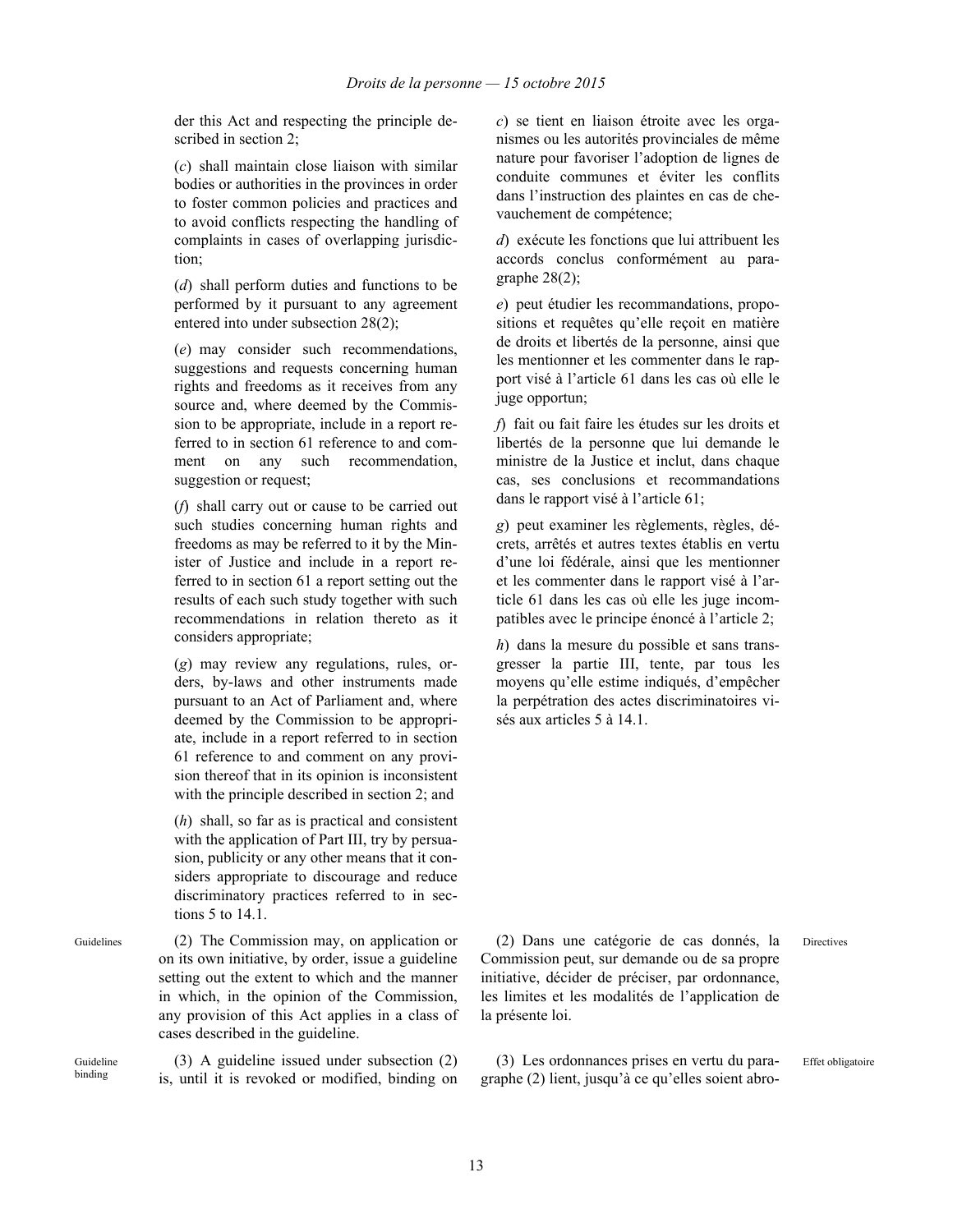<span id="page-18-0"></span>the Commission and any member or panel assigned under subsection 49(2) with respect to the resolution of a complaint under Part III regarding a case falling within the description contained in the guideline.

Publication (4) Each guideline issued under subsection (2) shall be published in Part II of the *Canada Gazette*.

R.S., 1985, c. H-6, s. 27; 1998, c. 9, s. 20.

- Assignment of duties **28.** (1) On the recommendation of the Commission, the Governor in Council may, by order, assign to persons or classes of persons specified in the order who are engaged in the performance of the duties and functions of the Department of Employment and Social Development such of the duties and functions of the Commission in relation to discriminatory practices in employment outside the federal public administration as are specified in the order.
- Interdelegation (2) Subject to the approval of the Governor in Council, the Commission may enter into agreements with similar bodies or authorities in the provinces providing for the performance by the Commission on behalf of those bodies or authorities of duties or functions specified in the agreements or for the performance by those bodies or authorities on behalf of the Commission of duties or functions so specified.

R.S., 1985, c. H-6, s. 28; 1996, c. 11, s. 61; 2003, c. 22, s. 224(E); 2005, c. 34, s. 79; 2013, c. 40, s. 237.

Regulations **29.** The Governor in Council, on the recommendation of the Commission, may make regulations authorizing the Commission to exercise such powers and perform such duties and functions, in addition to those prescribed by this Act, as are necessary to carry out the provisions of this Part and Parts I and III.

1976-77, c. 33, s. 23.

### REMUNERATION RÉTRIBUTION

Salaries and remuneration

**30.** (1) Each full-time member of the Commission shall be paid a salary to be fixed by the Governor in Council and each part-time member of the Commission may be paid such remuneration, as is prescribed by by-law of the Commission, for attendance at meetings of the Commission, or of any division or committee of the Commission, that the member is requested by the Chief Commissioner to attend.

gées ou modifiées, la Commission et le membre instructeur désigné en vertu du paragraphe 49(2) lors du règlement des plaintes déposées conformément à la partie III.

(4) Les ordonnances prises en vertu du paragraphe (2) et portant sur les modalités d'application de certaines dispositions de la présente loi à certaines catégories de cas sont publiées dans la partie II de la *Gazette du Canada*.

L.R. (1985), ch. H-6, art. 27; 1998, ch. 9, art. 20.

**28.** (1) Sur recommandation de la Commission, le gouverneur en conseil peut, par décret, déléguer à des personnes ou catégories de personnes données travaillant pour le ministère de l'Emploi et du Développement social certaines fonctions de la Commission, qui y sont précisées, concernant les actes discriminatoires en matière d'emploi à l'extérieur de l'administration publique fédérale.

(2) Sous réserve de l'autorisation du gouverneur en conseil, la Commission peut conclure avec les organismes ou les autorités provinciales de même nature des accords portant, à charge de réciprocité éventuelle, délégation de fonctions déterminées.

L.R. (1985), ch. H-6, art. 28; 1996, ch. 11, art. 61; 2003, ch. 22, art. 224(A); 2005, ch. 34, art. 79; 2013, ch. 40, art. 237.

**29.** Sur recommandation de la Commission, le gouverneur en conseil peut lui accorder par règlement, outre les pouvoirs et les fonctions prévus par la présente loi, ceux qui sont nécessaires à l'application de la présente partie et des parties I et III.

1976-77, ch. 33, art. 23.

**30.** (1) Les commissaires à temps plein reçoivent le traitement que fixe le gouverneur en conseil. Les commissaires à temps partiel reçoivent la rémunération fixée par règlement administratif lorsque le président requiert leur présence aux réunions tant de la Commission que de ses sections ou comités.

Publication

Délégation de fonctions

Délégations réciproques

Règlements

Traitements et rémunération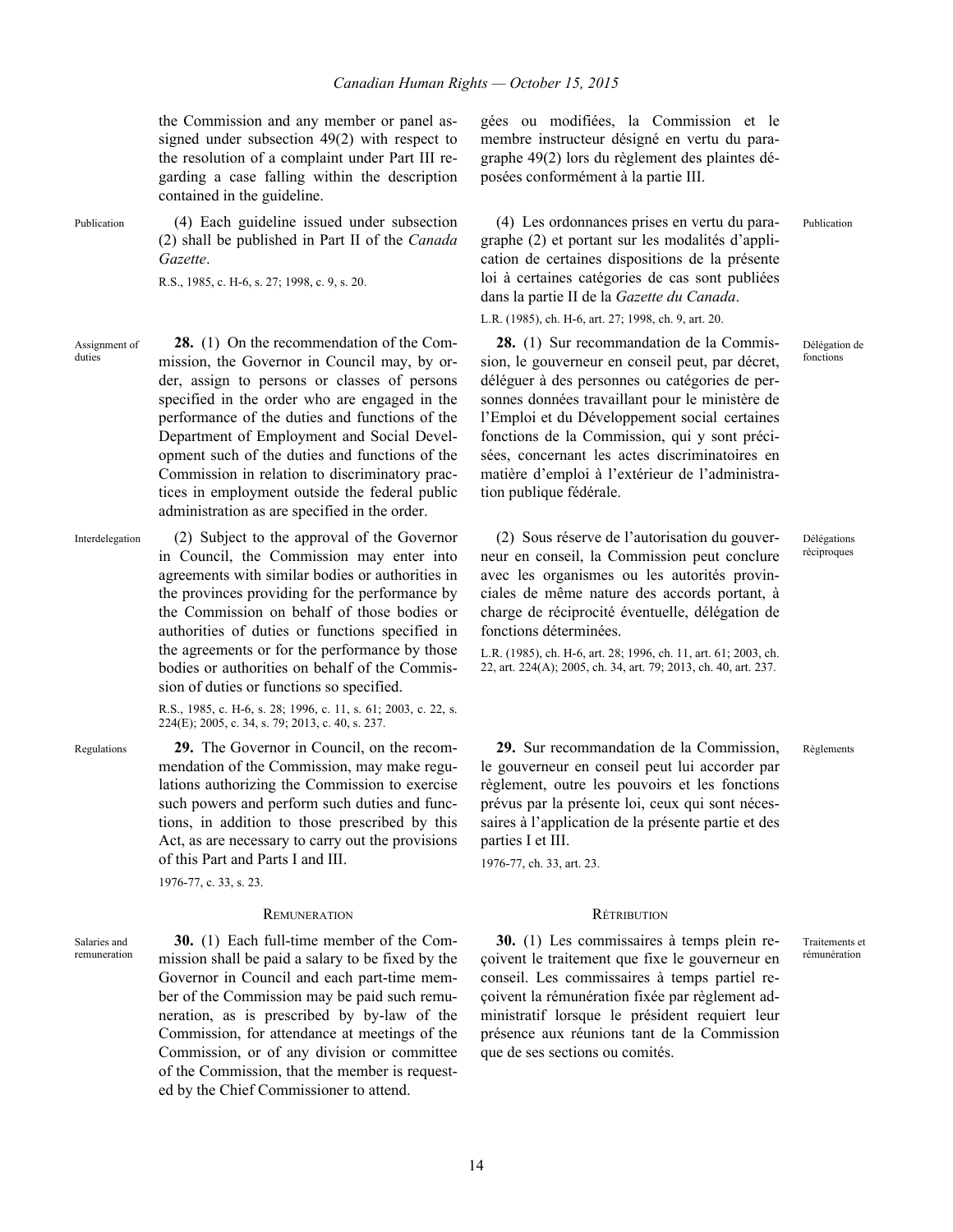- <span id="page-19-0"></span>Additional remuneration (2) A part-time member of the Commission may, for any period during which that member, with the approval of the Chief Commissioner, performs any duties and functions additional to the normal duties and functions of that member on behalf of the Commission, be paid such additional remuneration as is prescribed by bylaw of the Commission.
- Travel expenses (3) Each member of the Commission is entitled to be paid such travel and living expenses incurred by the member in the performance of duties and functions under this Act as are prescribed by by-law of the Commission.

1976-77, c. 33, s. 24.

- Chief Commissioner **31.** (1) The Chief Commissioner is the chief executive officer of the Commission and has supervision over and direction of the Commission and its staff and shall preside at meetings of the Commission.
- Absence or incapacity (2) In the event of the absence or incapacity of the Chief Commissioner, or if that office is vacant, the Deputy Chief Commissioner has all the powers and may perform all the duties and functions of the Chief Commissioner.

Contractual assistance

Idem (3) In the event of the absence or incapacity of the Chief Commissioner and the Deputy Chief Commissioner, or if those offices are vacant, the full-time member with the most seniority has all the powers and may perform all the duties and functions of the Chief Commissioner.

1976-77, c. 33, s. 25.

Staff **32.** (1) Such officers and employees as are necessary for the proper conduct of the work of the Commission shall be appointed in accordance with the *Public Service Employment Act*.

> (2) The Commission may, for specific projects, enter into contracts for the services of persons having technical or specialized knowledge of any matter relating to the work of the Commission to advise and assist the Commission in the exercise of its powers or the performance of its duties and functions under this Act, and those persons may be paid such remuneration and expenses as may be prescribed by by-law of the Commission.

1976-77, c. 33, s. 26.

(2) Les commissaires à temps partiel reçoivent la rémunération supplémentaire fixée par règlement administratif à l'occasion des missions extraordinaires qu'ils accomplissent pour le compte de la Commission avec l'approbation du président.

Rémunération supplémentaire

Frais de déplacement et de séjour

Président

Idem

Personnel

Assistance contractuelle

(3) Les commissaires sont indemnisés, conformément au règlement administratif, des frais de déplacement et de séjour engagés dans l'exercice des fonctions qui leur sont confiées en application de la présente loi.

1976-77, ch. 33, art. 24.

# OFFICERS AND STAFF DIRIGEANTS ET PERSONNEL

**31.** (1) Le président est le premier dirigeant de la Commission; à ce titre, il en assure la direction, préside ses réunions et contrôle la gestion de son personnel.

(2) En cas d'absence ou d'empêchement du président ou de vacance de son poste, la présidence est assumée par le vice-président. Absence ou empêchement

(3) En cas d'absence ou d'empêchement du président et du vice-président ou de vacance de leurs postes, la présidence est assumée par le commissaire à temps plein ayant le plus d'ancienneté dans son poste.

1976-77, ch. 33, art. 25.

**32.** (1) Le personnel nécessaire à l'exécution des travaux de la Commission est nommé conformément à la *Loi sur l'emploi dans la fonction publique*.

(2) La Commission peut, pour des travaux déterminés, engager à contrat des experts compétents dans des domaines relevant de son champ d'activité et leur verser à cette occasion la rémunération et les indemnités fixées par règlement administratif.

1976-77, ch. 33, art. 26.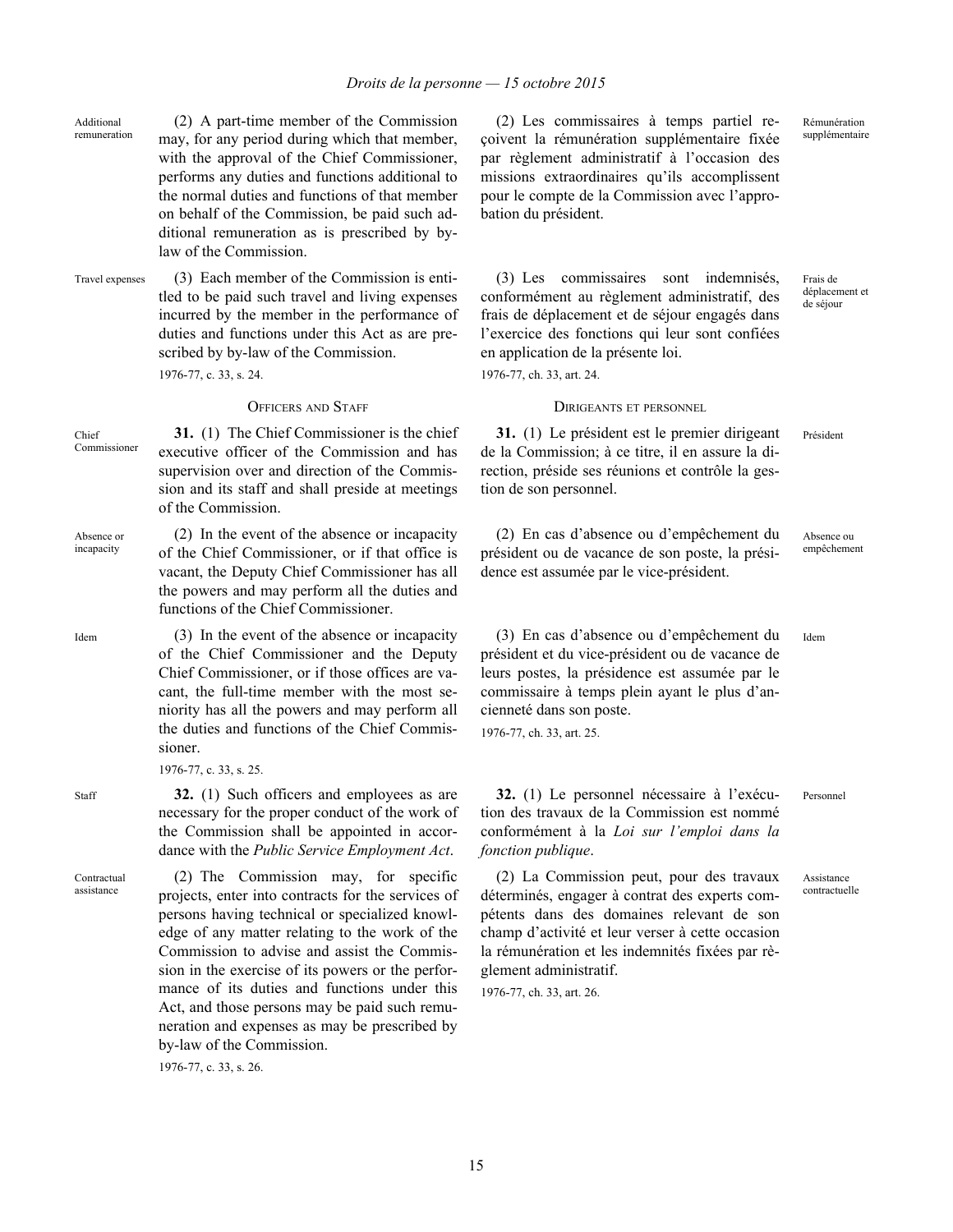<span id="page-20-0"></span>Compliance with security requirements

**33.** (1) Every member of the Commission and every person employed by the Commission who is required to receive or obtain information relating to any investigation under this Act shall, with respect to access to and the use of such information, comply with any security requirements applicable to, and take any oath of secrecy required to be taken by, individuals who normally have access to and use of such information.

Disclosure (2) Every member of the Commission and every person employed by the Commission shall take every reasonable precaution to avoid disclosing any matter the disclosure of which

> (*a*) might be injurious to international relations, national defence or security or federalprovincial relations;

> (*b*) would disclose a confidence of the Queen's Privy Council for Canada;

> (*c*) would be likely to disclose information obtained or prepared by any investigative body of the Government of Canada

(i) in relation to national security,

(ii) in the course of investigations pertaining to the detection or suppression of crime generally, or

(iii) in the course of investigations pertaining to particular offences against any Act of Parliament;

(*d*) might, in respect of any individual under sentence for an offence against any Act of Parliament,

(i) lead to a serious disruption of that individual's institutional, parole or mandatory supervision program,

(ii) reveal information originally obtained on a promise of confidentiality, express or implied, or

(iii) result in physical or other harm to that individual or any other person;

(*e*) might impede the functioning of a court of law, or a quasi-judicial board, commission or other tribunal or any inquiry established under the *Inquiries Act*; or

(*f*) might disclose legal opinions or advice provided to a government department or body or privileged communications between

**33.** (1) Les commissaires et les agents de la Commission appelés à recevoir ou à recueillir des renseignements dans le cadre des enquêtes prévues par la présente loi doivent, quant à l'accès à ces renseignements et à leur utilisation, respecter les normes de sécurité applicables et prêter les serments imposés à leurs usagers habituels.

Respect des normes de sécurité

Divulgation

(2) Les commissaires et les agents de la Commission prennent toutes précautions raisonnables pour éviter de dévoiler des renseignements dont la révélation serait susceptible :

*a*) de nuire aux relations internationales, à la défense ou à la sécurité nationales ou aux relations fédéro-provinciales;

*b*) de violer le secret attaché aux travaux du Conseil privé de la Reine pour le Canada;

*c*) d'entraîner la divulgation de renseignements obtenus par un organisme d'enquête du gouvernement du Canada :

(i) soit sur la sécurité nationale,

(ii) soit au cours d'enquêtes sur la détection ou la prévention du crime en général,

(iii) soit au cours d'enquêtes sur des infractions précises aux lois fédérales;

*d*) dans le cas d'un individu condamné pour infraction à une loi fédérale :

(i) soit d'avoir de graves conséquences sur son régime pénitentiaire, sa libération conditionnelle ou sa surveillance obligatoire,

(ii) soit d'entraîner la divulgation de renseignements qui, à l'origine, ont été obtenus expressément ou implicitement sous le sceau du secret,

(iii) soit de causer, à lui ou à quiconque, des dommages, corporels ou autres;

*e*) d'entraver le fonctionnement d'un tribunal judiciaire ou quasi judiciaire, ou le déroulement d'une enquête instituée en vertu de la *Loi sur les enquêtes*;

*f*) d'entraîner la divulgation de consultations juridiques données à un ministère ou à un organisme gouvernemental ou de violer le secret professionnel existant entre l'avocat et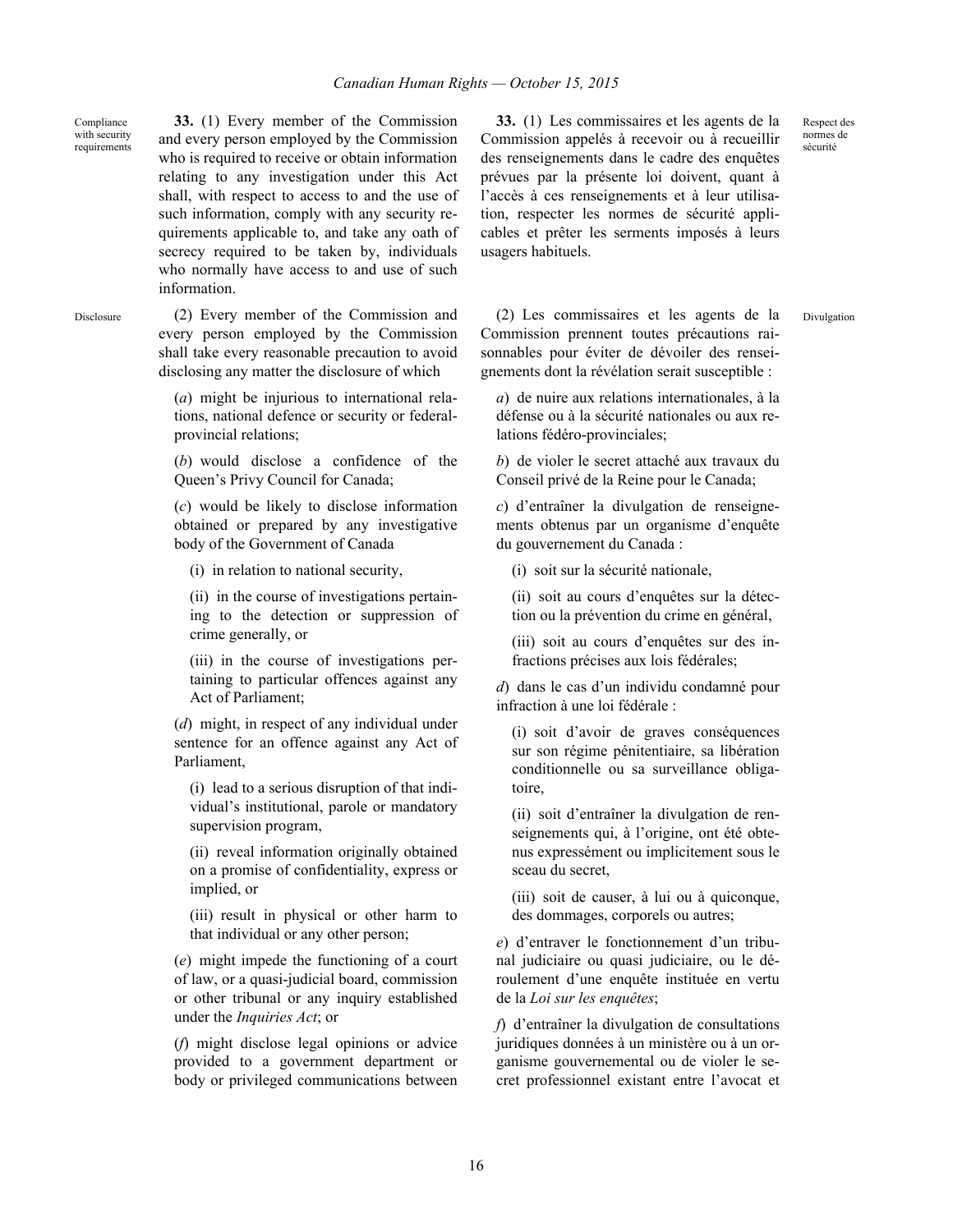lawyer and client in a matter of government business.

1976-77, c. 33, s. 27.

- <span id="page-21-0"></span>Head office **34.** (1) The head office of the Commission shall be in the National Capital Region described in the schedule to the *National Capital Act*.
- Other offices (2) The Commission may establish such regional or branch offices, not exceeding twelve, as it considers necessary to carry out its powers, duties and functions under this Act.
- Meetings (3) The Commission may meet for the conduct of its affairs at such times and in such places as the Chief Commissioner considers necessary or desirable.

1976-77, c. 33, s. 28.

Majority is a decision of the Commission **35.** A decision of the majority of the members present at a meeting of the Commission, if the members present constitute a quorum, is a decision of the Commission.

1976-77, c. 33, s. 28.

Establishment of divisions **36.** (1) For the purposes of the affairs of the Commission, the Chief Commissioner may establish divisions of the Commission and all or any of the powers, duties and functions of the Commission, except the making of by-laws, may, as directed by the Commission, be exercised or performed by all or any of those divisions.

Designation of presiding officer (2) Where a division of the Commission has been established pursuant to subsection (1), the Chief Commissioner may designate one of the members of the division to act as the presiding officer of the division.

1976-77, c. 33, s. 28.

By-laws **37.** (1) The Commission may make by-laws for the conduct of its affairs and, without limiting the generality of the foregoing, may make by-laws

> (*a*) respecting the calling of meetings of the Commission or any division thereof and the fixing of quorums for the purposes of those meetings;

> (*b*) respecting the conduct of business at meetings of the Commission or any division thereof;

son client à propos d'une affaire touchant à l'administration publique.

1976-77, ch. 33, art. 27.

**34.** (1) Le siège de la Commission est fixé dans la région de la capitale nationale définie à l'annexe de la *Loi sur la capitale nationale*.

(2) La Commission peut créer, jusqu'à concurrence de douze, les bureaux régionaux ou locaux dont elle estime la création nécessaire à l'exercice de ses pouvoirs et fonctions dans le cadre de la présente loi.

(3) La Commission tient ses réunions aux date, heure et lieu choisis par le président selon les besoins.

1976-77, ch. 33, art. 28.

**35.** La Commission prend ses décisions, sous réserve du quorum, à la majorité des voix des commissaires présents.

1976-77, ch. 33, art. 28.

**36.** (1) Le président peut constituer au sein de la Commission des sections qui peuvent exercer, conformément aux instructions de la Commission, tout ou partie des pouvoirs et fonctions de celle-ci, à l'exception du pouvoir de prendre des règlements administratifs.

(2) Le président peut choisir le président d'une section parmi les commissaires qui la composent.

1976-77, ch. 33, art. 28.

**37.** (1) La Commission peut, par règlement administratif, régir son activité et, notamment, prévoir :

Règlements administratifs

Désignation du président de .<br>section

*a*) la convocation de ses réunions et de celles des sections, ainsi que la fixation de leur quorum;

*b*) le déroulement de ses réunions et de celles des sections;

*c*) la constitution de comités, la délégation de pouvoirs et fonctions aux comités et la fixation de leur quorum;

Siège

Bureaux régionaux ou locaux

Réunions

Décisions à la majorité des voix

### Constitution de sections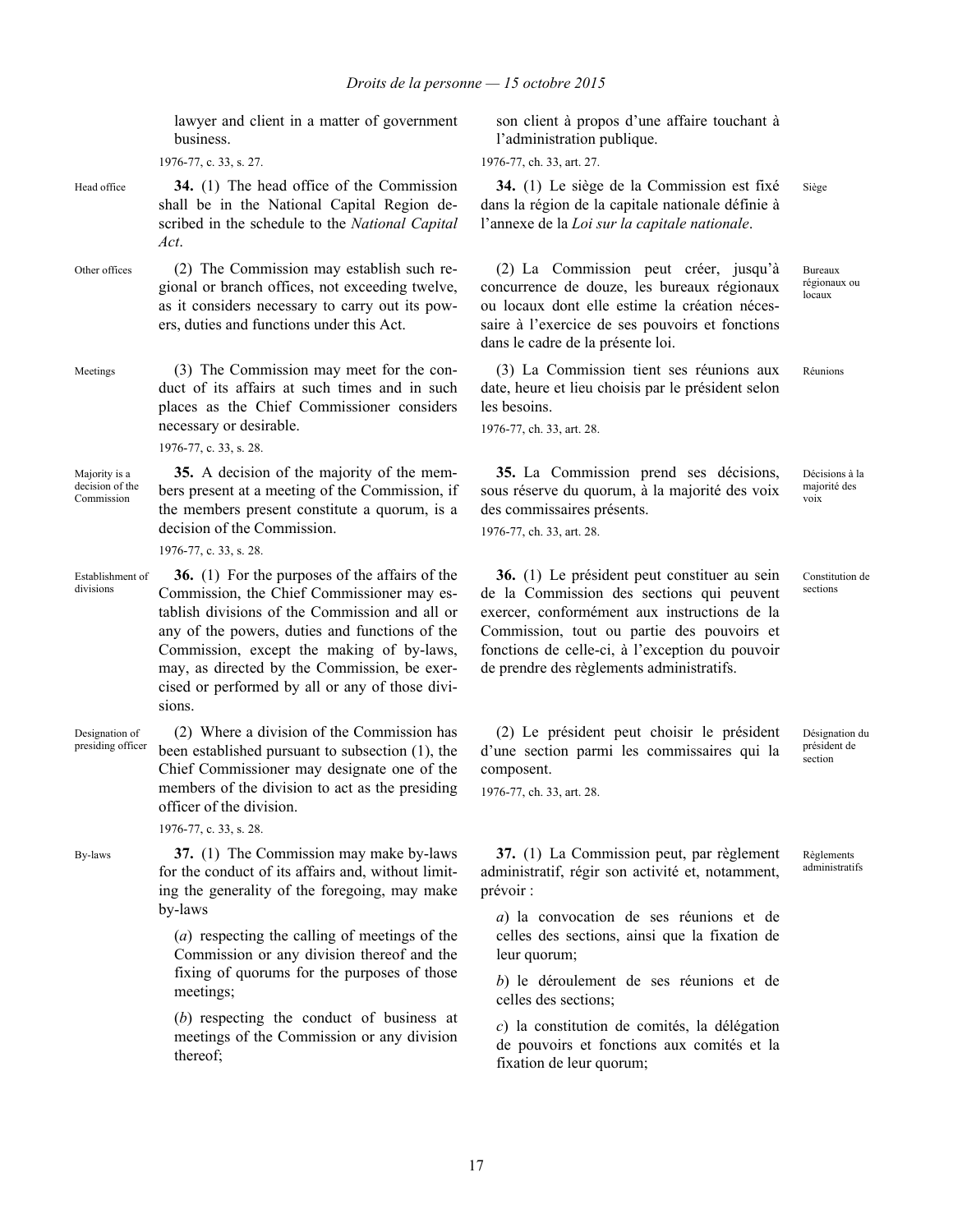<span id="page-22-0"></span>(*c*) respecting the establishment of committees of the Commission, the delegation of powers, duties and functions to those committees and the fixing of quorums for meetings thereof;

(*d*) respecting the procedure to be followed in dealing with complaints under Part III that have arisen in Yukon, the Northwest Territories or Nunavut;

(*e*) prescribing the rates of remuneration to be paid to part-time members of the Commission and any person engaged under subsection 32(2); and

(*f*) prescribing reasonable rates of travel and living expenses to be paid to members of the Commission and any person engaged under subsection 32(2).

Treasury Board approval

(2) No by-law made under paragraph (1)(*e*) or (*f*) has effect unless it is approved by the Treasury Board.

R.S., 1985, c. H-6, s. 37; 1993, c. 28, s. 78; 1998, c. 9, s. 21; 2002, c. 7, s. 126.

Superannuation, etc.

**38.** The full-time members of the Commission are deemed to be persons employed in the public service for the purposes of the *Public Service Superannuation Act* and to be employed in the federal public administration for the purposes of the *Government Employees Compensation Act* and any regulations made under section 9 of the *Aeronautics Act*.

R.S., 1985, c. H-6, s. 38; 2003, c. 22, s. 137(E).

# DISCRIMINATORY PRACTICES AND GENERAL PROVISIONS

Definition of "discriminatory practice"

**39.** For the purposes of this Part, a "discriminatory practice" means any practice that is a discriminatory practice within the meaning of sections 5 to 14.1.

R.S., 1985, c. H-6, s. 39; 1998, c. 9, s. 22.

Complaints **40.** (1) Subject to subsections (5) and (7), any individual or group of individuals having reasonable grounds for believing that a person is engaging or has engaged in a discriminatory practice may file with the Commission a complaint in a form acceptable to the Commission.

> (2) If a complaint is made by someone other than the individual who is alleged to be the vic-

Consent of victim

*d*) la procédure relative aux plaintes déposées sous le régime de la partie III et ayant leur origine au Yukon, dans les Territoires du Nord-Ouest ou au Nunavut;

*e*) le barème de rémunération des commissaires à temps partiel et des personnes visées au paragraphe 32(2);

*f*) le barème des frais de déplacement et de séjour payables aux commissaires et aux personnes visées au paragraphe 32(2).

> Approbation du Conseil du Trésor

Pensions de retraite, etc.

L.R. (1985), ch. H-6, art. 37; 1993, ch. 28, art. 78; 1998, ch. 9, art. 21; 2002, ch. 7, art. 126.

Conseil du Trésor.

(2) Les règlements administratifs pris sous le régime des alinéas (1)*e*) ou *f*) sont inopérants tant qu'ils n'ont pas été approuvés par le

**38.** Les commissaires à temps plein sont réputés appartenir à la fonction publique pour l'application de la *Loi sur la pension de la fonction publique* et appartenir à l'administration publique fédérale pour l'application de la *Loi sur l'indemnisation des agents de l'État* et des règlements pris en vertu de l'article 9 de la *Loi sur l'aéronautique*.

L.R. (1985), ch. H-6, art. 38; 2003, ch. 22, art. 137(A).

# PART III PARTIE III

# ACTES DISCRIMINATOIRES ET DISPOSITIONS GÉNÉRALES

**39.** Pour l'application de la présente partie, «acte discriminatoire» s'entend d'un acte visé aux articles 5 à 14.1.

L.R. (1985), ch. H-6, art. 39; 1998, ch. 9, art. 22.

**40.** (1) Sous réserve des paragraphes (5) et (7), un individu ou un groupe d'individus ayant des motifs raisonnables de croire qu'une personne a commis un acte discriminatoire peut déposer une plainte devant la Commission en la forme acceptable pour cette dernière.

(2) La Commission peut assujettir la recevabilité d'une plainte au consentement préalable Définition de « acte discriminatoire »

Plaintes

Consentement de la victime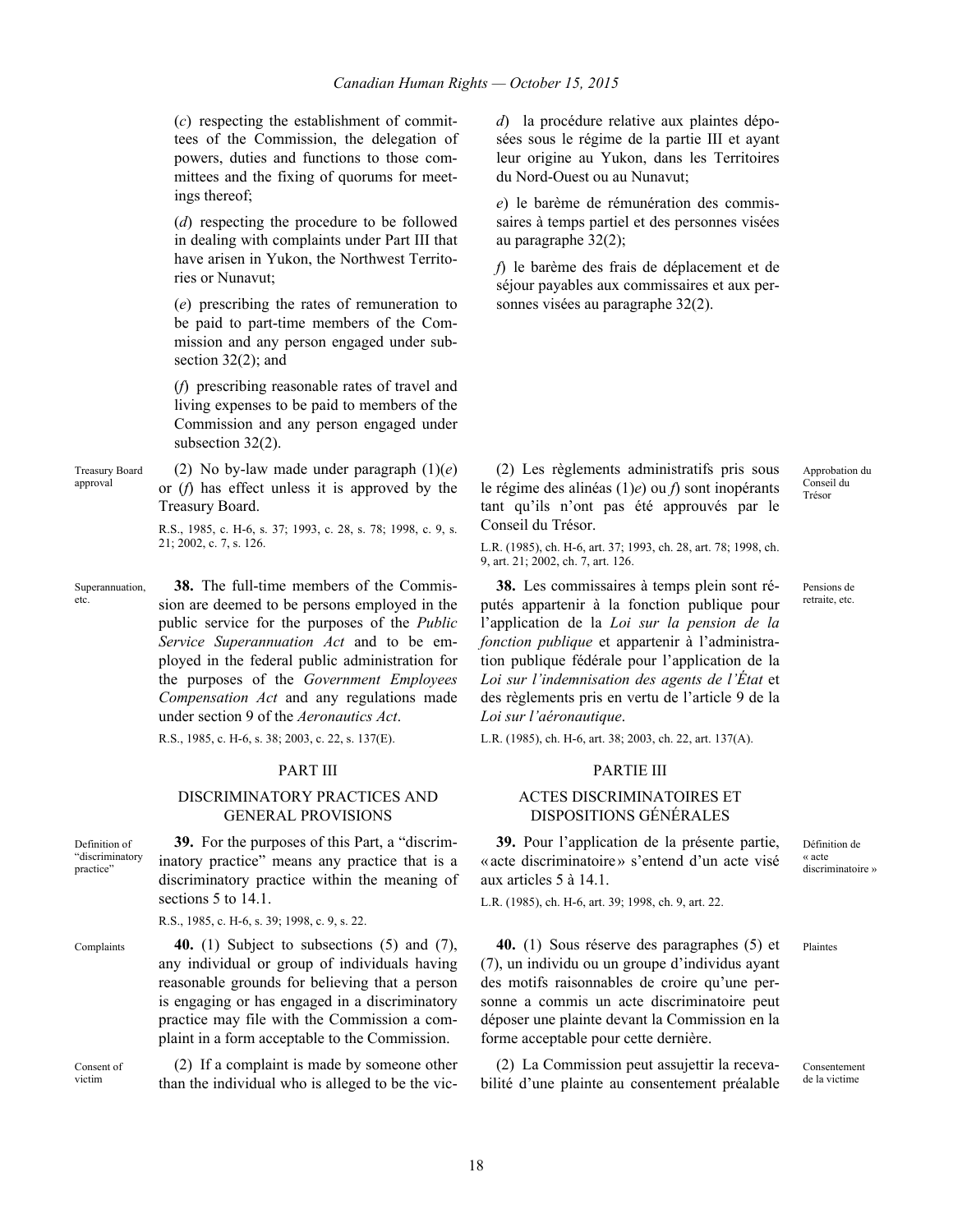tim of the discriminatory practice to which the complaint relates, the Commission may refuse to deal with the complaint unless the alleged victim consents thereto.

Investigation commenced by Commission

(3) Where the Commission has reasonable grounds for believing that a person is engaging or has engaged in a discriminatory practice, the Commission may initiate a complaint.

Limitation (3.1) No complaint may be initiated under subsection (3) as a result of information obtained by the Commission in the course of the administration of the *Employment Equity Act*.

Complaints may be dealt with together

(4) If complaints are filed jointly or separately by more than one individual or group alleging that a particular person is engaging or has engaged in a discriminatory practice or a series of similar discriminatory practices and the Commission is satisfied that the complaints involve substantially the same issues of fact and law, it may deal with the complaints together under this Part and may request the Chairperson of the Tribunal to institute a single inquiry into the complaints under section 49.

No complaints to be considered in certain cases

(5) No complaint in relation to a discriminatory practice may be dealt with by the Commission under this Part unless the act or omission that constitutes the practice

(*a*) occurred in Canada and the victim of the practice was at the time of the act or omission either lawfully present in Canada or, if temporarily absent from Canada, entitled to return to Canada;

(*b*) occurred in Canada and was a discriminatory practice within the meaning of section 5, 8, 10 or 12 in respect of which no particular individual is identifiable as the victim;

(*c*) occurred outside Canada and the victim of the practice was at the time of the act or omission a Canadian citizen or an individual lawfully admitted to Canada for permanent residence.

Determination of status

(6) Where a question arises under subsection (5) as to the status of an individual in relation to a complaint, the Commission shall refer the question of status to the appropriate Minister and shall not proceed with the complaint unless the question of status is resolved thereby in favour of the complainant.

de l'individu présenté comme la victime de l'acte discriminatoire.

(3) La Commission peut prendre l'initiative de la plainte dans les cas où elle a des motifs raisonnables de croire qu'une personne a commis un acte discriminatoire.

(3.1) La Commission ne peut prendre l'initiative d'une plainte qui serait fondée sur des renseignements qu'elle aurait obtenus dans le cadre de l'application de la *Loi sur l'équité en matière d'emploi*.

(4) En cas de dépôt, conjoint ou distinct, par plusieurs individus ou groupes de plaintes dénonçant la perpétration par une personne donnée d'actes discriminatoires ou d'une série d'actes discriminatoires de même nature, la Commission peut, pour l'application de la présente partie, joindre celles qui, à son avis, soulèvent pour l'essentiel les mêmes questions de fait et de droit et demander au président du Tribunal d'ordonner, conformément à l'article 49, une instruction commune.

(5) Pour l'application de la présente partie, la Commission n'est validement saisie d'une plainte que si l'acte discriminatoire :

*a*) a eu lieu au Canada alors que la victime y était légalement présente ou qu'elle avait le droit d'y revenir;

*b*) a eu lieu au Canada sans qu'il soit possible d'en identifier la victime, mais tombe sous le coup des articles 5, 8, 10 ou 12;

*c*) a eu lieu à l'étranger alors que la victime était un citoyen canadien ou qu'elle avait été légalement admise au Canada à titre de résident permanent.

(6) En cas de doute sur la situation d'un individu par rapport à une plainte dans les cas prévus au paragraphe (5), la Commission renvoie la question au ministre compétent et elle ne peut procéder à l'instruction de la plainte que si la question est tranchée en faveur du plaignant.

Renvoi au ministre compétent

Autosaisine de la Commission

Restriction

Jonctions de plaintes

Recevabilité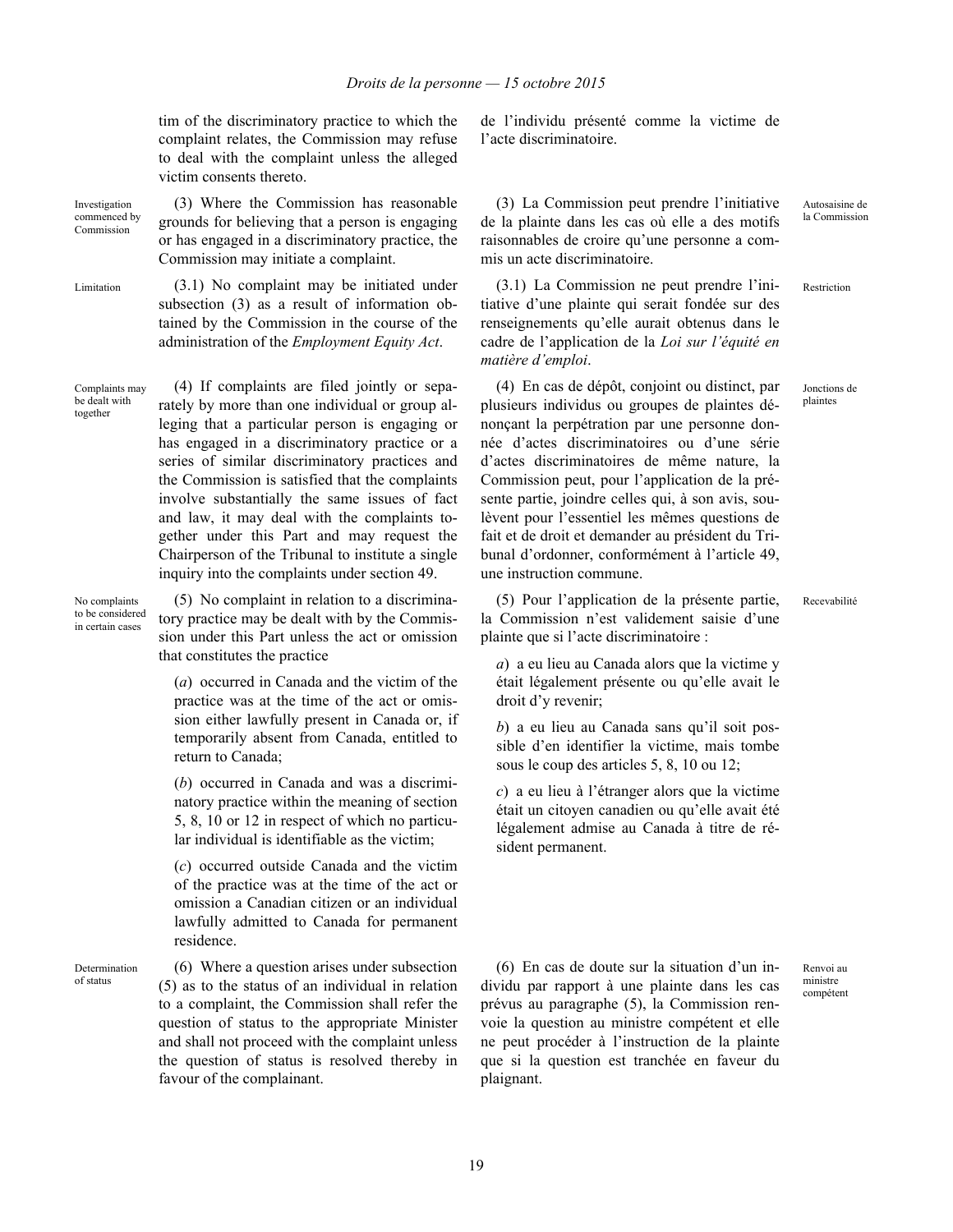<span id="page-24-0"></span>No complaints to be dealt with in certain cases

(7) No complaint may be dealt with by the Commission pursuant to subsection (1) that relates to the terms and conditions of a superannuation or pension fund or plan, if the relief sought would require action to be taken that would deprive any contributor to, participant in or member of, the fund or plan of any rights acquired under the fund or plan before March 1, 1978 or of any pension or other benefits accrued under the fund or plan to that date, including

(*a*) any rights and benefits based on a particular age of retirement; and

(*b*) any accrued survivor's benefits.

R.S., 1985, c. H-6, s. 40; R.S., 1985, c. 31 (1st Supp.), s. 62; 1995, c. 44, s. 47; 1998, c. 9, s. 23; 2013, c. 37, s. 3.

"designated groups" has the meaning assigned in section 3 of the *Employment Equity Act*;

Definitions **40.1** (1) In this section,

"designated groups" «*groupes désignés*»

"employer" «*employeur*»

"employer" means a person who or organization that discharges the obligations of an employer under the *Employment Equity Act*.

Employment equity complaints

deal with complaint

(2) No complaint may be dealt with by the Commission pursuant to section 40 where

(*a*) the complaint is made against an employer alleging that the employer has engaged in a discriminatory practice set out in section 7 or paragraph 10(*a*); and

(*b*) the complaint is based solely on statistical information that purports to show that members of one or more designated groups are underrepresented in the employer's workforce.

1995, c. 44, s. 48.

Commission to **41.** (1) Subject to section 40, the Commission shall deal with any complaint filed with it unless in respect of that complaint it appears to the Commission that

> (*a*) the alleged victim of the discriminatory practice to which the complaint relates ought to exhaust grievance or review procedures otherwise reasonably available;

> (*b*) the complaint is one that could more appropriately be dealt with, initially or completely, according to a procedure provided

(7) La Commission ne peut connaître, au titre du paragraphe (1), d'une plainte qui porte sur les conditions et les modalités d'une caisse ou d'un régime de pensions, lorsque le redressement demandé aurait pour effet de priver un participant de droits acquis avant le 1<sup>er</sup> mars 1978 ou de prestations de pension ou autres accumulées jusqu'à cette date, notamment :

*a*) de droits ou de prestations attachés à un âge déterminé de retraite;

*b*) de prestations de réversion.

L.R. (1985), ch. H-6, art. 40; L.R. (1985), ch. 31 (1<sup>er</sup> suppl.), art. 62; 1995, ch. 44, art. 47; 1998, ch. 9, art. 23; 2013, ch. 37, art. 3.

**40.1** (1) Les définitions qui suivent s'appliquent au présent article.

Définitions

«employeur » "*employer*"

«groupes désignés» "*designated groups*"

Exception à la compétence

Irrecevabilité

«employeur» Toute personne ou organisation chargée de l'exécution des obligations de l'employeur prévues par la *Loi sur l'équité en matière d'emploi*.

«groupes désignés » S'entend au sens de l'article 3 de la *Loi sur l'équité en matière d'emploi*.

(2) La Commission ne peut se fonder sur l'article 40 pour connaître des plaintes qui, à la fois, sont :

*a*) faites contre un employeur et dénonçant la perpétration d'actes discriminatoires visés à l'article 7 ou à l'alinéa 10*a*);

*b*) fondées uniquement sur des données statistiques qui tendent à établir la sous-représentation des membres des groupes désignés dans l'effectif de l'employeur.

1995, ch. 44, art. 48.

**41.** (1) Sous réserve de l'article 40, la Commission statue sur toute plainte dont elle est saisie à moins qu'elle estime celle-ci irrecevable pour un des motifs suivants :

*a*) la victime présumée de l'acte discriminatoire devrait épuiser d'abord les recours internes ou les procédures d'appel ou de règlement des griefs qui lui sont normalement ouverts;

*b*) la plainte pourrait avantageusement être instruite, dans un premier temps ou à toutes Cas d'irrecevabilité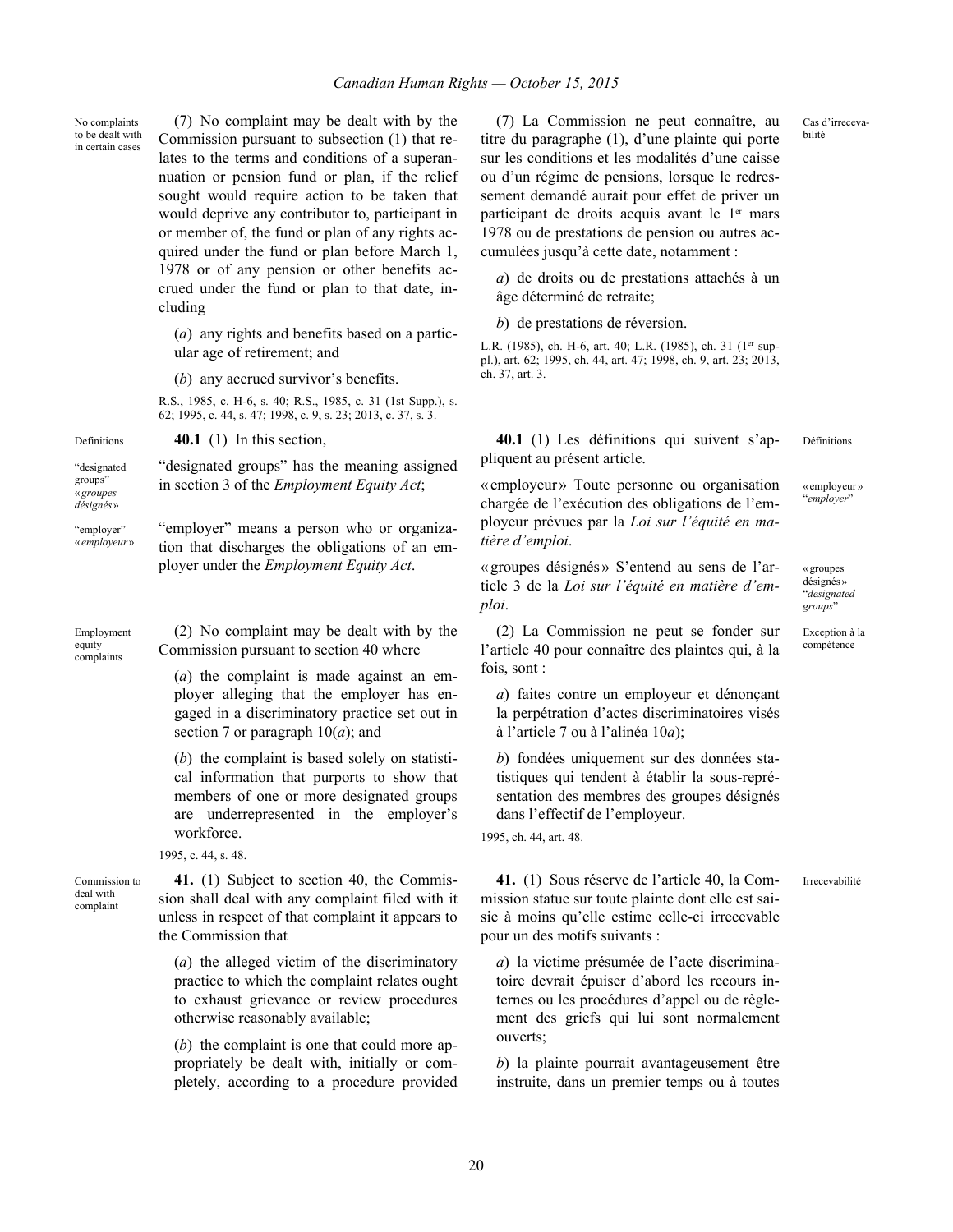<span id="page-25-0"></span>for under an Act of Parliament other than this Act;

(*c*) the complaint is beyond the jurisdiction of the Commission;

(*d*) the complaint is trivial, frivolous, vexatious or made in bad faith; or

(*e*) the complaint is based on acts or omissions the last of which occurred more than one year, or such longer period of time as the Commission considers appropriate in the circumstances, before receipt of the complaint.

Commission may decline to deal with complaint

(2) The Commission may decline to deal with a complaint referred to in paragraph  $10(a)$ in respect of an employer where it is of the opinion that the matter has been adequately dealt with in the employer's employment equity plan prepared pursuant to section 10 of the *Employment Equity Act*.

Meaning of "employer" (3) In this section, "employer" means a person who or organization that discharges the obligations of an employer under the *Employment Equity Act*.

> R.S., 1985, c. H-6, s. 41; 1994, c. 26, s. 34(F); 1995, c. 44, s. 49.

Notice **42.** (1) Subject to subsection (2), when the Commission decides not to deal with a complaint, it shall send a written notice of its decision to the complainant setting out the reason for its decision.

Attributing fault for delay (2) Before deciding that a complaint will not be dealt with because a procedure referred to in paragraph 41(*a*) has not been exhausted, the Commission shall satisfy itself that the failure to exhaust the procedure was attributable to the complainant and not to another.

1976-77, c. 33, s. 34.

### INVESTIGATION ENQUÊTE

Designation of investigator **43.** (1) The Commission may designate a person, in this Part referred to as an "investigator", to investigate a complaint. Manner of investigation (2) An investigator shall investigate a complaint in a manner authorized by regulations

made pursuant to subsection (4). Power to enter (2.1) Subject to such limitations as the Governor in Council may prescribe in the interests of national defence or security, an investigator

les étapes, selon des procédures prévues par une autre loi fédérale;

*c*) la plainte n'est pas de sa compétence;

*d*) la plainte est frivole, vexatoire ou entachée de mauvaise foi;

*e*) la plainte a été déposée après l'expiration d'un délai d'un an après le dernier des faits sur lesquels elle est fondée, ou de tout délai supérieur que la Commission estime indiqué dans les circonstances.

(2) La Commission peut refuser d'examiner une plainte de discrimination fondée sur l'alinéa 10*a*) et dirigée contre un employeur si elle estime que l'objet de la plainte est traité de façon adéquate dans le plan d'équité en matière d'emploi que l'employeur prépare en conformité avec l'article 10 de la *Loi sur l'équité en matière d'emploi*. Refus d'examen

(3) Au présent article, «employeur» désigne toute personne ou organisation chargée de l'exécution des obligations de l'employeur prévues par la *Loi sur l'équité en matière d'emploi*.

L.R. (1985), ch. H-6, art. 41; 1994, ch. 26, art. 34(F); 1995, ch. 44, art. 49.

**42.** (1) Sous réserve du paragraphe (2), la Commission motive par écrit sa décision auprès du plaignant dans les cas où elle décide que la plainte est irrecevable.

(2) Avant de décider qu'une plainte est irrecevable pour le motif que les recours ou procédures mentionnés à l'alinéa 41*a*) n'ont pas été épuisés, la Commission s'assure que le défaut est exclusivement imputable au plaignant. 1976-77, ch. 33, art. 34.

**43.** (1) La Commission peut charger une personne, appelée, dans la présente loi, « l'enquêteur », d'enquêter sur une plainte.

(2) L'enquêteur doit respecter la procédure d'enquête prévue aux règlements pris en vertu du paragraphe (4).

(2.1) Sous réserve des restrictions que le gouverneur en conseil peut imposer dans l'intérêt de la défense nationale ou de la sécurité,

Définition de « employeur »

Imputabilité du défaut

Avis

Nomination de l'enquêteur

Procédure d'enquête

Pouvoir de visite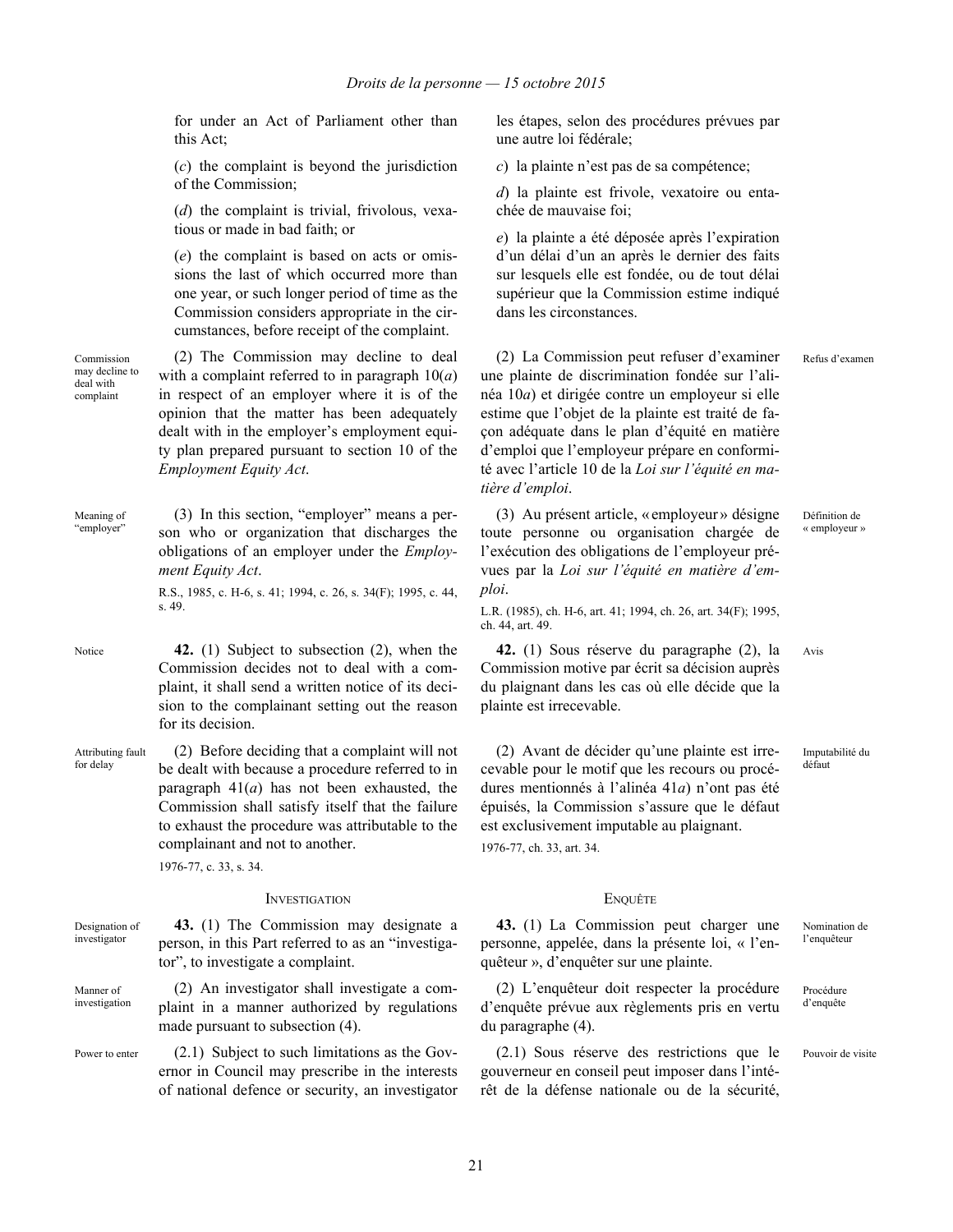<span id="page-26-0"></span>with a warrant issued under subsection (2.2) may, at any reasonable time, enter and search any premises in order to carry out such inquiries as are reasonably necessary for the investigation of a complaint.

Authority to issue warrant

(2.2) Where on *ex parte* application a judge of the Federal Court is satisfied by information on oath that there are reasonable grounds to believe that there is in any premises any evidence relevant to the investigation of a complaint, the judge may issue a warrant under the judge's hand authorizing the investigator named therein to enter and search those premises for any such evidence subject to such conditions as may be specified in the warrant.

Use of force (2.3) In executing a warrant issued under subsection (2.2), the investigator named therein shall not use force unless the investigator is accompanied by a peace officer and the use of force has been specifically authorized in the warrant.

Production of books (2.4) An investigator may require any individual found in any premises entered pursuant to this section to produce for inspection or for the purpose of obtaining copies thereof or extracts therefrom any books or other documents containing any matter relevant to the investigation being conducted by the investigator.

Obstruction (3) No person shall obstruct an investigator in the investigation of a complaint.

Regulations (4) The Governor in Council may make regulations

> (*a*) prescribing procedures to be followed by investigators;

> (*b*) authorizing the manner in which complaints are to be investigated pursuant to this Part; and

> (*c*) prescribing limitations for the purpose of subsection  $(2.1)$ .

R.S., 1985, c. H-6, s. 43; R.S., 1985, c. 31 (1st Supp.), s. 63.

Report **44.** (1) An investigator shall, as soon as possible after the conclusion of an investigation, submit to the Commission a report of the findings of the investigation.

Action on receipt of report (2) If, on receipt of a report referred to in subsection (1), the Commission is satisfied

l'enquêteur muni du mandat visé au paragraphe (2.2) peut, à toute heure convenable, pénétrer dans tous locaux et y perquisitionner, pour y procéder aux investigations justifiées par l'enquête.

(2.2) Sur demande *ex parte*, un juge de la Cour fédérale peut, s'il est convaincu, sur la foi d'une dénonciation sous serment, qu'il y a des motifs raisonnables de croire à la présence dans des locaux d'éléments de preuve utiles à l'enquête, signer un mandat autorisant, sous réserve des conditions éventuellement fixées, l'enquêteur qui y est nommé à perquisitionner dans ces locaux.

(2.3) L'enquêteur ne peut recourir à la force dans l'exécution du mandat que si celui-ci en autorise expressément l'usage et que si luimême est accompagné d'un agent de la paix.

(2.4) L'enquêteur peut obliger toute personne se trouvant sur les lieux visés au présent article à communiquer, pour examen, ou reproduction totale ou partielle, les livres et documents qui contiennent des renseignements Examen des livres

(3) Il est interdit d'entraver l'action de l'enquêteur. Entraves

(4) Le gouverneur en conseil peut fixer, par règlement : Règlements

*a*) la procédure à suivre par les enquêteurs;

utiles à l'enquête.

*b*) les modalités d'enquête sur les plaintes dont ils sont saisis au titre de la présente partie;

*c*) les restrictions nécessaires à l'application du paragraphe (2.1).

L.R. (1985), ch. H-6, art. 43; L.R. (1985), ch. 31 (1<sup>er</sup> suppl.), art. 63.

**44.** (1) L'enquêteur présente son rapport à la Commission le plus tôt possible après la fin de l'enquête.

(2) La Commission renvoie le plaignant à l'autorité compétente dans les cas où, sur réception du rapport, elle est convaincue, selon le cas :

Rapport

Délivrance du mandat

Usage de la force

Suite à donner au rapport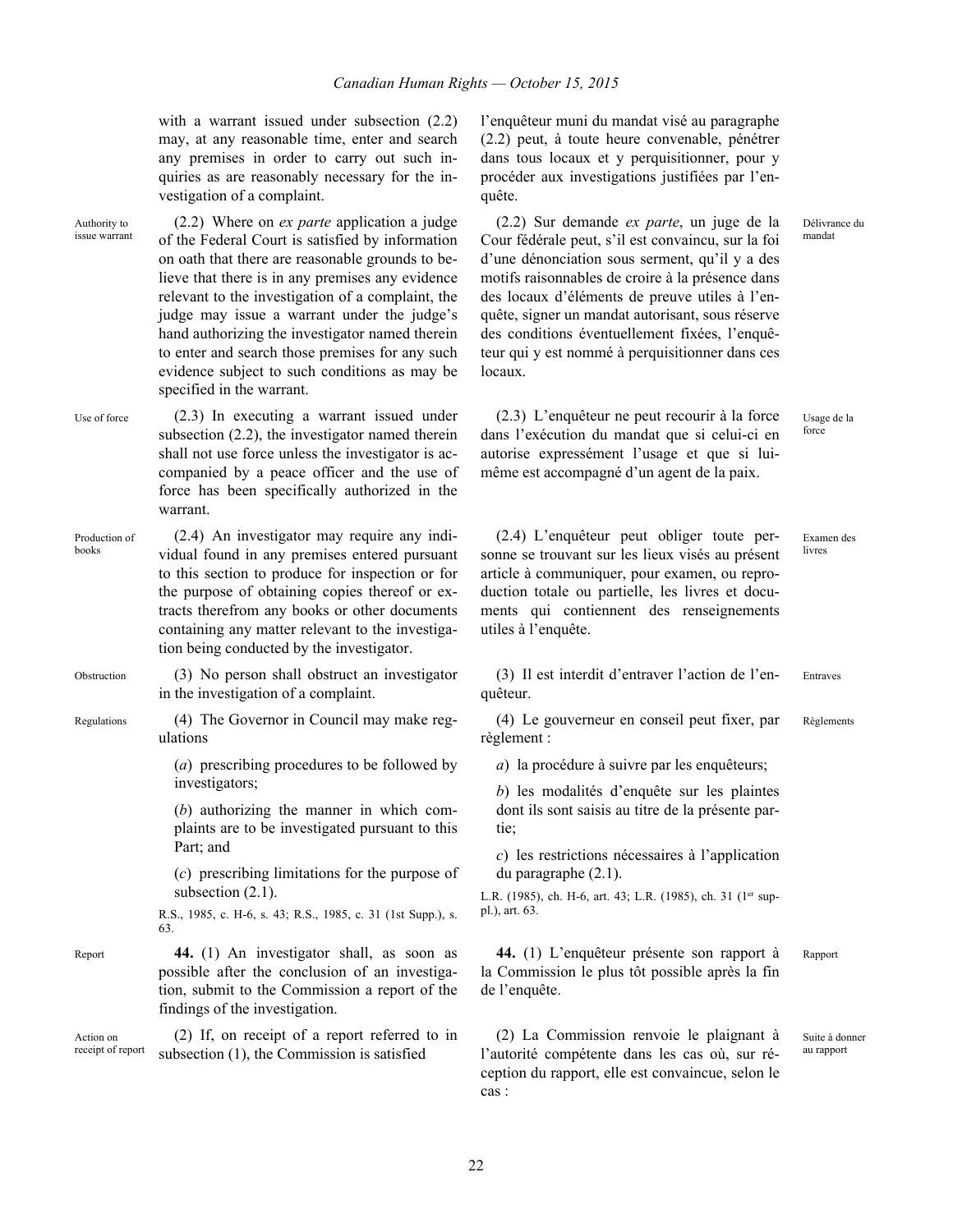<span id="page-27-0"></span>(*a*) that the complainant ought to exhaust grievance or review procedures otherwise reasonably available, or

(*b*) that the complaint could more appropriately be dealt with, initially or completely, by means of a procedure provided for under an Act of Parliament other than this Act,

it shall refer the complainant to the appropriate authority.

Idem (3) On receipt of a report referred to in subsection (1), the Commission

> (*a*) may request the Chairperson of the Tribunal to institute an inquiry under section 49 into the complaint to which the report relates if the Commission is satisfied

(i) that, having regard to all the circumstances of the complaint, an inquiry into the complaint is warranted, and

(ii) that the complaint to which the report relates should not be referred pursuant to subsection (2) or dismissed on any ground mentioned in paragraphs 41(*c*) to (*e*); or

(*b*) shall dismiss the complaint to which the report relates if it is satisfied

(i) that, having regard to all the circumstances of the complaint, an inquiry into the complaint is not warranted, or

(ii) that the complaint should be dismissed on any ground mentioned in paragraphs 41(*c*) to (*e*).

Notice (4) After receipt of a report referred to in subsection (1), the Commission

> (*a*) shall notify in writing the complainant and the person against whom the complaint was made of its action under subsection (2) or  $(3)$ ; and

> (*b*) may, in such manner as it sees fit, notify any other person whom it considers necessary to notify of its action under subsection (2) or (3).

R.S., 1985, c. H-6, s. 44; R.S., 1985, c. 31 (1st Supp.), s. 64; 1998, c. 9, s. 24.

Definition of "Review Committee"

**45.** (1) In this section and section 46, "Review Committee" has the meaning assigned to that expression by the *Canadian Security Intelligence Service Act*.

*a*) que le plaignant devrait épuiser les recours internes ou les procédures d'appel ou de règlement des griefs qui lui sont normalement ouverts;

*b*) que la plainte pourrait avantageusement être instruite, dans un premier temps ou à toutes les étapes, selon des procédures prévues par une autre loi fédérale.

(3) Sur réception du rapport d'enquête prévu au paragraphe (1), la Commission : Idem

*a*) peut demander au président du Tribunal de désigner, en application de l'article 49, un membre pour instruire la plainte visée par le rapport, si elle est convaincue :

(i) d'une part, que, compte tenu des circonstances relatives à la plainte, l'examen de celle-ci est justifié,

(ii) d'autre part, qu'il n'y a pas lieu de renvoyer la plainte en application du paragraphe (2) ni de la rejeter aux termes des alinéas 41*c*) à *e*);

*b*) rejette la plainte, si elle est convaincue :

(i) soit que, compte tenu des circonstances relatives à la plainte, l'examen de celle-ci n'est pas justifié,

(ii) soit que la plainte doit être rejetée pour l'un des motifs énoncés aux alinéas 41*c*) à *e*).

(4) Après réception du rapport, la Commission : Avis

*a*) informe par écrit les parties à la plainte de la décision qu'elle a prise en vertu des paragraphes  $(2)$  ou  $(3)$ ;

*b*) peut informer toute autre personne, de la manière qu'elle juge indiquée, de la décision qu'elle a prise en vertu des paragraphes (2) ou (3).

L.R. (1985), ch. H-6, art. 44; L.R. (1985), ch. 31 (1<sup>er</sup> suppl.), art. 64; 1998, ch. 9, art. 24.

**45.** (1) Au présent article et à l'article 46, «comité de surveillance» s'entend au sens de la *Loi sur le Service canadien du renseignement de sécurité*.

Définition de « comité de surveillance »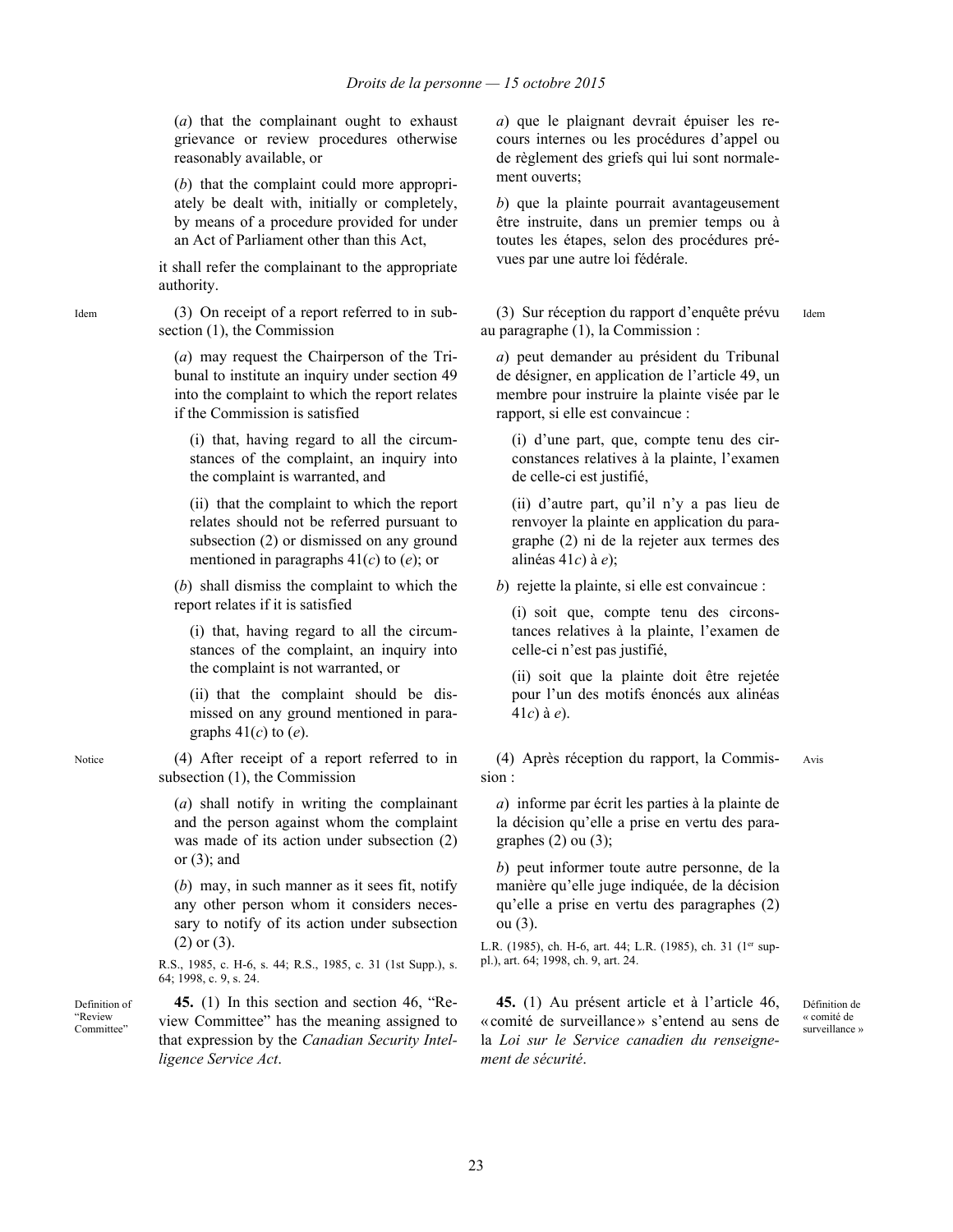Complaint involving security considerations

(2) When, at any stage after the filing of a complaint and before the commencement of a hearing before a member or panel in respect of the complaint, the Commission receives written notice from a minister of the Crown that the practice to which the complaint relates was based on considerations relating to the security of Canada, the Commission may

(*a*) dismiss the complaint; or

(*b*) refer the matter to the Review Committee.

Notice (3) After receipt of a notice mentioned in subsection (2), the Commission

> (*a*) shall notify in writing the complainant and the person against whom the complaint was made of its action under paragraph (2) (*a*) or (*b*); and

> (*b*) may, in such manner as it sees fit, notify any other person whom it considers necessary to notify of its action under paragraph 2(*a*) or (*b*).

Stay of procedures

(4) Where the Commission has referred the matter to the Review Committee pursuant to paragraph  $(2)(b)$ , it shall not deal with the complaint until the Review Committee has, pursuant to subsection 46(1), provided it with a report in relation to the matter.

(5) Where a matter is referred to the Review Committee pursuant to paragraph (2)(*b*), subsections 39(2) and (3) and sections 43, 44 and 47 to 51 of the *Canadian Security Intelligence Service Act* apply, with such modifications as the circumstances require, to the matter as if the referral were a complaint made pursuant to section 42 of that Act except that a reference in any of those provisions to "deputy head" shall be read as a reference to the minister referred to

Application of the *Canadian Security Intelligence Service Act*

Statement to be sent to person affected

(6) The Review Committee shall, as soon as practicable after a matter in relation to a complaint is referred to it pursuant to paragraph (2) (*b*), send to the complainant a statement summarizing such information available to it as will enable the complainant to be as fully informed as possible of the circumstances giving rise to the referral.

R.S., 1985, c. H-6, s. 45; 1998, c. 9, s. 25.

in subsection (2).

(2) Si, à toute étape entre le dépôt d'une plainte et le début d'une audience à ce sujet devant un membre instructeur, la Commission reçoit un avis écrit d'un ministre fédéral l'informant que les actes qui font l'objet de la plainte mettent en cause la sécurité du Canada, elle peut :

*a*) soit rejeter la plainte;

*b*) soit transmettre l'affaire au comité de surveillance.

(3) Sur réception de l'avis mentionné au paragraphe (2), la Commission : Avis

*a*) informe par écrit les parties à la plainte de la décision qu'elle a prise en vertu des alinéas (2)*a*) ou *b*);

*b*) peut informer toute autre personne, de la manière qu'elle juge indiquée, de la décision qu'elle a prise en vertu des alinéas (2)*a*) ou *b*).

(4) Lorsqu'elle a transmis une affaire au comité de surveillance en vertu de l'alinéa (2)*b*), la Commission ne peut poursuivre l'étude d'une plainte avant que celui-ci ne lui ait remis son rapport à cet égard en vertu du paragraphe 46(1).

(5) Lorsqu'une affaire est transmise au comité de surveillance en vertu de l'alinéa (2)*b*), les paragraphes 39(2) et (3) et les articles 43, 44 et 47 à 51 de la *Loi sur le Service canadien du renseignement de sécurité* s'appliquent, compte tenu des adaptations de circonstance, à cette affaire comme s'il s'agissait d'une plainte présentée en vertu de l'article 42 de cette loi, sauf qu'un renvoi dans l'une de ces dispositions à l'administrateur général vaut renvoi au ministre visé au paragraphe (2).

(6) Afin de permettre au plaignant d'être informé de la façon la plus complète possible des circonstances qui ont donné lieu à la transmission de l'affaire en vertu de l'alinéa (2)*b*), le comité de surveillance lui envoie, dans les plus brefs délais possible après la transmission, un résumé des informations dont il dispose à ce sujet.

L.R. (1985), ch. H-6, art. 45; 1998, ch. 9, art. 25.

Plainte mettant en cause la sécurité

Suspension des procédures

Application de la *Loi sur le Service canadien du renseignement de sécurité*

Résumé envoyé à la personne visée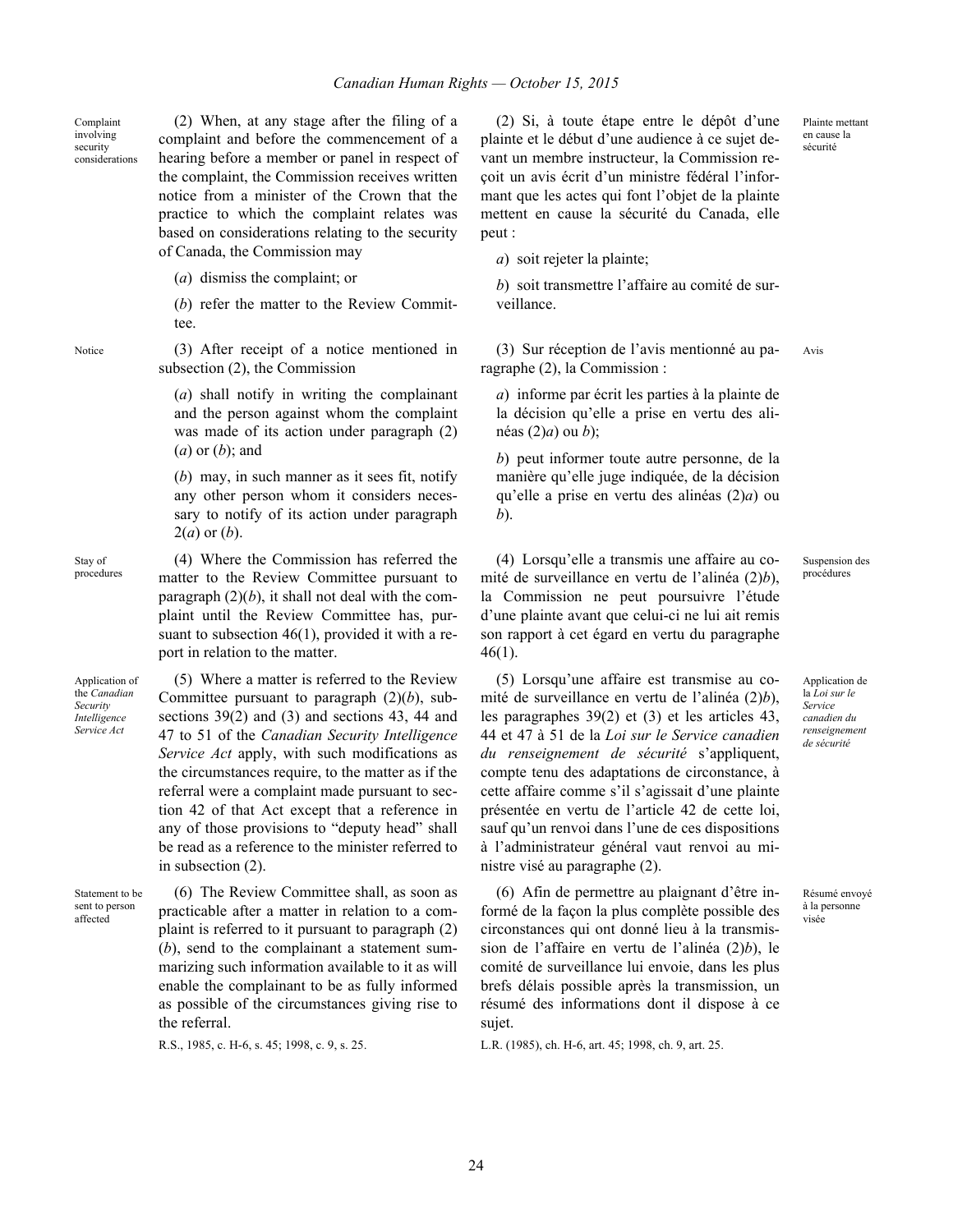<span id="page-29-0"></span>Report **46.** (1) On completion of its investigation under section 45, the Review Committee shall, not later than forty-five days after the matter is referred to it pursuant to paragraph  $45(2)(b)$ , provide the Commission, the minister referred to in subsection 45(2) and the complainant with a report containing the findings of the Committee.

Action on receipt of report

(2) After considering a report provided pursuant to subsection (1), the Commission

(*a*) may dismiss the complaint or, where it does not do so, shall proceed to deal with the complaint pursuant to this Part; and

(*b*) shall notify, in writing, the complainant and the person against whom the complaint was made of its action under paragraph (*a*) and may, in such manner as it sees fit, notify any other person whom it considers necessary to notify of that action.

1984, c. 21, s. 73.

Appointment of conciliator **47.** (1) Subject to subsection (2), the Commission may, on the filing of a complaint, or if the complaint has not been

> (*a*) settled in the course of investigation by an investigator,

> (*b*) referred or dismissed under subsection 44(2) or (3) or paragraph  $45(2)(a)$  or  $46(2)$ (*a*), or

> (*c*) settled after receipt by the parties of the notice referred to in subsection 44(4),

appoint a person, in this Part referred to as a "conciliator", for the purpose of attempting to bring about a settlement of the complaint.

Eligibility (2) A person is not eligible to act as a conciliator in respect of a complaint if that person has already acted as an investigator in respect of that complaint.

Confidentiality (3) Any information received by a conciliator in the course of attempting to reach a settlement of a complaint is confidential and may not be disclosed except with the consent of the person who gave the information.

> 1976-77, c. 33, s. 37; 1980-81-82-83, c. 143, s. 17(F); 1984, c. 21, s. 74.

**46.** (1) À l'issue de son enquête et au plus tard quarante-cinq jours après qu'une affaire lui a été transmise en vertu de l'alinéa 45(2)*b*), le comité de surveillance remet à la Commission, au ministre visé au paragraphe 45(2) et au directeur un rapport contenant ses conclusions.

(2) Après examen du rapport remis en vertu du paragraphe (1), la Commission :

Conséquences du rapport

Nomination du conciliateur

Incompatibilité

Renseignements confidentiels

Rapport

*a*) peut rejeter la plainte ou, si elle ne la rejette pas, doit continuer à l'étudier en conformité avec la présente partie;

*b*) doit informer par écrit les parties à la plainte de la décision qu'elle a prise en vertu de l'alinéa *a*) et peut informer toute autre personne, de la manière qu'elle juge indiquée, de cette décision.

1984, ch. 21, art. 73.

### CONCILIATOR CONCILIATION

**47.** (1) Sous réserve du paragraphe (2), la Commission peut charger un conciliateur d'en arriver à un règlement de la plainte, soit dès le dépôt de celle-ci, soit ultérieurement dans l'un des cas suivants :

*a*) l'enquête ne mène pas à un règlement;

*b*) la plainte n'est pas renvoyée ni rejetée en vertu des paragraphes 44(2) ou (3) ou des alinéas 45(2)*a*) ou 46(2)*a*);

*c*) la plainte n'est pas réglée après réception par les parties de l'avis prévu au paragraphe 44(4).

(2) Pour une plainte donnée, les fonctions d'enquêteur et de conciliateur sont incompatibles.

(3) Les renseignements recueillis par le conciliateur sont confidentiels et ne peuvent être divulgués sans le consentement de la personne qui les a fournis.

1976-77, ch. 33, art. 37; 1980-81-82-83, ch. 143, art. 17(F); 1984, ch. 21, art. 74.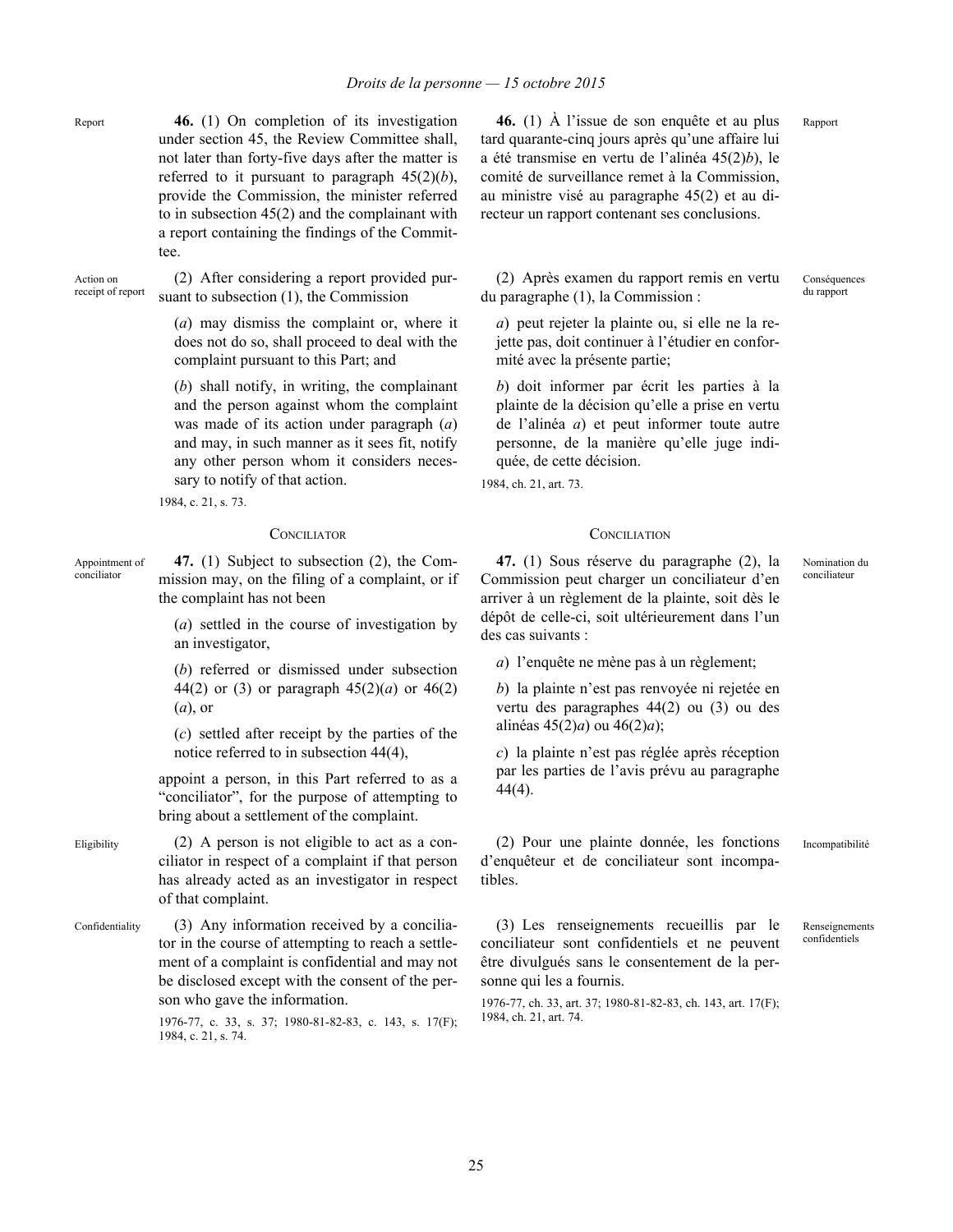# SETTLEMENT RÈGLEMENT

<span id="page-30-0"></span>Referral of a settlement to Commission **48.** (1) When, at any stage after the filing of a complaint and before the commencement of a hearing before a Human Rights Tribunal in respect thereof, a settlement is agreed on by the parties, the terms of the settlement shall be referred to the Commission for approval or rejection.

Certificate (2) If the Commission approves or rejects the terms of a settlement referred to in subsection (1), it shall so certify and notify the parties.

Enforcement of settlement

(3) A settlement approved under this section may, for the purpose of enforcement, be made an order of the Federal Court on application to that Court by the Commission or a party to the settlement.

R.S., 1985, c. H-6, s. 48; 1998, c. 9, s. 26.

Establishment of Tribunal **48.1** (1) There is hereby established a tribunal to be known as the Canadian Human Rights Tribunal consisting, subject to subsection (6), of a maximum of fifteen members, including a Chairperson and a Vice-chairperson, as may be appointed by the Governor in Council.

**Oualifications** for appointment of members (2) Persons appointed as members of the Tribunal must have experience, expertise and interest in, and sensitivity to, human rights.

Legal qualifications (3) The Chairperson and Vice-chairperson must be members in good standing of the bar of a province or the Chambre des notaires du Québec for at least ten years and at least two of the other members of the Tribunal must be members in good standing of the bar of a province or the Chambre des notaires du Québec.

Regional representation (4) Appointments are to be made having regard to the need for regional representation in

Appointment of temporary members incapacity

the membership of the Tribunal. (5) If a member is absent or incapacitated, the Governor in Council may, despite subsec-

tion (1), appoint a temporary substitute member to act during the absence or incapacity. (6) The Governor in Council may appoint

Appointment of temporary members workload temporary members to the Tribunal for a term of not more than three years whenever, in the

**48.** (1) Les parties qui conviennent d'un règlement à toute étape postérieure au dépôt de la plainte, mais avant le début de l'audience d'un tribunal des droits de la personne, en présentent les conditions à l'approbation de la Commission.

(2) Dans le cas prévu au paragraphe (1), la Commission certifie sa décision et la communique aux parties.

(3) Le règlement approuvé par la Commission peut, par requête d'une partie ou de la Commission à la Cour fédérale, être assimilé à une ordonnance de cette juridiction et être exécuté comme telle.

L.R. (1985), ch. H-6, art. 48; 1998, ch. 9, art. 26.

CANADIAN HUMAN RIGHTS TRIBUNAL **TRIBUNAL CANADIEN DES DROITS DE LA PERSONNE** 

**48.1** (1) Est constitué le Tribunal canadien des droits de la personne composé, sous réserve du paragraphe (6), d'au plus quinze membres, dont le président et le vice-président, nommés par le gouverneur en conseil.

(2) Les membres doivent avoir une expérience et des compétences dans le domaine des droits de la personne, y être sensibilisés et avoir un intérêt marqué pour ce domaine.

(3) Outre le président et le vice-président, qui doivent l'être depuis au moins dix ans, au moins deux autres membres du Tribunal doivent être membres en règle du barreau d'une province ou de la Chambre des notaires du Québec.

(4) Le gouverneur en conseil procède aux nominations avec le souci d'assurer une bonne représentation des régions.

(5) Malgré le paragraphe (1), le gouverneur en conseil peut, en cas d'empêchement ou d'absence d'un membre, lui nommer un remplaçant à titre provisoire.

(6) Le gouverneur en conseil peut nommer des vacataires pour un mandat maximal de trois Présentation des conditions de règlement à la Commission

Certificat

Exécution du règlement

Constitution du

Tribunal

Choix des membres

Exigences pour certains membres

Représentation des régions

Membres nommés à titre provisoire

Vacataires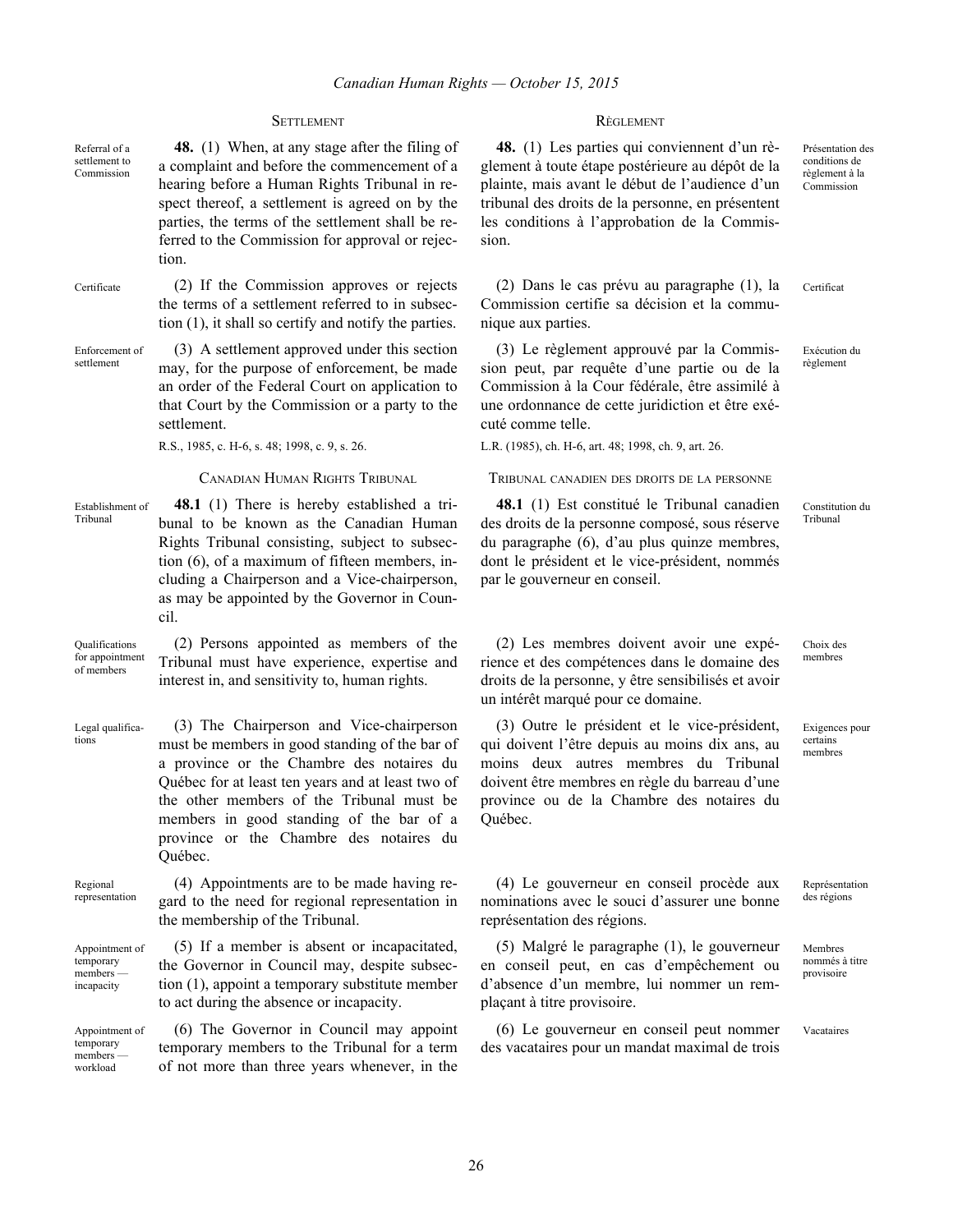opinion of the Governor in Council, the workload of the Tribunal so requires.

person are to be appointed to hold office during good behaviour for terms of not more than seven years, and the other members are to be appointed to hold office during good behaviour for terms of not more than five years, but the Chairperson may be removed from office by the Governor in Council for cause and the Vice-chairperson and the other members may be subject to remedial or disciplinary measures ans lorsqu'il estime que la charge de travail du

R.S., 1985, c. 31 (1st Supp.), s. 65; 1998, c. 9, s. 27.

<span id="page-31-0"></span>Terms of office **48.2** (1) The Chairperson and Vice-chair-

Acting after expiration of appointment

(2) A member whose appointment expires may, with the approval of the Chairperson, conclude any inquiry that the member has begun, and a person performing duties under this subsection is deemed to be a part-time member for the purposes of sections 48.3, 48.6, 50 and 52 to 58.

Reappointment (3) The Chairperson, Vice-chairperson or any other member whose term has expired is eligible for reappointment in the same or any other capacity.

in accordance with section 48.3.

R.S., 1985, c. 31 (1st Supp.), s. 65; 1998, c. 9, s. 27.

Remedial and disciplinary measures

**48.3** (1) The Chairperson of the Tribunal may request the Minister of Justice to decide whether a member should be subject to remedial or disciplinary measures for any reason set out in paragraphs (13)(*a*) to (*d*).

Measures (2) On receipt of the request, the Minister may take one or more of the following measures:

> (*a*) obtain, in an informal and expeditious manner, any information that the Minister considers necessary;

> (*b*) refer the matter for mediation, if the Minister is satisfied that the issues in relation to the request may be appropriately resolved by mediation;

> (*c*) request of the Governor in Council that an inquiry be held under subsection (3); or

> (*d*) advise the Chairperson that the Minister considers that it is not necessary to take further measures under this Act.

(3) On receipt of a request referred to in paragraph  $(2)(c)$ , the Governor in Council may,

Appointment of inquirer

Tribunal le justifie.

L.R. (1985), ch. 31 (1<sup>er</sup> suppl.), art. 65; 1998, ch. 9, art. 27.

**48.2** (1) Le président et le vice-président du Tribunal sont nommés à titre inamovible pour un mandat maximal de sept ans et les autres membres le sont pour un mandat maximal de cinq ans, sous réserve, quant au président, de la révocation motivée que prononce le gouverneur en conseil et, quant aux autres membres, des mesures correctives ou disciplinaires prévues à l'article 48.3.

(2) Le membre dont le mandat est échu peut, avec l'agrément du président, terminer les affaires dont il est saisi. Il est alors réputé être un membre à temps partiel pour l'application des Prolongation du mandat

(3) Le président, le vice-président ou tout autre membre peut recevoir un nouveau mandat, aux fonctions identiques ou non.

articles 48.3, 48.6, 50 et 52 à 58.

L.R. (1985), ch. 31 (1<sup>er</sup> suppl.), art. 65; 1998, ch. 9, art. 27.

**48.3** (1) Le président du Tribunal peut demander au ministre de la Justice de décider si des mesures correctives ou disciplinaires s'imposent à l'égard d'un membre pour tout motif énoncé aux alinéas (13)*a*) à *d*).

(2) Sur réception de la demande, le ministre peut prendre une ou plusieurs des mesures suivantes :

*a*) obtenir de façon expéditive et sans formalisme les renseignements qu'il estime nécessaires:

*b*) soumettre la question à la médiation s'il estime qu'elle peut ainsi être réglée de façon satisfaisante;

*c*) demander au gouverneur en conseil la tenue de l'enquête prévue au paragraphe (3);

*d*) informer le président qu'il n'estime pas nécessaire de prendre d'autres mesures au titre de la présente loi.

(3) Saisi de la demande prévue à l'alinéa (2)*c*), le gouverneur en conseil peut, sur recomNomination d'un enquêteur

Durée du mandat

Nouveau mandat

Mesures correctives et disciplinaires

Mesures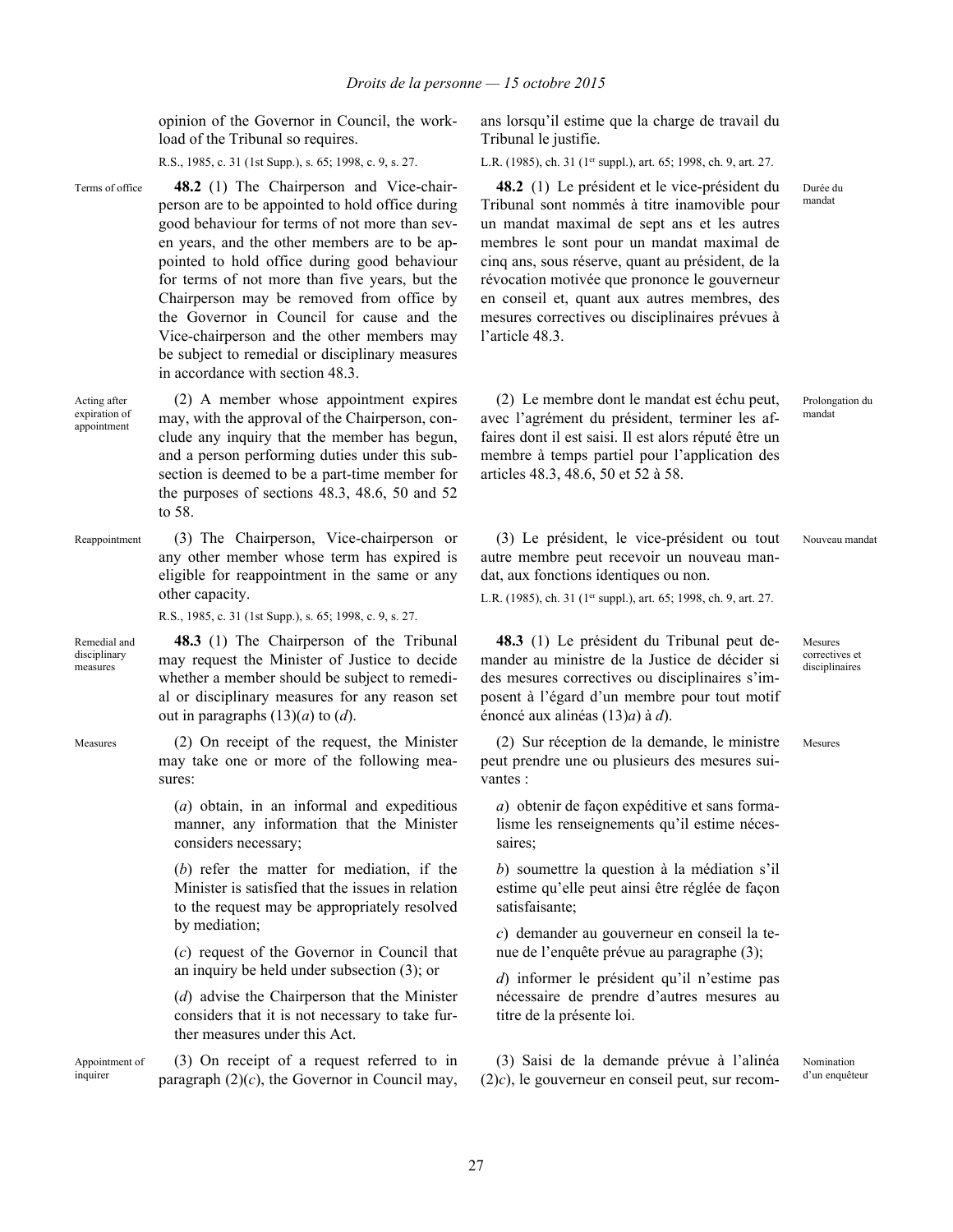on the recommendation of the Minister, appoint a judge of a superior court to conduct the inquiry.

Powers (4) The judge has all the powers, rights and privileges that are vested in a superior court, including the power to

> (*a*) issue a summons requiring any person to appear at the time and place specified in the summons in order to testify about all matters within the person's knowledge relative to the inquiry and to produce any document or thing relative to the inquiry that the person has or controls; and

(*b*) administer oaths and examine any person on oath.

Staff (5) The judge may engage the services of counsel and other persons having technical or specialized knowledge to assist the judge in conducting the inquiry, and may establish the terms and conditions of their engagement and, with the approval of the Treasury Board, fix and pay their remuneration and expenses.

Inquiry in public  $(6)$  Subject to subsections (7) and (8), an inquiry shall be conducted in public.

Confidentiality of inquiry

(7) The judge may, on application, take any appropriate measures and make any order that the judge considers necessary to ensure the confidentiality of the inquiry if, after having considered all available alternative measures, the judge is satisfied that

(*a*) there is a real and substantial risk that matters involving public security will be disclosed;

(*b*) there is a real and substantial risk to the fairness of the inquiry such that the need to prevent disclosure outweighs the societal interest that the inquiry be conducted in public; or

(*c*) there is a serious possibility that the life, liberty or security of a person will be endangered.

Confidentiality of application

(8) If the judge considers it appropriate, the judge may take any measures and make any order that the judge considers necessary to ensure the confidentiality of a hearing held in respect of an application under subsection (7).

Rules of evidence (9) In conducting an inquiry, the judge is not bound by any legal or technical rules of evimandation du ministre, nommer à titre d'enquêteur un juge d'une juridiction supérieure.

(4) L'enquêteur a alors les attributions d'une juridiction supérieure; il peut notamment :

*a*) par citation adressée aux personnes ayant connaissance des faits se rapportant à l'affaire dont il est saisi, leur enjoindre de comparaître comme témoins aux date, heure et lieu indiqués et de produire tous documents ou autres pièces, utiles à l'affaire, dont elles ont la possession ou la responsabilité;

*b*) faire prêter serment et interroger sous serment.

(5) L'enquêteur peut retenir les services des experts, avocats ou autres personnes dont il estime le concours utile pour l'enquête, définir leurs fonctions et leurs conditions d'emploi et, avec l'approbation du Conseil du Trésor, fixer et payer leur rémunération et leurs frais.

(6) Sous réserve des paragraphes (7) et (8), l'enquête est publique.

(7) L'enquêteur peut, sur demande en ce sens, prendre toute mesure ou rendre toute ordonnance pour assurer la confidentialité de l'enquête s'il est convaincu, après examen de toutes les solutions de rechange à sa disposition, que, selon le cas :

*a*) il y a un risque sérieux de divulgation de questions touchant la sécurité publique;

*b*) il y a un risque sérieux d'atteinte au droit à une enquête équitable de sorte que la nécessité d'empêcher la divulgation de renseignements l'emporte sur l'intérêt qu'a la société à ce que l'enquête soit publique;

*c*) il y a une sérieuse possibilité que la vie, la liberté ou la sécurité d'une personne puisse être mise en danger par la publicité des débats.

(8) L'enquêteur peut, s'il l'estime indiqué, prendre toute mesure ou rendre toute ordonnance qu'il juge nécessaire pour assurer la confidentialité de la demande.

(9) L'enquêteur n'est pas lié par les règles juridiques ou techniques de présentation de la

Pouvoirs d'enquête

Personnel

Enquête publique

Confidentialité de l'enquête

Confidentialité de la demande

Règles de preuve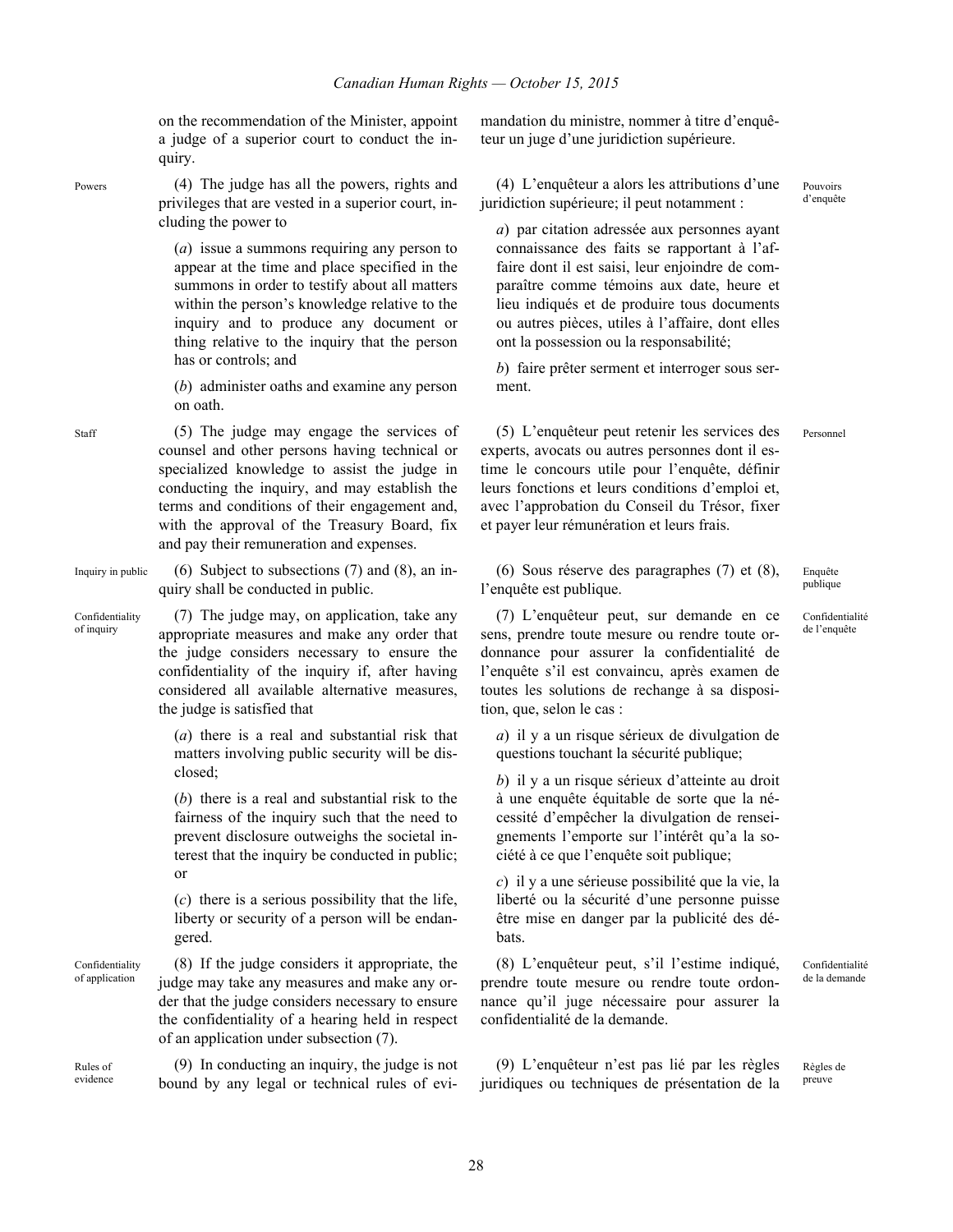<span id="page-33-0"></span>dence and may receive, and base a decision on, evidence presented in the proceedings that the judge considers credible or trustworthy in the circumstances of the case.

Intervenors (10) An interested party may, with leave of the judge, intervene in an inquiry on any terms and conditions that the judge considers appropriate.

Right to be heard (11) The member who is the subject of the inquiry shall be given reasonable notice of the subject-matter of the inquiry and of the time and place of any hearing and shall be given an opportunity, in person or by counsel, to be heard at the hearing, to cross-examine witnesses and to present evidence.

Report to Minister

(12) After an inquiry has been completed, the judge shall submit a report containing the judge's findings and recommendations, if any, to the Minister.

Recommendations (13) The judge may, in the report, recommend that the member be suspended without pay or removed from office or that any other disciplinary measure or any remedial measure be taken if, in the judge's opinion, the member

> (*a*) has become incapacitated from the proper execution of that office by reason of infirmity;

(*b*) has been guilty of misconduct;

(*c*) has failed in the proper execution of that office; or

(*d*) has been placed, by conduct or otherwise, in a position that is incompatible with the due execution of that office.

Transmission of report to Governor in Council

Status of members

(14) When the Minister receives the report, the Minister shall send it to the Governor in Council who may, if the Governor in Council considers it appropriate, suspend the member without pay, remove the member from office or impose any other disciplinary measure or any remedial measure.

R.S., 1985, c. 31 (1st Supp.), s. 65; 1998, c. 9, s. 27.

**48.4** (1) The Chairperson and Vice-chairperson are to be appointed as full-time members of the Tribunal, and the other members are to be appointed as either full-time or part-time members.

Functions of Chairperson (2) The Chairperson has supervision over and direction of the work of the Tribunal, inpreuve. Il peut recevoir les éléments qu'il juge crédibles ou dignes de foi en l'occurrence et fonder sur eux ses conclusions.

(10) L'enquêteur peut, par ordonnance, accorder à tout intervenant la qualité pour agir à l'enquête, selon les modalités qu'il estime indiquées.

(11) Le membre en cause doit être informé, suffisamment à l'avance, de l'objet de l'enquête, ainsi que des date, heure et lieu de l'audience, et avoir la possibilité de se faire entendre, de contre-interroger les témoins et de présenter tous éléments de preuve utiles à sa décharge, personnellement ou par procureur.

(12) À l'issue de l'enquête, l'enquêteur présente au ministre un rapport faisant état de ses conclusions.

(13) L'enquêteur peut, dans son rapport, recommander la révocation, la suspension sans traitement ou toute autre mesure disciplinaire ou toute mesure corrective s'il est d'avis que le membre en cause, selon le cas :

*a*) n'est plus en état de s'acquitter efficacement de ses fonctions pour cause d'invalidité;

*b*) s'est rendu coupable de manquement à l'honneur ou à la dignité;

*c*) a manqué aux devoirs de sa charge;

*d*) s'est placé en situation d'incompatibilité, par sa propre faute ou pour toute autre cause.

(14) Le cas échéant, le ministre transmet le rapport au gouverneur en conseil qui peut, s'il l'estime indiqué, révoquer le membre en cause, le suspendre sans traitement ou imposer à son égard toute autre mesure disciplinaire ou toute mesure corrective.

L.R. (1985), ch. 31 (1<sup>er</sup> suppl.), art. 65; 1998, ch. 9, art. 27.

**48.4** (1) Le président et le vice-président sont nommés à temps plein et les autres membres le sont à temps plein ou à temps partiel.

(2) Le président assure la direction du Tribunal et en contrôle les activités, notamment en

Transmission du dossier au gouverneur en conseil

Statut des membres

Fonctions du président

Intervenant

Avis de l'audience

Rapport au ministre

Recommandations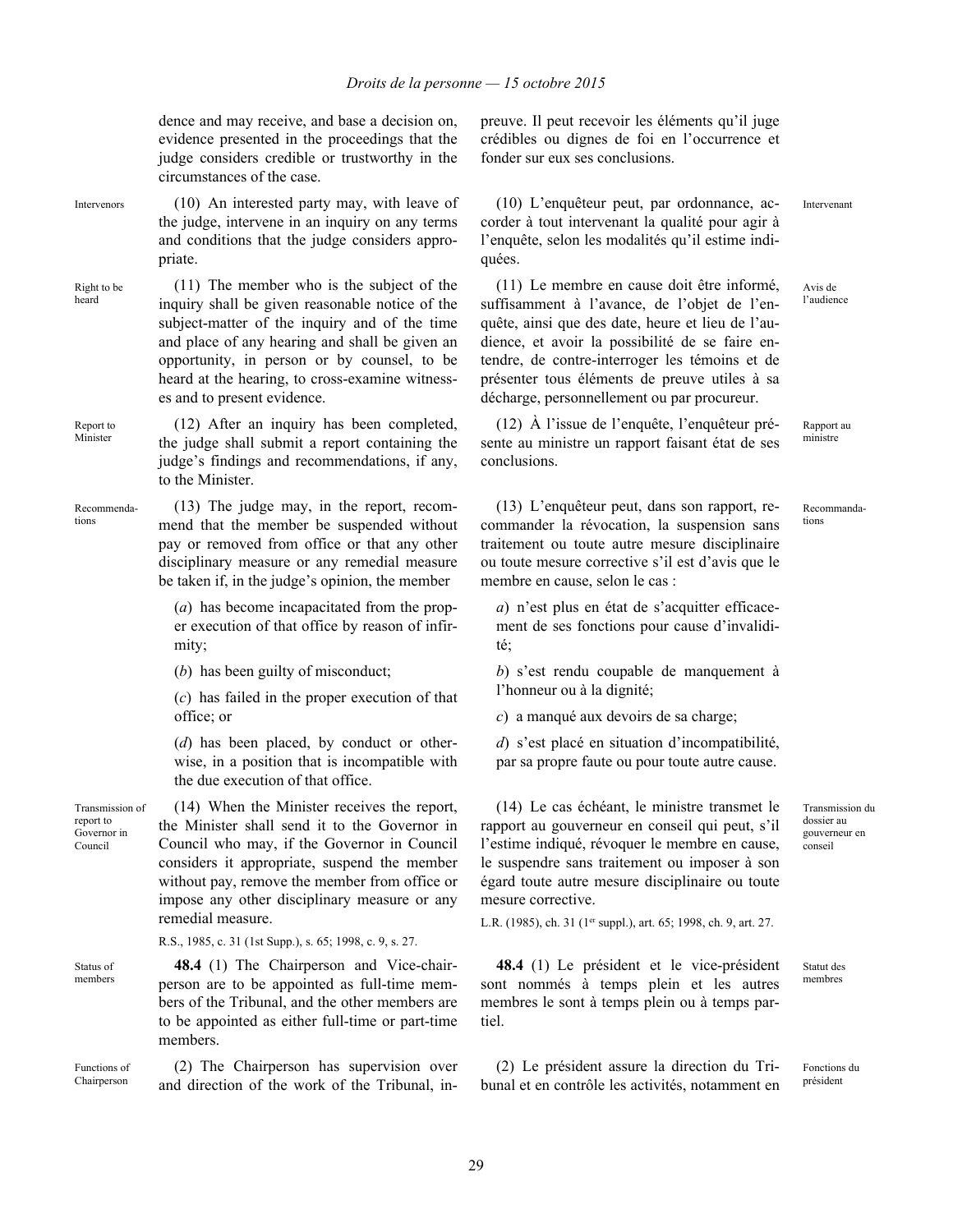cluding the allocation of work among the members and the management of the Tribunal's internal affairs.

<span id="page-34-0"></span>Functions of Vicechairperson

(3) The Vice-chairperson shall assist the Chairperson and shall perform the functions of the Chairperson if the Chairperson is absent or unable to act or the office of Chairperson is vacant.

Acting Chairperson (4) The Governor in Council may authorize a member of the Tribunal to perform the functions of the Chairperson on a temporary basis if the Chairperson and Vice-chairperson are absent or unable to act or if both of those offices are vacant.

> R.S., 1985, c. 31 (1st Supp.), s. 65; 1998, c. 9, s. 27; 2014, c. 20, s. 414.

Residence **48.5** The full-time members of the Tribunal shall reside in the National Capital Region, as described in the schedule to the *National Capital Act*, or within forty kilometres of that Region.

R.S., 1985, c. 31 (1st Supp.), s. 65; 1998, c. 9, s. 27.

- Remuneration **48.6** (1) The members of the Tribunal shall be paid such remuneration as may be fixed by the Governor in Council.
- Travel expenses (2) Members are entitled to be paid travel and living expenses incurred in carrying out duties as members of the Tribunal while absent from their place of residence, but the expenses must not exceed the maximum limits authorized by the Treasury Board directives for employees of the Government of Canada.

Deemed employment in federal public administration

(3) Members are deemed to be employed in the federal public administration for the purposes of the *Government Employees Compensation Act* and any regulations made under section 9 of the *Aeronautics Act*.

1998, c. 9, s. 27; 2003, c. 22, s. 224(E).

Head office **48.7** The head office of the Tribunal shall be in the National Capital Region, as described in the schedule to the *National Capital Act*.

1998, c. 9, s. 27.

**48.8** [Repealed, 2014, c. 20, s. 415] **48.8** [Abrogé, 2014, ch. 20, art. 415]

Conduct of proceedings

**48.9** (1) Proceedings before the Tribunal shall be conducted as informally and expeditiously as the requirements of natural justice and the rules of procedure allow.

ce qui a trait à la répartition des tâches entre les membres et à la gestion de ses affaires internes.

(3) Le vice-président assiste le président dans ses fonctions et, en cas d'absence ou d'empêchement du président ou de vacance de son poste, assume la présidence.

(4) En cas d'absence, d'empêchement ou de vacance du président et du vice-président, le gouverneur en conseil peut désigner un autre membre pour assumer la présidence.

L.R. (1985), ch. 31 (1<sup>er</sup> suppl.), art. 65; 1998, ch. 9, art. 27; 2014, ch. 20, art. 414.

**48.5** Les membres à temps plein doivent résider dans la région de la capitale nationale définie à l'annexe de la *Loi sur la capitale nationale* ou dans une zone périphérique de quarante kilomètres.

L.R. (1985), ch. 31 (1<sup>er</sup> suppl.), art. 65; 1998, ch. 9, art. 27.

**48.6** (1) Les membres du Tribunal reçoivent la rémunération que fixe le gouverneur en conseil.

(2) Ils ont droit aux frais de déplacement et de subsistance entraînés par l'accomplissement, hors du lieu de leur résidence habituelle, des fonctions qui leur sont confiées en application de la présente loi, sous réserve des montants maximaux que les instructions du Conseil du Trésor fixent en semblable matière pour les fonctionnaires du gouvernement du Canada.

(3) Ils sont réputés rattachés à l'administration publique fédérale pour l'application de la *Loi sur l'indemnisation des agents de l'État* et des règlements pris sous le régime de l'article 9 de la *Loi sur l'aéronautique*.

1998, ch. 9, art. 27; 2003, ch. 22, art. 224(A).

**48.7** Le siège du Tribunal est fixé dans la région de la capitale nationale définie à l'annexe de la *Loi sur la capitale nationale*. 1998, ch. 9, art. 27.

**48.9** (1) L'instruction des plaintes se fait sans formalisme et de façon expéditive dans le respect des principes de justice naturelle et des règles de pratique.

Fonctions du vice-président

Empêchement du viceprésident

Lieu de résidence

Rémunération

```
Frais de
déplacement
```
Siège

Statut

Fonctionnement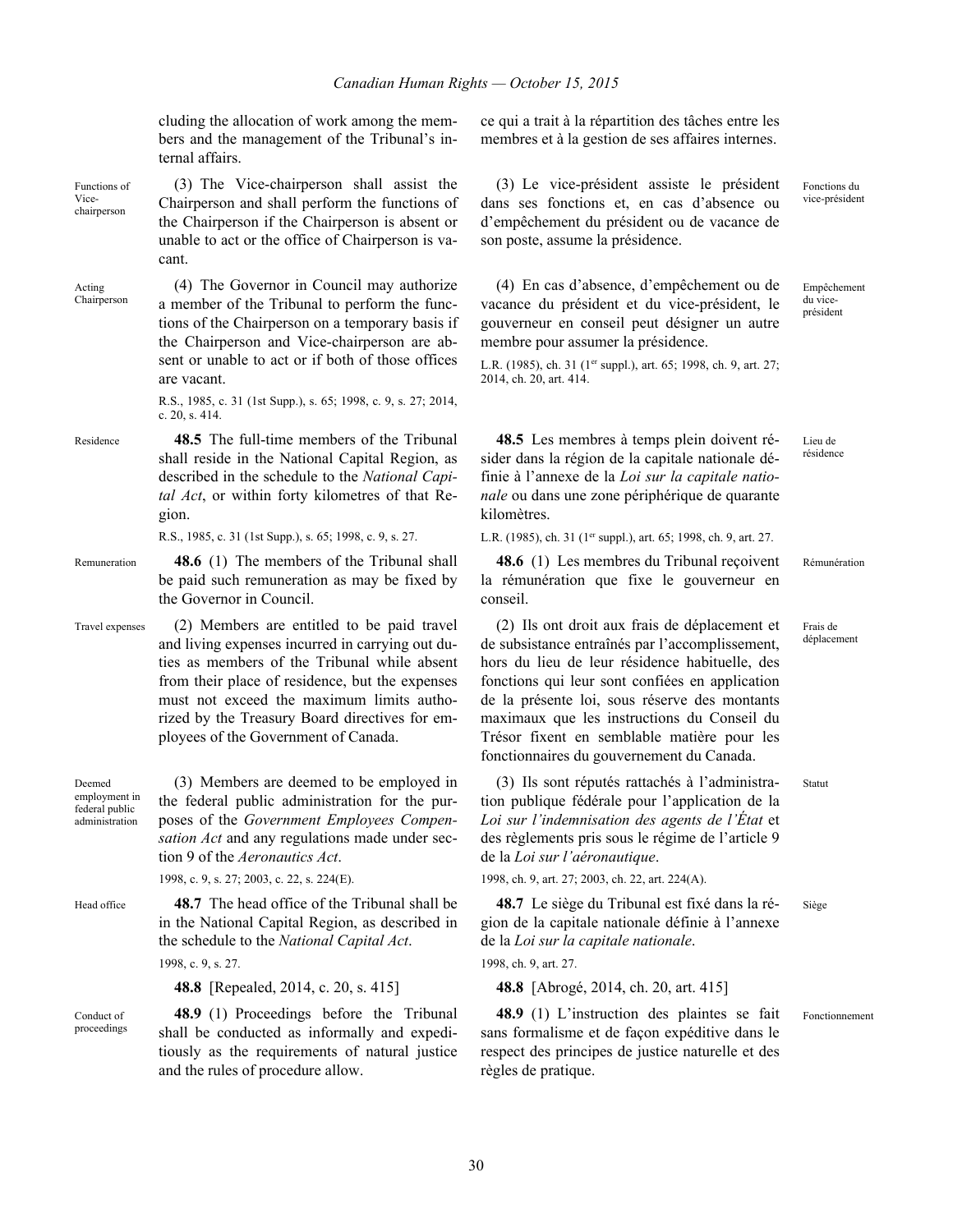- <span id="page-35-0"></span>Tribunal rules of procedure (2) The Chairperson may make rules of procedure governing the practice and procedure before the Tribunal, including, but not limited to, rules governing
	- (*a*) the giving of notices to parties;
	- (*b*) the addition of parties and interested persons to the proceedings;
	- (*c*) the summoning of witnesses;
	- (*d*) the production and service of documents;
	- (*e*) discovery proceedings;
	- (*f*) pre-hearing conferences;
	- (*g*) the introduction of evidence;

(*h*) time limits within which hearings must be held and decisions must be made; and

(*i*) awards of interest.

Publication of proposed rules (3) Subject to subsection (4), a copy of each rule that the Tribunal proposes to make shall be published in the *Canada Gazette* and a reasonable opportunity shall be given to interested persons to make representations with respect to it.

Exception (4) A proposed rule need not be published more than once, whether or not it has been amended as a result of any representations. 1998, c. 9, s. 27.

INQUIRIES INTO COMPLAINTS **INSTRUCTION DES PLAINTES** 

Request for inquiry **49.** (1) At any stage after the filing of a complaint, the Commission may request the Chairperson of the Tribunal to institute an inquiry into the complaint if the Commission is satisfied that, having regard to all the circumstances of the complaint, an inquiry is warranted.

Chairperson to institute inquiry

(2) On receipt of a request, the Chairperson shall institute an inquiry by assigning a member of the Tribunal to inquire into the complaint, but the Chairperson may assign a panel of three members if he or she considers that the complexity of the complaint requires the inquiry to be conducted by three members.

Chair of panel (3) If a panel of three members has been assigned to inquire into the complaint, the Chairperson shall designate one of them to chair the inquiry, but the Chairperson shall chair the inquiry if he or she is a member of the panel.

(2) Le président du Tribunal peut établir des règles de pratique régissant, notamment : Règles de pratique

*a*) l'envoi des avis aux parties;

*b*) l'adjonction de parties ou d'intervenants à l'affaire;

*c*) l'assignation des témoins;

*d*) la production et la signification de documents;

*e*) les enquêtes préalables;

*f*) les conférences préparatoires;

*g*) la présentation des éléments de preuve;

*h*) le délai d'audition et le délai pour rendre les décisions;

*i*) l'adjudication des intérêts.

Publication préalable

règles sont publiées avant leur établissement dans la *Gazette du Canada* et il doit être donné aux intéressés la possibilité de présenter des observations à leur sujet.

(3) Sous réserve du paragraphe (4), ces

(4) La modification des règles proposées n'entraîne pas une nouvelle publication. 1998, ch. 9, art. 27. Modification

**49.** (1) La Commission peut, à toute étape postérieure au dépôt de la plainte, demander au président du Tribunal de désigner un membre pour instruire la plainte, si elle est convaincue, compte tenu des circonstances relatives à celleci, que l'instruction est justifiée. Instruction

(2) Sur réception de la demande, le président désigne un membre pour instruire la plainte. Il peut, s'il estime que la difficulté de l'affaire le justifie, désigner trois membres, auxquels dès lors les articles 50 à 58 s'appliquent. Formation

(3) Le président assume lui-même la présidence de la formation collégiale ou, lorsqu'il n'en fait pas partie, la délègue à l'un des membres instructeurs. Présidence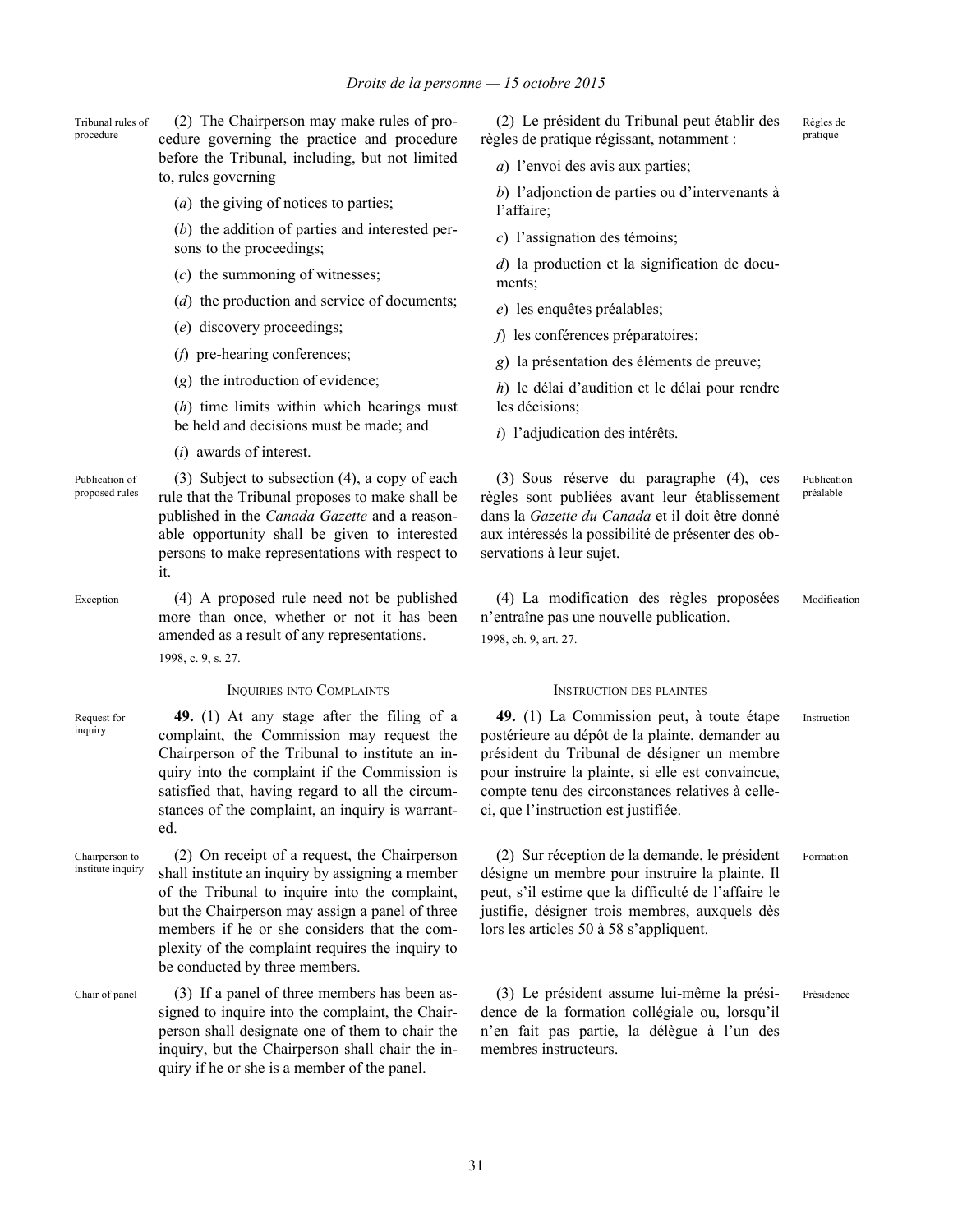<span id="page-36-0"></span>Copy of rules to parties (4) The Chairperson shall make a copy of the rules of procedure available to each party to the complaint.

Qualification of member (5) If the complaint involves a question about whether another Act or a regulation made under another Act is inconsistent with this Act or a regulation made under it, the member assigned to inquire into the complaint or, if three members have been assigned, the member chairing the inquiry, must be a member of the bar of a province or the Chambre des notaires du Québec.

Question raised subsequently (6) If a question as described in subsection (5) arises after a member or panel has been assigned and the requirements of that subsection are not met, the inquiry shall nevertheless proceed with the member or panel as designated.

> R.S., 1985, c. H-6, s. 49; R.S., 1985, c. 31 (1st Supp.), s. 66; 1998, c. 9, s. 27.

Conduct of inquiry **50.** (1) After due notice to the Commission, the complainant, the person against whom the complaint was made and, at the discretion of the member or panel conducting the inquiry, any other interested party, the member or panel shall inquire into the complaint and shall give all parties to whom notice has been given a full and ample opportunity, in person or through counsel, to appear at the inquiry, present evidence and make representations.

Power to determine questions of law or fact

any matter under inquiry, the member or panel may decide all questions of law or fact necessary to determining the matter.

Additional powers

(3) In relation to a hearing of the inquiry, the member or panel may

(2) In the course of hearing and determining

(*a*) in the same manner and to the same extent as a superior court of record, summon and enforce the attendance of witnesses and compel them to give oral or written evidence on oath and to produce any documents and things that the member or panel considers necessary for the full hearing and consideration of the complaint;

(*b*) administer oaths;

(*c*) subject to subsections (4) and (5), receive and accept any evidence and other information, whether on oath or by affidavit or otherwise, that the member or panel sees fit,

(4) Le président met à la disposition des parties un exemplaire des règles de pratique.

(5) Dans le cas où la plainte met en cause la compatibilité d'une disposition d'une autre loi fédérale ou de ses règlements d'application avec la présente loi ou ses règlements d'application, le membre instructeur ou celui qui préside l'instruction, lorsqu'elle est collégiale, doit être membre du barreau d'une province ou de la Chambre des notaires du Québec.

(6) Le fait qu'une partie à l'enquête soulève la question de la compatibilité visée au paragraphe (5) en cours d'instruction n'a pas pour effet de dessaisir le ou les membres désignés pour entendre l'affaire et qui ne seraient pas autrement qualifiés pour l'entendre.

L.R. (1985), ch. H-6, art. 49; L.R. (1985), ch. 31 (1<sup>er</sup> suppl.), art. 66; 1998, ch. 9, art. 27.

**50.** (1) Le membre instructeur, après avis conforme à la Commission, aux parties et, à son appréciation, à tout intéressé, instruit la plainte pour laquelle il a été désigné; il donne à ceux-ci la possibilité pleine et entière de comparaître et de présenter, en personne ou par l'intermédiaire d'un avocat, des éléments de preuve ainsi que leurs observations.

(2) Il tranche les questions de droit et les questions de fait dans les affaires dont il est saisi en vertu de la présente partie.

(3) Pour la tenue de ses audiences, le membre instructeur a le pouvoir :

*a*) d'assigner et de contraindre les témoins à comparaître, à déposer verbalement ou par écrit sous la foi du serment et à produire les pièces qu'il juge indispensables à l'examen complet de la plainte, au même titre qu'une cour supérieure d'archives;

*b*) de faire prêter serment;

*c*) de recevoir, sous réserve des paragraphes (4) et (5), des éléments de preuve ou des renseignements par déclaration verbale ou écrite sous serment ou par tout autre moyen qu'il estime indiqué, indépendamment de leur admissibilité devant un tribunal judiciaire;

Exemplaire aux parties

Avocat ou notaire

Argument présenté en cours d'instruction

Fonctions

Questions de droit et de fait

Pouvoirs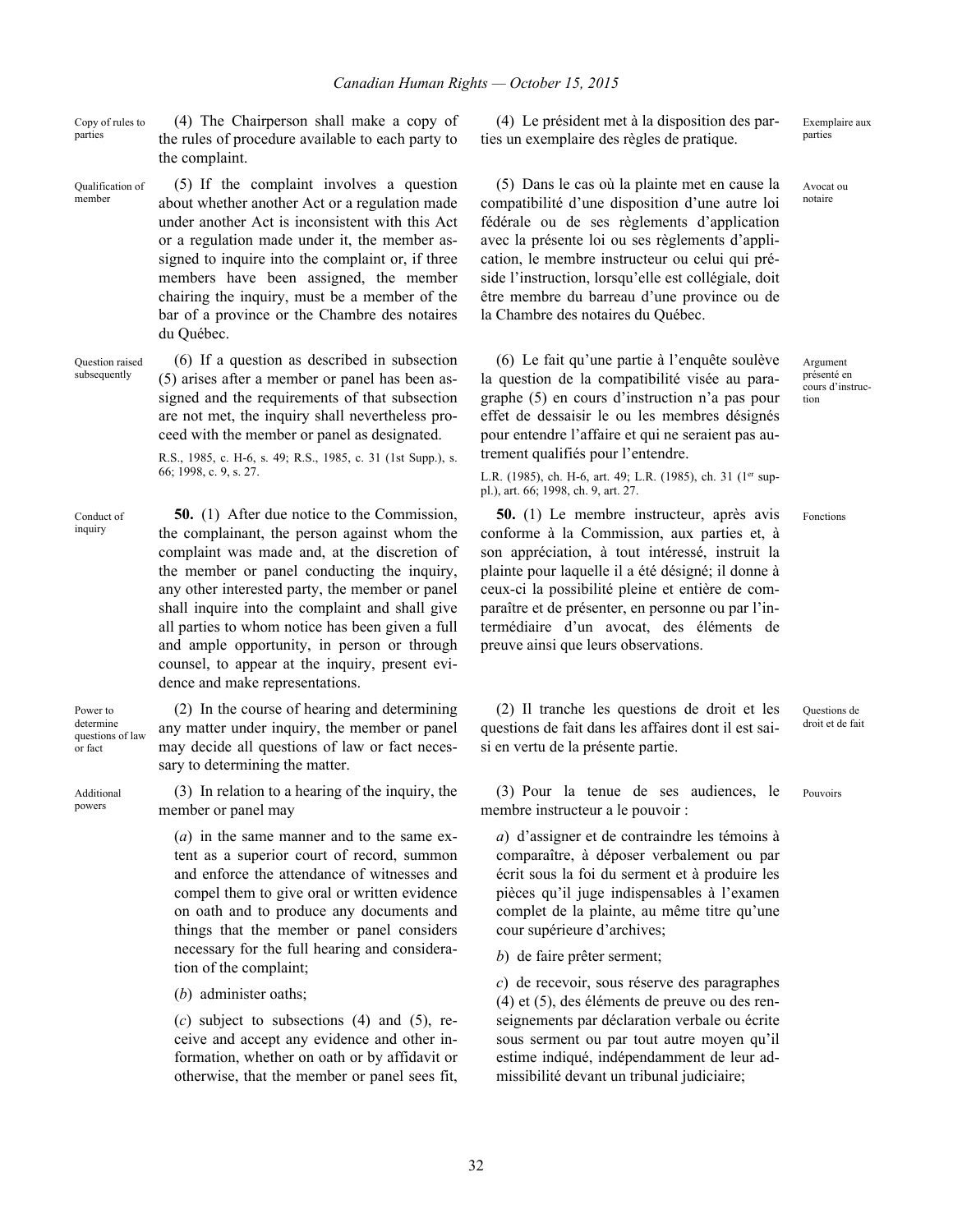<span id="page-37-0"></span>whether or not that evidence or information is or would be admissible in a court of law;

(*d*) lengthen or shorten any time limit established by the rules of procedure; and

(*e*) decide any procedural or evidentiary question arising during the hearing.

(4) The member or panel may not admit or accept as evidence anything that would be inadmissible in a court by reason of any privilege

Limitation in relation to evidence

Conciliators as witnesses

(5) A conciliator appointed to settle the complaint is not a competent or compellable witness at the hearing.

Witness fees (6) Any person summoned to attend the hearing is entitled in the discretion of the member or panel to receive the same fees and allowances as those paid to persons summoned to attend before the Federal Court.

under the law of evidence.

R.S., 1985, c. H-6, s. 50; 1998, c. 9, s. 27.

Duty of Commission on appearing

Hearing in public subject to confidentiality order

**51.** In appearing at a hearing, presenting evidence and making representations, the Commission shall adopt such position as, in its opinion, is in the public interest having regard to the nature of the complaint.

R.S., 1985, c. H-6, s. 51; 1998, c. 9, s. 27.

**52.** (1) An inquiry shall be conducted in public, but the member or panel conducting the inquiry may, on application, take any measures and make any order that the member or panel considers necessary to ensure the confidentiality of the inquiry if the member or panel is satisfied, during the inquiry or as a result of the inquiry being conducted in public, that

(*a*) there is a real and substantial risk that matters involving public security will be disclosed;

(*b*) there is a real and substantial risk to the fairness of the inquiry such that the need to prevent disclosure outweighs the societal interest that the inquiry be conducted in public;

(*c*) there is a real and substantial risk that the disclosure of personal or other matters will cause undue hardship to the persons involved such that the need to prevent disclosure outweighs the societal interest that the inquiry be conducted in public; or

*d*) de modifier les délais prévus par les règles de pratique;

*e*) de trancher toute question de procédure ou de preuve.

(4) Il ne peut admettre en preuve les éléments qui, dans le droit de la preuve, sont confidentiels devant les tribunaux judiciaires.

(5) Le conciliateur n'est un témoin ni compétent ni contraignable à l'instruction.

(6) Les témoins assignés à comparaître en vertu du présent article peuvent, à l'appréciation du membre instructeur, recevoir les frais et indemnités accordés aux témoins assignés devant la Cour fédérale.

L.R. (1985), ch. H-6, art. 50; 1998, ch. 9, art. 27.

**51.** En comparaissant devant le membre instructeur et en présentant ses éléments de preuve et ses observations, la Commission adopte l'attitude la plus proche, à son avis, de l'intérêt public, compte tenu de la nature de la plainte.

L.R. (1985), ch. H-6, art. 51; 1998, ch. 9, art. 27.

**52.** (1) L'instruction est publique, mais le membre instructeur peut, sur demande en ce sens, prendre toute mesure ou rendre toute ordonnance pour assurer la confidentialité de l'instruction s'il est convaincu que, selon le cas :

*a*) il y a un risque sérieux de divulgation de questions touchant la sécurité publique;

*b*) il y a un risque sérieux d'atteinte au droit à une instruction équitable de sorte que la nécessité d'empêcher la divulgation de renseignements l'emporte sur l'intérêt qu'a la société à ce que l'instruction soit publique;

*c*) il y a un risque sérieux de divulgation de questions personnelles ou autres de sorte que la nécessité d'empêcher leur divulgation dans l'intérêt des personnes concernées ou dans l'intérêt public l'emporte sur l'intérêt qu'a la société à ce que l'instruction soit publique;

*d*) il y a une sérieuse possibilité que la vie, la liberté ou la sécurité d'une personne

Frais des témoins

Le conciliateur n'est ni compétent ni contraignable

Restriction

Obligations de la Commission

Instruction en principe publique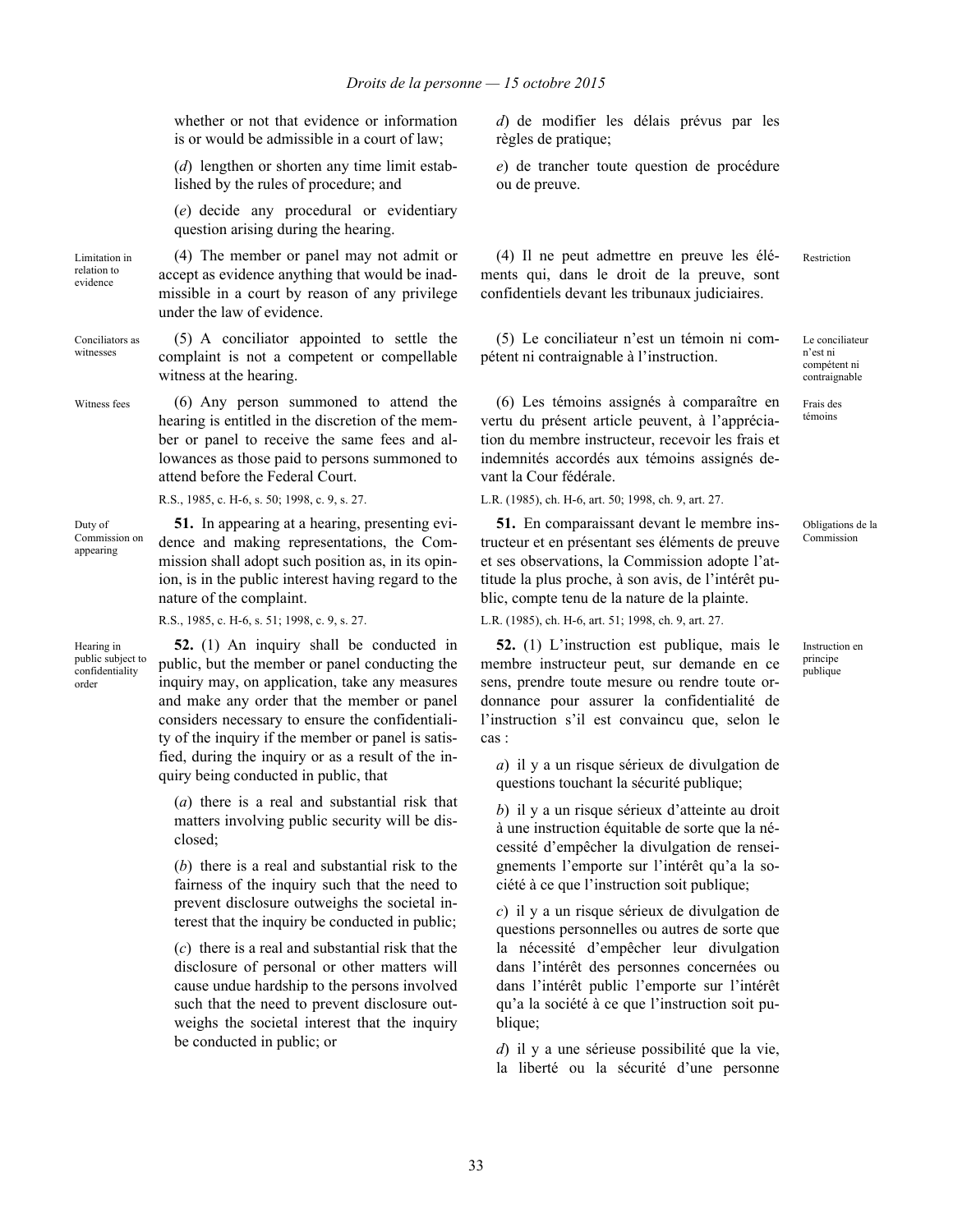(*d*) there is a serious possibility that the life, liberty or security of a person will be endangered.

<span id="page-38-0"></span>Confidentiality of application

(2) If the member or panel considers it appropriate, the member or panel may take any measures and make any order that the member or panel considers necessary to ensure the confidentiality of a hearing held in respect of an application under subsection (1).

**53.** (1) At the conclusion of an inquiry, the member or panel conducting the inquiry shall

R.S., 1985, c. H-6, s. 52; 1998, c. 9, s. 27.

Complaint dismissed

> dismiss the complaint if the member or panel finds that the complaint is not substantiated. (2) If at the conclusion of the inquiry the

Complaint substantiated

member or panel finds that the complaint is substantiated, the member or panel may, subject to section 54, make an order against the person found to be engaging or to have engaged in the discriminatory practice and include in the order any of the following terms that the member or panel considers appropriate:

(*a*) that the person cease the discriminatory practice and take measures, in consultation with the Commission on the general purposes of the measures, to redress the practice or to prevent the same or a similar practice from occurring in future, including

(i) the adoption of a special program, plan or arrangement referred to in subsection  $16(1)$ , or

(ii) making an application for approval and implementing a plan under section 17;

(*b*) that the person make available to the victim of the discriminatory practice, on the first reasonable occasion, the rights, opportunities or privileges that are being or were denied the victim as a result of the practice;

(*c*) that the person compensate the victim for any or all of the wages that the victim was deprived of and for any expenses incurred by the victim as a result of the discriminatory practice;

(*d*) that the person compensate the victim for any or all additional costs of obtaining alternative goods, services, facilities or accommodation and for any expenses incurred by the victim as a result of the discriminatory practice; and

puisse être mise en danger par la publicité des débats.

(2) Le membre instructeur peut, s'il l'estime indiqué, prendre toute mesure ou rendre toute ordonnance qu'il juge nécessaire pour assurer la confidentialité de la demande visée au paragraphe (1).

L.R. (1985), ch. H-6, art. 52; 1998, ch. 9, art. 27.

**53.** (1) À l'issue de l'instruction, le membre instructeur rejette la plainte qu'il juge non fondée.

Rejet de la plainte

Plainte jugée fondée

Confidentialité

(2) À l'issue de l'instruction, le membre instructeur qui juge la plainte fondée, peut, sous réserve de l'article 54, ordonner, selon les circonstances, à la personne trouvée coupable d'un acte discriminatoire :

*a*) de mettre fin à l'acte et de prendre, en consultation avec la Commission relativement à leurs objectifs généraux, des mesures de redressement ou des mesures destinées à prévenir des actes semblables, notamment :

(i) d'adopter un programme, un plan ou un arrangement visés au paragraphe 16(1),

(ii) de présenter une demande d'approbation et de mettre en oeuvre un programme prévus à l'article 17;

*b*) d'accorder à la victime, dès que les circonstances le permettent, les droits, chances ou avantages dont l'acte l'a privée;

*c*) d'indemniser la victime de la totalité, ou de la fraction des pertes de salaire et des dépenses entraînées par l'acte;

*d*) d'indemniser la victime de la totalité, ou de la fraction des frais supplémentaires occasionnés par le recours à d'autres biens, services, installations ou moyens d'hébergement, et des dépenses entraînées par l'acte;

*e*) d'indemniser jusqu'à concurrence de 20 000 \$ la victime qui a souffert un préjudice moral.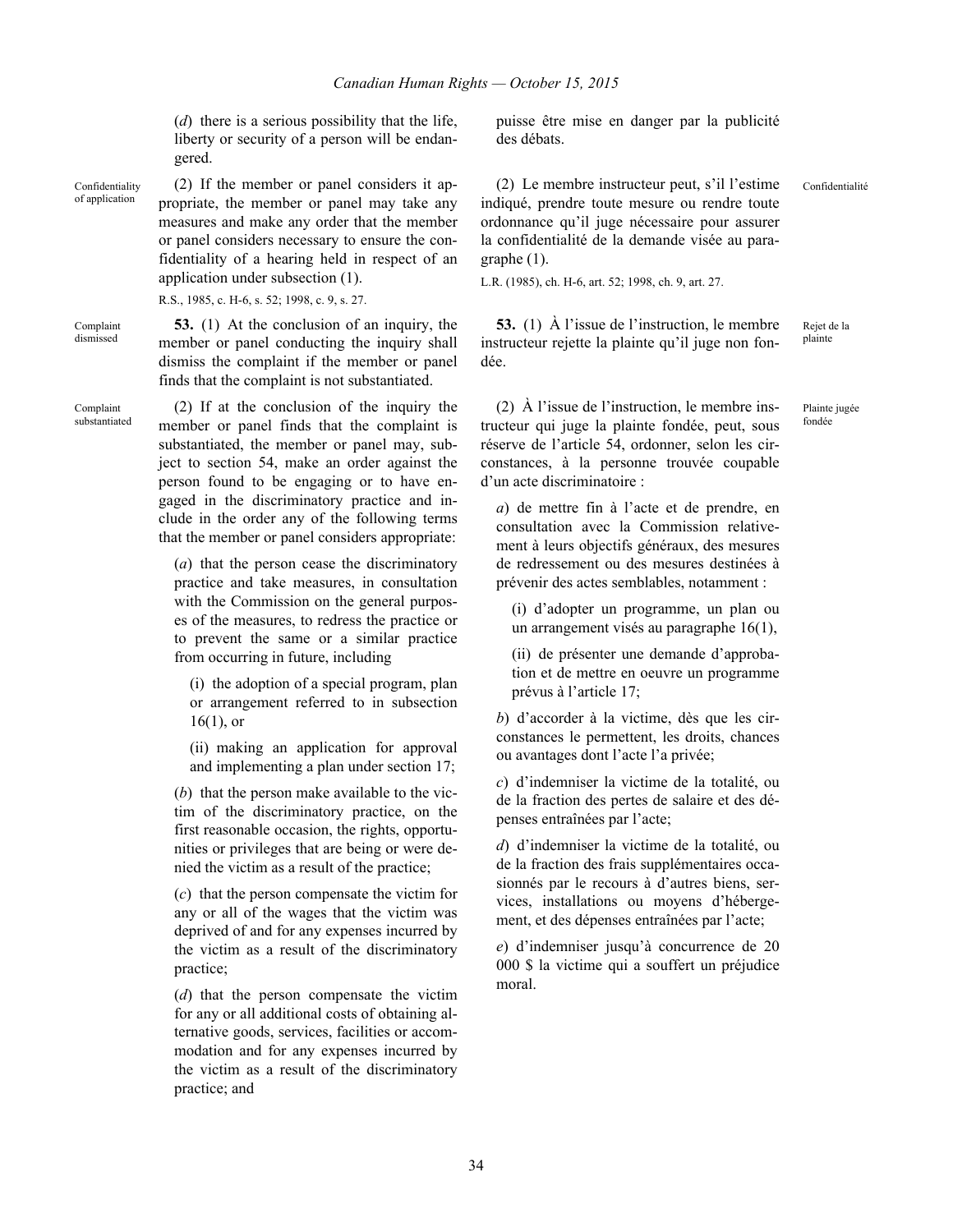<span id="page-39-0"></span>(*e*) that the person compensate the victim, by an amount not exceeding twenty thousand dollars, for any pain and suffering that the victim experienced as a result of the discriminatory practice.

Special compensation

(3) In addition to any order under subsection (2), the member or panel may order the person to pay such compensation not exceeding twenty thousand dollars to the victim as the member or panel may determine if the member or panel finds that the person is engaging or has engaged in the discriminatory practice wilfully or recklessly.

Interest (4) Subject to the rules made under section 48.9, an order to pay compensation under this section may include an award of interest at a rate and for a period that the member or panel considers appropriate.

R.S., 1985, c. H-6, s. 53; 1998, c. 9, s. 27.

Limitation **54.** No order that is made under subsection 53(2) may contain a term

> (*a*) requiring the removal of an individual from a position if that individual accepted employment in that position in good faith; or

> (*b*) requiring the expulsion of an occupant from any premises or accommodation, if that occupant obtained those premises or accommodation in good faith.

R.S., 1985, c. H-6, s. 54; 1998, c. 9, s. 28; 2013, c. 37, s. 4.

Definitions **54.1** (1) In this section,

"designated groups" «*groupes désignés*»

"designated groups" has the meaning assigned in section 3 of the *Employment Equity Act*; and

"employer" «*employeur*»

"employer" means a person who or organization that discharges the obligations of an employer under the *Employment Equity Act*.

Limitation of order re employment equity

(2) Where a Tribunal finds that a complaint against an employer is substantiated, it may not make an order pursuant to subparagraph 53(2) (*a*)(i) requiring the employer to adopt a special program, plan or arrangement containing

(*a*) positive policies and practices designed to ensure that members of designated groups achieve increased representation in the employer's workforce; or

(3) Outre les pouvoirs que lui confère le paragraphe (2), le membre instructeur peut ordonner à l'auteur d'un acte discriminatoire de payer à la victime une indemnité maximale de 20 000 \$, s'il en vient à la conclusion que l'acte a été délibéré ou inconsidéré.

spéciale

Indemnité

(4) Sous réserve des règles visées à l'article 48.9, le membre instructeur peut accorder des intérêts sur l'indemnité au taux et pour la période qu'il estime justifiés. Intérêts

L.R. (1985), ch. H-6, art. 53; 1998, ch. 9, art. 27.

**54.** L'ordonnance prévue au paragraphe 53(2) ne peut exiger : Restriction

*a*) le retrait d'un employé d'un poste qu'il a accepté de bonne foi;

*b*) l'expulsion de l'occupant de bonne foi de locaux, moyens d'hébergement ou logements.

L.R. (1985), ch. H-6, art. 54; 1998, ch. 9, art. 28; 2013, ch. 37, art. 4.

**54.1** (1) Les définitions qui suivent s'appliquent au présent article.

> «employeur» "*employer*"

«groupes désignés » "*designated* groups'

Restriction

Définitions

«employeur» Toute personne ou organisation chargée de l'exécution des obligations de l'employeur prévues par la *Loi sur l'équité en matière d'emploi*.

«groupes désignés » S'entend au sens de l'article 3 de la *Loi sur l'équité en matière d'emploi*.

(2) Le tribunal qui juge fondée une plainte contre un employeur ne peut lui ordonner, malgré le sous-alinéa 53(2)*a*)(i), d'adopter un programme, plan ou arrangement comportant des règles et usages positifs destinés à corriger la sous-représentation des membres des groupes désignés dans son effectif ou des objectifs et calendriers à cet effet.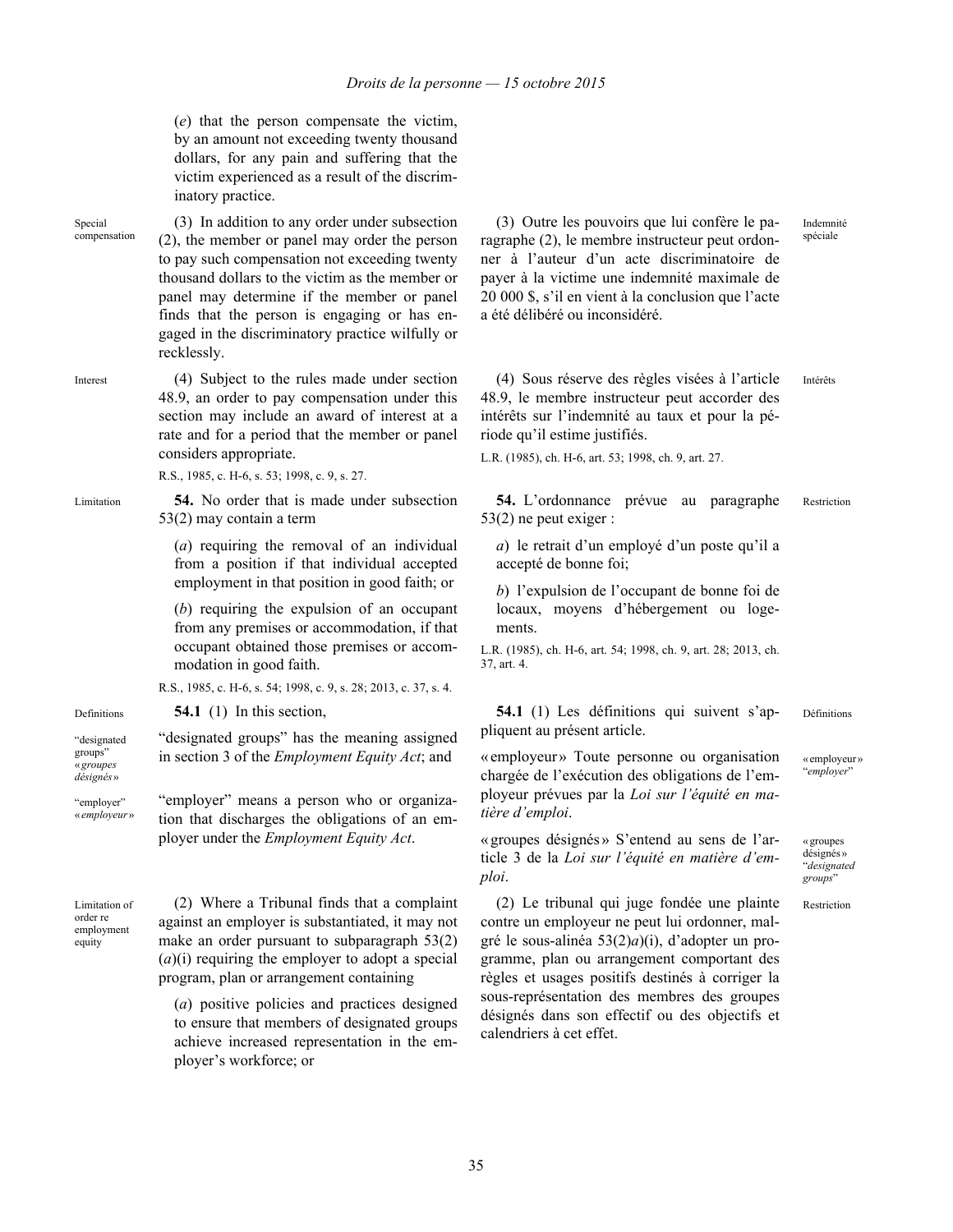(*b*) goals and timetables for achieving that increased representation.

<span id="page-40-0"></span>Interpretation (3) For greater certainty, subsection (2) shall not be construed as limiting the power of a Tribunal, under paragraph 53(2)(*a*), to make an order requiring an employer to cease or otherwise correct a discriminatory practice.

1995, c. 44, s. 50.

Enforcement of order

**57.** An order under section 53 may, for the purpose of enforcement, be made an order of the Federal Court by following the usual practice and procedure or by the Commission filing in the Registry of the Court a copy of the order certified to be a true copy.

R.S., 1985, c. H-6, s. 57; 1998, c. 9, s. 29; 2013, c. 37, s. 5.

**58.** (1) Subject to subsection (2), if an in-

Application respecting disclosure of information

vestigator or a member or panel of the Tribunal requires the disclosure of any information and a minister of the Crown or any other interested person objects to its disclosure, the Commission may apply to the Federal Court for a determination of the matter and the Court may take any action that it considers appropriate.

*Canada Evidence Act*

(2) An objection to disclosure shall be determined in accordance with the *Canada Evidence Act* if

(*a*) under subsection (1), a minister of the Crown or other official objects to the disclosure in accordance with sections 37 to 37.3 or section 39 of that Act;

(*b*) within 90 days after the day on which the Commission applies to the Federal Court, a minister of the Crown or other official objects to the disclosure in accordance with sections 37 to 37.3 or section 39 of that Act; or

(*c*) at any time, an objection to the disclosure is made, or a certificate is issued, in accordance with sections 38 to 38.13 of that Act.

R.S., 1985, c. H-6, s. 58; 1998, c. 9, s. 30; 2001, c. 41, s. 45.

Intimidation or discrimination

**59.** No person shall threaten, intimidate or discriminate against an individual because that individual has made a complaint or given evidence or assisted in any way in respect of the initiation or prosecution of a complaint or other

(3) Il est entendu que le paragraphe (2) n'a pas pour effet de restreindre le pouvoir conféré au tribunal par l'alinéa 53(2)*a*) d'ordonner à un employeur de mettre fin à un acte discriminatoire ou d'y remédier de toute autre manière.

1995, ch. 44, art. 50.

**55. and 56.** [Repealed, 1998, c. 9, s. 29] **55. et 56.** [Abrogés, 1998, ch. 9, art. 29]

**57.** Aux fins d'exécution, les ordonnances rendues en vertu de l'article 53 peuvent, selon la procédure habituelle ou dès que la Commission en dépose au greffe de la Cour fédérale une copie certifiée conforme, être assimilées aux ordonnances rendues par celle-ci.

L.R. (1985), ch. H-6, art. 57; 1998, ch. 9, art. 29; 2013, ch. 37, art. 5.

**58.** (1) Sous réserve du paragraphe (2), dans le cas où un ministre fédéral ou une autre personne intéressée s'oppose à la divulgation de renseignements demandée par l'enquêteur ou le membre instructeur, la Commission peut demander à la Cour fédérale de statuer sur la question et celle-ci peut prendre les mesures qu'elle juge indiquées.

(2) Il est disposé de l'opposition à divulgation en conformité avec la *Loi sur la preuve au Canada* dans les cas suivants :

*Loi sur la preuve au Canada*

*a*) le ministre fédéral ou un fonctionnaire porte son opposition au titre du paragraphe (1) dans le cadre des articles 37 à 37.3 ou 39 de cette loi;

*b*) dans les quatre-vingt-dix jours suivant la demande de la Commission à la Cour fédérale, le ministre fédéral ou un fonctionnaire s'oppose à la divulgation dans le cadre des articles 37 à 37.3 ou 39 de cette loi;

*c*) en tout état de cause, l'opposition à divulgation est portée, ou un certificat est délivré, en conformité avec les articles 38 à 38.13 de cette loi.

L.R. (1985), ch. H-6, art. 58; 1998, ch. 9, art. 30; 2001, ch. 41, art. 45.

**59.** Est interdite toute menace, intimidation ou discrimination contre l'individu qui dépose une plainte, témoigne ou participe de quelque façon que ce soit au dépôt d'une plainte, au procès ou aux autres procédures que prévoit la Intimidation ou discrimination

Précision

Exécution des ordonnances

Divulgation de renseignements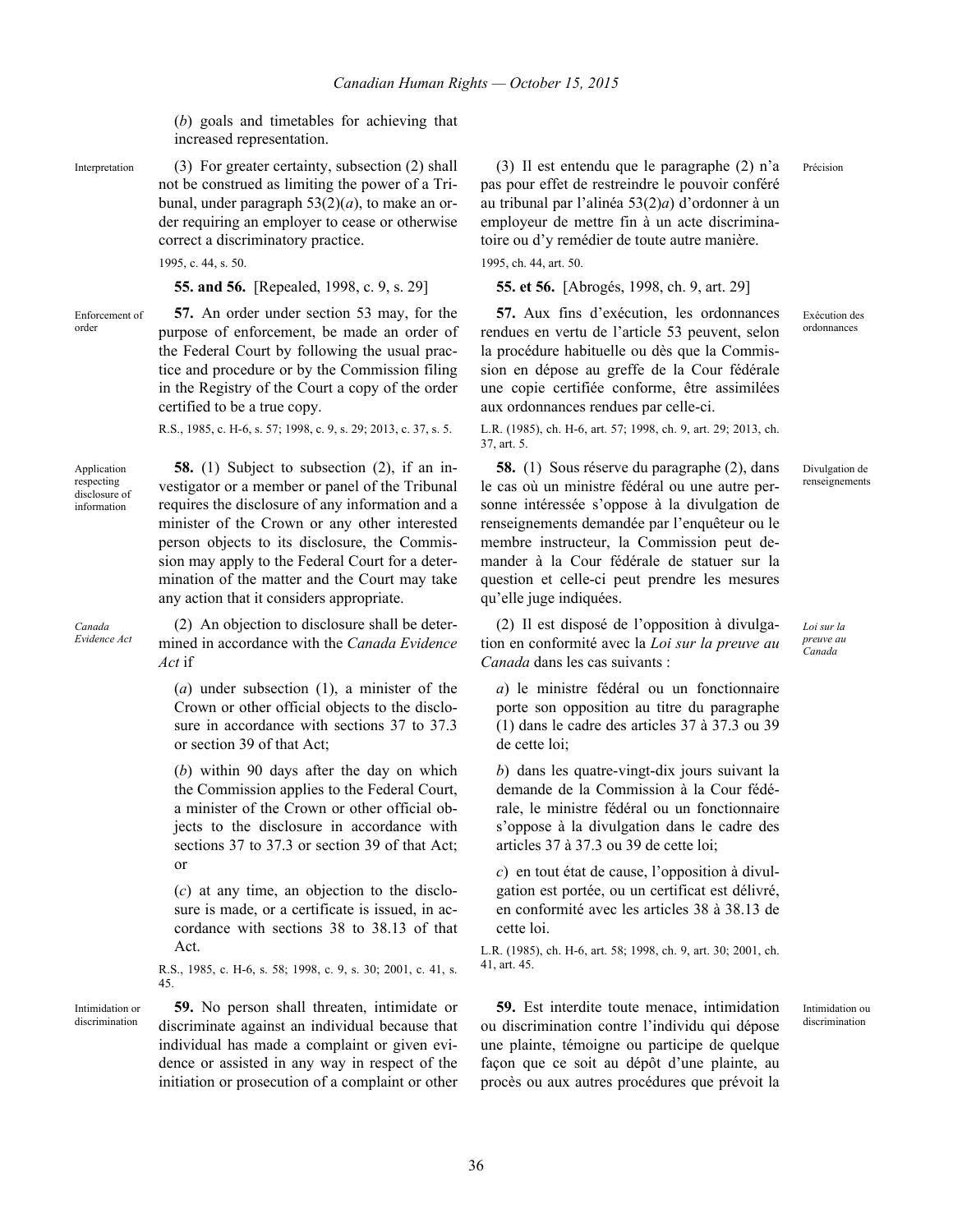<span id="page-41-0"></span>proceeding under this Part, or because that individual proposes to do so.

1976-77, c. 33, s. 45.

OFFENCES AND PUNISHMENT **INFRACTIONS ET PEINES** 

Offence **60.** (1) Every person is guilty of an offence who

(*a*) [Repealed, 1998, c. 9, s. 31]

(*b*) obstructs a member or panel in carrying out its functions under this Part; or

(*c*) contravenes subsection 11(6) or 43(3) or section 59.

Punishment (2) A person who is guilty of an offence under subsection (1) is liable on summary conviction to a fine not exceeding \$50,000.

Prosecution of employer or employee organization

(3) A prosecution for an offence under this section may be brought against an employer organization or employee organization and in the name of the organization and, for the purpose of the prosecution, the organization is deemed to be a person and any act or thing done or omitted by an officer or agent of the organization within the scope of their authority to act on behalf of the organization is deemed to be an act or thing done or omitted by the organization.

(4) A prosecution for an offence under this section may not be instituted except by or with the consent of the Attorney General of Canada.

Consent of Attorney General

Limitation period

(5) A prosecution for an offence under this section may not be instituted more than one year after the subject-matter of the proceedings arose.

R.S., 1985, c. H-6, s. 60; 1998, c. 9, s. 31.

Annual report of Commission

**61.** (1) The Commission shall, within three months after December 31 in each year, prepare and submit to Parliament a report on the activities of the Commission under this Part and Part II for that year, including references to and comments on any matter referred to in paragraph  $27(1)(e)$  or (*g*) that it considers appropriate.

Special reports (2) The Commission may, at any time, prepare and submit to Parliament a special report présente partie, ou qui se propose d'agir de la sorte.

1976-77, ch. 33, art. 45.

**60.** (1) Commet une infraction quiconque, selon le cas : Infraction

*a*) [Abrogé, 1998, ch. 9, art. 31]

*b*) entrave l'action du membre instructeur dans l'exercice des fonctions que lui confère la présente partie;

*c*) enfreint les paragraphes 11(6) ou 43(3) ou l'article 59.

(2) Quiconque commet une infraction prévue au paragraphe (1) encourt, sur déclaration de culpabilité par procédure sommaire, une amende maximale de 50 000 \$.

(3) Les poursuites fondées sur les infractions prévues au présent article peuvent être intentées contre ou au nom d'une association patronale ou d'une organisation syndicale; à cette fin, l'association ou l'organisation est considérée comme une personne et toute action ou omission de ses dirigeants ou mandataires dans le cadre de leurs pouvoirs d'agir pour le compte de l'association est réputée être une action ou omission de l'association.

(4) Les poursuites fondées sur les infractions prévues au présent article ne peuvent être intentées que par le procureur général du Canada ou qu'avec son consentement.

(5) Les poursuites pour infraction au présent article se prescrivent par un an à compter du fait en cause.

L.R. (1985), ch. H-6, art. 60; 1998, ch. 9, art. 31.

# REPORTS RAPPORTS

**61.** (1) Dans les trois mois qui suivent la fin de l'année civile, la Commission présente au Parlement un rapport sur l'application de la présente partie et de la partie II au cours de cette année, y mentionnant et commentant tout point visé aux alinéas 27(1)*e*) ou *g*) qu'elle juge pertinent.

(2) La Commission peut, à tout moment, présenter au Parlement un rapport spécial men-

Poursuites d'associations patronales et d'organisations syndicales

Peine

Consentement du procureur général

Prescription

Rapport annuel

Rapports spéciaux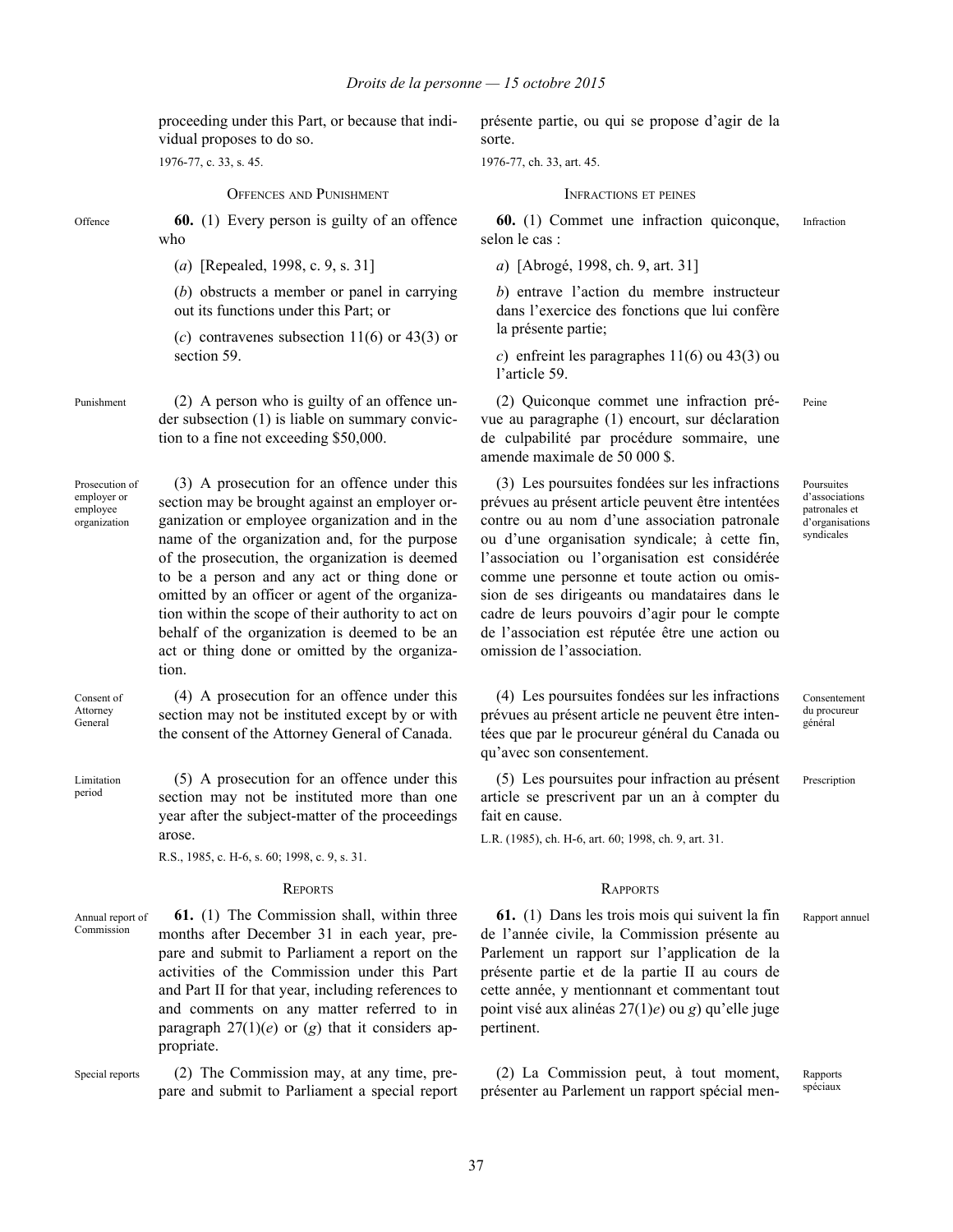<span id="page-42-0"></span>referring to and commenting on any matter within the scope of its powers, duties and functions if, in its opinion, the matter is of such urgency or importance that a report on it should not be deferred until the time provided for submission of its next annual report under subsection (1).

- Annual report of Tribunal (3) The Tribunal shall, within three months after December 31 in each year, prepare and submit to Parliament a report on its activities under this Act for that year.
- Transmission of report (4) Every report under this section shall be submitted by being transmitted to the Speaker of the Senate and to the Speaker of the House of Commons for tabling in those Houses.

R.S., 1985, c. H-6, s. 61; 1998, c. 9, s. 32.

Minister of **61.1** The Minister of Justice is responsible for this Act, and the powers of the Governor in Council to make regulations under this Act, with the exception of section 29, are exercisable on the recommendation of that Minister.

1998, c. 9, s. 32.

# APPLICATION APPLICATION

Limitation **62.** (1) This Part and Parts I and II do not apply to or in respect of any superannuation or pension fund or plan established by an Act of Parliament enacted before March 1, 1978.

Review of Acts referred to in subsection (1)

Justice

(2) The Commission shall keep under review those Acts of Parliament enacted before March 1, 1978 by which any superannuation or pension fund or plan is established and, where the Commission deems it to be appropriate, it may include in a report mentioned in section 61 reference to and comment on any provision of any of those Acts that in its opinion is inconsistent with the principle described in section 2.

1976-77, c. 33, s. 48.

Application in the territories

**63.** Where a complaint under this Part relates to an act or omission that occurred in Yukon, the Northwest Territories or Nunavut, it may not be dealt with under this Part unless the act or omission could be the subject of a complaint under this Part had it occurred in a province.

R.S., 1985, c. H-6, s. 63; 1993, c. 28, s. 78; 2002, c. 7, s. 127.

tionnant et commentant toute question relevant de ses pouvoirs et fonctions d'une urgence ou d'une importance telles qu'il ne saurait attendre la présentation du prochain rapport annuel visé au paragraphe (1).

(3) Dans les trois mois qui suivent la fin de l'année civile, le Tribunal présente au Parlement un rapport sur l'application de la présente loi au cours de cette année.

(4) Les rapports prévus au présent article sont remis au président de chaque chambre du Parlement pour dépôt devant celle-ci.

L.R. (1985), ch. H-6, art. 61; 1998, ch. 9, art. 32.

# MINISTER RESPONSIBLE MINISTRE RESPONSABLE

**61.1** Le gouverneur en conseil prend les règlements autorisés par la présente loi, sauf ceux visés à l'article 29, sur la recommandation du ministre de la Justice, responsable de l'application de la présente loi.

1998, ch. 9, art. 32.

**62.** (1) La présente partie et les parties I et II ne s'appliquent, ni directement ni indirectement, aux régimes ou caisses de retraite constitués par une loi fédérale antérieure au 1<sup>er</sup> mars 1978.

(2) La Commission examine les lois fédérales, antérieures au 1<sup>er</sup> mars 1978, établissant des régimes ou caisses de retraite; dans les cas où elle le juge approprié, elle peut mentionner et commenter dans le rapport visé à l'article 61 toute disposition de ces lois qu'elle estime incompatible avec le principe énoncé à l'article 2. 1976-77, ch. 33, art. 48.

**63.** Les plaintes déposées sous le régime de la présente partie qui portent sur des actions ou des omissions survenues au Yukon, dans les Territoires du Nord-Ouest ou au Nunavut ne sont recevables sous ce régime que dans la mesure où elles le seraient dans les provinces.

L.R. (1985), ch. H-6, art. 63; 1993, ch. 28, art. 78; 2002, ch. 7, art. 127.

Dépôt devant le Parlement

Remise aux présidents

Ministre de la **Justice** 

Examen des lois visées au par. (1)

Restriction

Application dans les territoires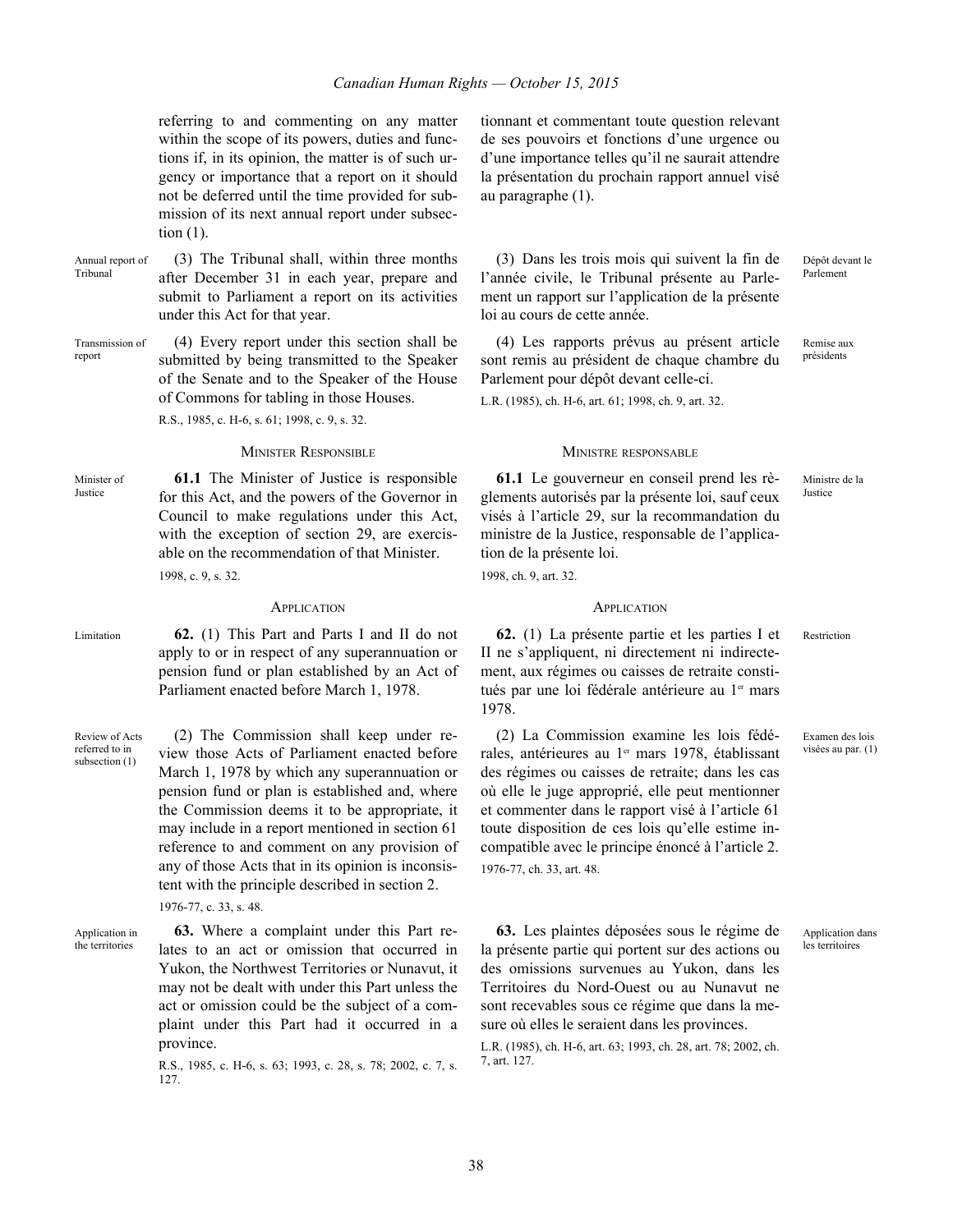<span id="page-43-0"></span>Canadian Forces and Royal Canadian Mounted Police

**64.** For the purposes of this Part and Parts I and II, members of the Canadian Forces and the Royal Canadian Mounted Police are deemed to be employed by the Crown.

1976-77, c. 33, s. 48.

Acts of employees, etc.

**65.** (1) Subject to subsection (2), any act or omission committed by an officer, a director, an employee or an agent of any person, association or organization in the course of the employment of the officer, director, employee or agent shall, for the purposes of this Act, be deemed to be an act or omission committed by that person, association or organization.

Exculpation (2) An act or omission shall not, by virtue of subsection (1), be deemed to be an act or omission committed by a person, association or organization if it is established that the person, association or organization did not consent to the commission of the act or omission and exercised all due diligence to prevent the act or omission from being committed and, subsequently, to mitigate or avoid the effect thereof. 1980-81-82-83, c. 143, s. 23.

# APPLICATION APPLICATION

Binding on Her **66.** (1) This Act is binding on Her Majesty in right of Canada, except in matters respecting the Yukon Government or the Government of the Northwest Territories or Nunavut.

Idem (4) The exception referred to in subsection (1) shall come into operation in respect of the Government of Nunavut on a day to be fixed by order of the Governor in Council.

> R.S., 1985, c. H-6, s. 66; 1993, c. 28, s. 78; 2002, c. 7, s. 128; 2014, c. 2, s. 11.

# **67.** [Repealed, 2008, c. 30, s. 1] **67.** [Abrogé, 2008, ch. 30, art. 1]

**64.** Pour l'application de la présente partie et des parties I et II, les personnels des Forces canadiennes et de la Gendarmerie royale du Canada sont réputés être employés par la Couronne.

1976-77, ch. 33, art. 48.

**65.** (1) Sous réserve du paragraphe (2), les actes ou omissions commis par un employé, un mandataire, un administrateur ou un dirigeant dans le cadre de son emploi sont réputés, pour l'application de la présente loi, avoir été commis par la personne, l'organisme ou l'association qui l'emploie.

(2) La personne, l'organisme ou l'association visé au paragraphe (1) peut se soustraire à son application s'il établit que l'acte ou l'omission a eu lieu sans son consentement, qu'il avait pris toutes les mesures nécessaires pour l'empêcher et que, par la suite, il a tenté d'en atténuer ou d'en annuler les effets.

1980-81-82-83, ch. 143, art. 23.

### PART IV PARTIE IV

**66.** (1) La présente loi lie Sa Majesté du chef du Canada sauf en ce qui concerne les gouvernements du Yukon, des Territoires du Nord-Ouest et du Nunavut.

(2) [Repealed, 2002, c. 7, s. 128] (2) [Abrogé, 2002, ch. 7, art. 128]

(3) [Repealed, 2014, c. 2, s. 11] (3) [Abrogé, 2014, ch. 2, art. 11]

(4) L'exception prévue au paragraphe (1) entre en vigueur à l'égard du gouvernement du territoire du Nunavut à la date fixée par décret du gouverneur en conseil. Idem

L.R. (1985), ch. H-6, art. 66; 1993, ch. 28, art. 78; 2002, ch. 7, art. 128; 2014, ch. 2, art. 11.

canadiennes et Gendarmerie royale du Canada

Forces

Présomption

Réserve

Obligation de Sa Majesté

Majesty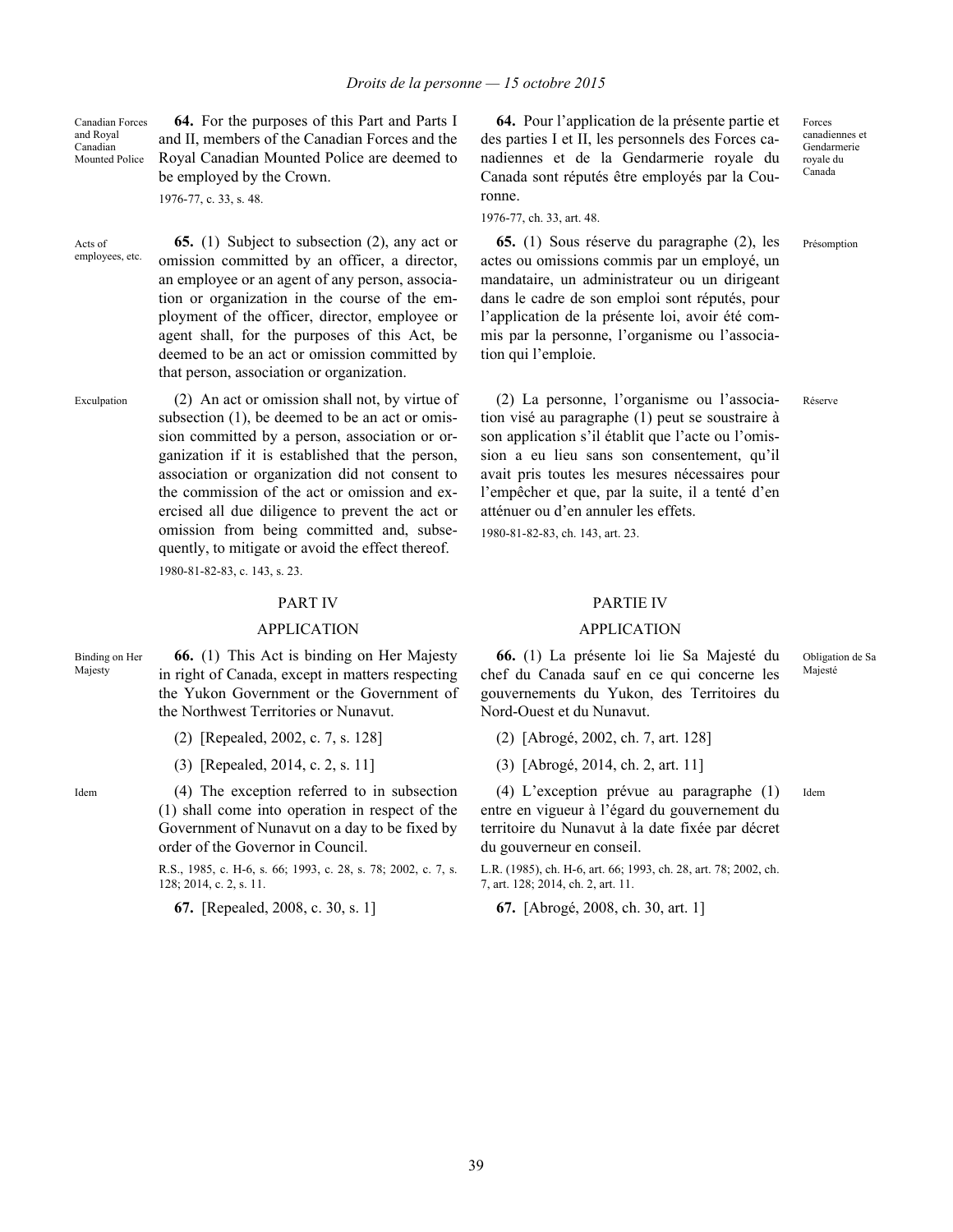<span id="page-44-0"></span>Transitional **68.** Every Tribunal appointed prior to the coming into force of this Act shall continue to act as though this Part had not come into force.

Definition of "commencement day"

Tribunal

force. Members cease (2) Subject to subsections (3), (4) and (5), the

**33.** (1) In this section, "commencement day" means the day on which this section comes into

to hold office members of the Human Rights Tribunal Panel cease to hold office on the commencement day.

Continuing jurisdiction of Human Rights Tribunal (3) The members of any Human Rights Tribunal appointed under the *Canadian Human Rights Act* before the commencement day have jurisdiction with respect to any inquiry into the complaint in respect of which the Human Rights Tribunal was appointed.

Continuing jurisdiction of Review Tribunal (4) The members of any Review Tribunal constituted under the *Canadian Human Rights Act* before the commencement day have jurisdiction with respect to any appeal against a decision or order of a Human Rights Tribunal.

Continuing jurisdiction of Employment Equity Review (5) The members of any Employment Equity Review Tribunal established under section 28 or 39 of the *Employment Equity Act* before the commencement day have jurisdiction over any matter in respect of which the Tribunal was established.

Supervision by Chairperson of Canadian Human Rights Tribunal (6) The Chairperson of the Canadian Human Rights Tribunal has supervision over and direction of the work of any Human Rights Tribunal, Review Tribunal or Employment Equity Review Tribunal referred to in subsection  $(3)$ ,  $(4)$  or  $(5)$ .

Remuneration (7) Each member of a Human Rights Tribunal, Review Tribunal or Employment Equity Review Tribunal referred to in subsection (3), (4) or (5), other than such a member who is appointed as a full-time member of the Canadian Human Rights Tribunal, shall be paid such remuneration as may be fixed by the Governor in Council.

Travel expenses (8) Each member of a Human Rights Tribunal, Review Tribunal or Employment Equity Review Tribunal referred to in subsection  $(3)$ ,  $(4)$  or  $(5)$  is entitled to be paid travel and living expenses incurred in carrying out duties as a member of that Tribunal while absent from their place of residence, but the expenses must not exceed the maximum limits authorized by Treasury Board directive for employees of the Government of Canada.

— 1998, c. 9, ss. 33, 34 — 1998, ch. 9, art. 33 et 34

Commission employees serving the Human Rights Tribunal Panel

**34.** (1) This Act does not affect the status of an employee who, immediately before the coming into force of this subsection, occupied a position in the Canadian Human Rights Commission and performed services on a full-time basis for the Human Rights

# **RELATED PROVISIONS DISPOSITIONS CONNEXES**

### — R.S., 1985, c. 31 (1st Supp.), s. 68 — L.R. (1985), ch. 31 (1<sup>er</sup> suppl.), art. 68

**68.** Les dispositions de la présente partie n'ont aucun effet sur les tribunaux constitués avant l'entrée en vigueur de la présente loi.

— 1998, c. 9, ss. 33, 34 — 1998, ch. 9, art. 33 et 34

**33.** (1) Pour l'application du présent article, «entrée en vigueur» s'entend de l'entrée en vigueur de celui-ci.

(2) Sous réserve des paragraphes (3), (4) et (5), le mandat des membres du Comité du tribunal des droits de la personne prend fin à la date d'entrée en vigueur.

(3) Les membres du tribunal des droits de la personne constitué en vertu de la *Loi canadienne sur les droits de la personne* avant la date d'entrée en vigueur conservent leurs pouvoirs à l'égard de la plainte qu'ils ont été chargés d'examiner.

(4) Les membres du tribunal d'appel constitué en vertu de la *Loi canadienne sur les droits de la personne* avant la date d'entrée en vigueur conservent leurs pouvoirs à l'égard de l'appel dont ils sont saisis.

(5) Les membres du tribunal constitué en vertu de l'article 28 ou 39 de la *Loi sur l'équité en matière d'emploi* avant la date d'entrée en vigueur conservent leurs pouvoirs à l'égard de l'affaire dont ils ont été saisis en vertu de cette loi.

(6) Dans l'exercice des pouvoirs prévus aux paragraphes (3), (4) et (5), les membres agissent sous l'autorité du président du Tribunal canadien des droits de la personne.

(7) Les membres reçoivent, pour l'exercice des pouvoirs prévus aux paragraphes (3), (4) et (5), la rémunération fixée par le gouverneur en conseil, sauf s'ils sont nommés membres à temps plein du tribunal.

(8) Les membres ont droit aux frais de déplacement et de subsistance entraînés par l'accomplissement, hors du lieu de leur résidence habituelle, des fonctions qui leur sont confiées en application de la présente loi, sous réserve des montants maximaux que les instructions du Conseil du Trésor fixent en semblable matière pour les fonctionnaires du gouvernement du Canada.

**34.** (1) La présente loi ne change rien à la situation des fonctionnaires qui, à la date d'entrée en vigueur du présent paragraphe, occupaient un poste au sein de la Commission canadienne des droits de la personne dont les fonctions étaient rattachées au Co-

40

Disposition transitoire

Définition de «entrée en vigueur »

Cessation des fonctions des membres

Maintien des pouvoirs

Tribunal d'appel

Maintien des pouvoirs

Autorité du président

Rémunération

Frais de déplacement

Postes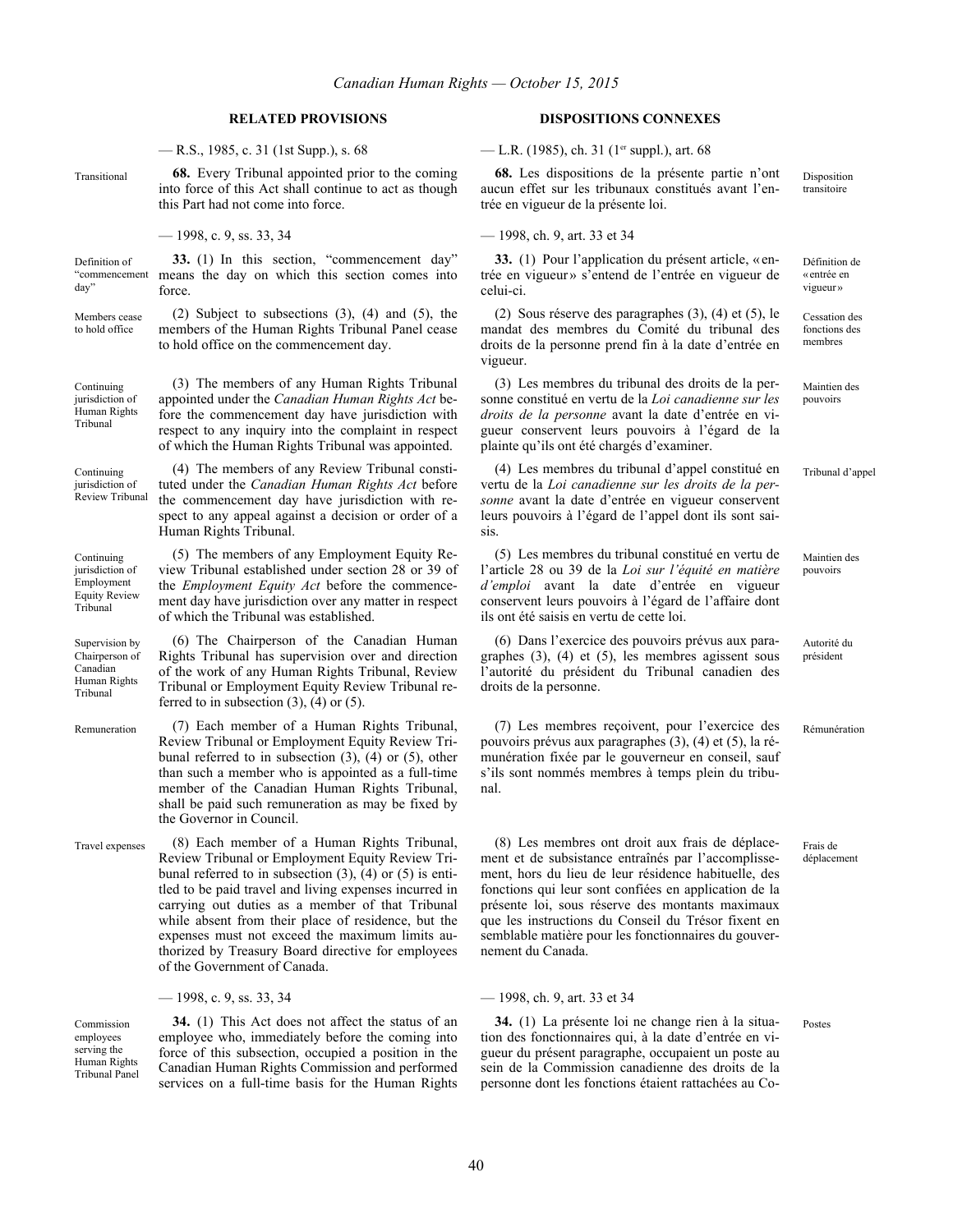Tribunal Panel, except that the employee shall, on the coming into force of this subsection, occupy that position in the Canadian Human Rights Tribunal.

Definition of "employee" (2) In this section, "employee" has the same meaning as in subsection 2(1) of the *Public Service Employment Act*.

 $-2008$ , c. 30, s. 1.1  $-2008$ , ch. 30, art. 1.1

Aboriginal rights

Regard to legal traditions and customary laws

**1.1** For greater certainty, the repeal of section 67 of the *Canadian Human Rights Act* shall not be construed so as to abrogate or derogate from the protection provided for existing aboriginal or treaty rights of the aboriginal peoples of Canada by the recognition and affirmation of those rights in section 35 of the *Constitution Act*, 1982.

**1.2** In relation to a complaint made under the *Canadian Human Rights Act* against a First Nation government, including a band council, tribal council or governing authority operating or administering programs and services under the *Indian Act*, this Act shall be interpreted and applied in a manner that gives due regard to First Nations legal traditions and customary laws, particularly the balancing of individual rights and interests against collective rights and interests, to the extent that they are consistent with the principle of gender equality.

Comprehensive review

**2.** (1) Within five years after the day on which this Act receives royal assent, a comprehensive review of the effects of the repeal of section 67 of the *Canadian Human Rights Act* shall be jointly undertaken by the Government of Canada and any organizations identified by the Minister of Indian Affairs and Northern Development as being, in the aggregate, representative of the interests of First Nations peoples throughout Canada.

Report (2) A report on the review referred to in subsection (1) shall be submitted to both Houses of Parliament within one year after the day on which the review is undertaken under that subsection.

Grace period **3.** Despite section 1, an act or omission by any First Nation government, including a band council, tribal council or governing authority operating or administering programs or services under the *Indian Act*, that was made in the exercise of powers or the performance of duties and functions conferred or imposed by or under that Act shall not constitute the basis for a complaint under Part III of the *Canadian Human Rights Act* if it occurs within 36 months after the day on which this Act receives royal assent.

mité du tribunal des droits de la personne à la différence près que, à compter de cette date, ils l'occupent au Tribunal canadien des droits de la personne.

(2) Pour l'application du présent article, «fonctionnaire» s'entend au sens du paragraphe 2(1) de la *Loi sur l'emploi dans la fonction publique*.

**1.1** Il est entendu que l'abrogation de l'article 67 de la *Loi canadienne sur les droits de la personne* ne porte pas atteinte à la protection des droits existants — ancestraux ou issus de traités — des peuples autochtones du Canada découlant de leur reconnaissance et de leur confirmation au titre de l'article 35 de la *Loi constitutionnelle* de 1982.

 $-2008$ , c. 30, s. 1.2  $-2008$ , ch. 30, art. 1.2

**1.2** Dans le cas d'une plainte déposée au titre de la *Loi canadienne sur les droits de la personne* à l'encontre du gouvernement d'une première nation, y compris un conseil de bande, un conseil tribal ou une autorité gouvernementale qui offre ou administre des programmes et des services sous le régime de la *Loi sur les Indiens*, la présente loi doit être interprétée et appliquée de manière à tenir compte des traditions juridiques et des règles de droit coutumier des Premières Nations et, en particulier, de l'équilibre entre les droits et intérêts individuels et les droits et intérêts collectifs, dans la mesure où ces traditions et règles sont compatibles avec le principe de l'égalité entre les sexes.

 $-2008$ , c. 30, s. 2  $-2008$ , ch. 30, art. 2

**2.** (1) Dans les cinq ans qui suivent la date de sanction de la présente loi, un examen approfondi des effets de l'abrogation de l'article 67 de la *Loi canadienne sur les droits de la personne* est entrepris conjointement par le gouvernement du Canada et les organismes que le ministre des Affaires indiennes et du Nord canadien désigne comme représentant, collectivement, les intérêts des peuples des Premières Nations de l'ensemble du Canada.

(2) Un rapport sur l'examen visé au paragraphe (1) est présenté aux deux chambres du Parlement dans l'année qui suit le début de cet examen.

 $-2008$ , c. 30, s. 3  $-2008$ , ch. 30, art. 3

**3.** Malgré l'article 1, les actes ou omissions du gouvernement d'une première nation — y compris un conseil de bande, un conseil tribal ou une autorité gouvernementale qui offre ou administre des programmes ou des services sous le régime de la *Loi sur les Indiens* — qui sont accomplis dans l'exercice des attributions prévues par cette loi ou sous son régime ne peuvent servir de fondement à une plainte déposée au titre de la partie III de la *Loi canadienne sur les droits de la personne* s'ils sont accomplis

Définition de «fonctionnaire»

Droits des autochtones

Prise en compte des traditions juridiques et des règles de droit coutumier

Examen approfondi

Délai de grâce

Rapport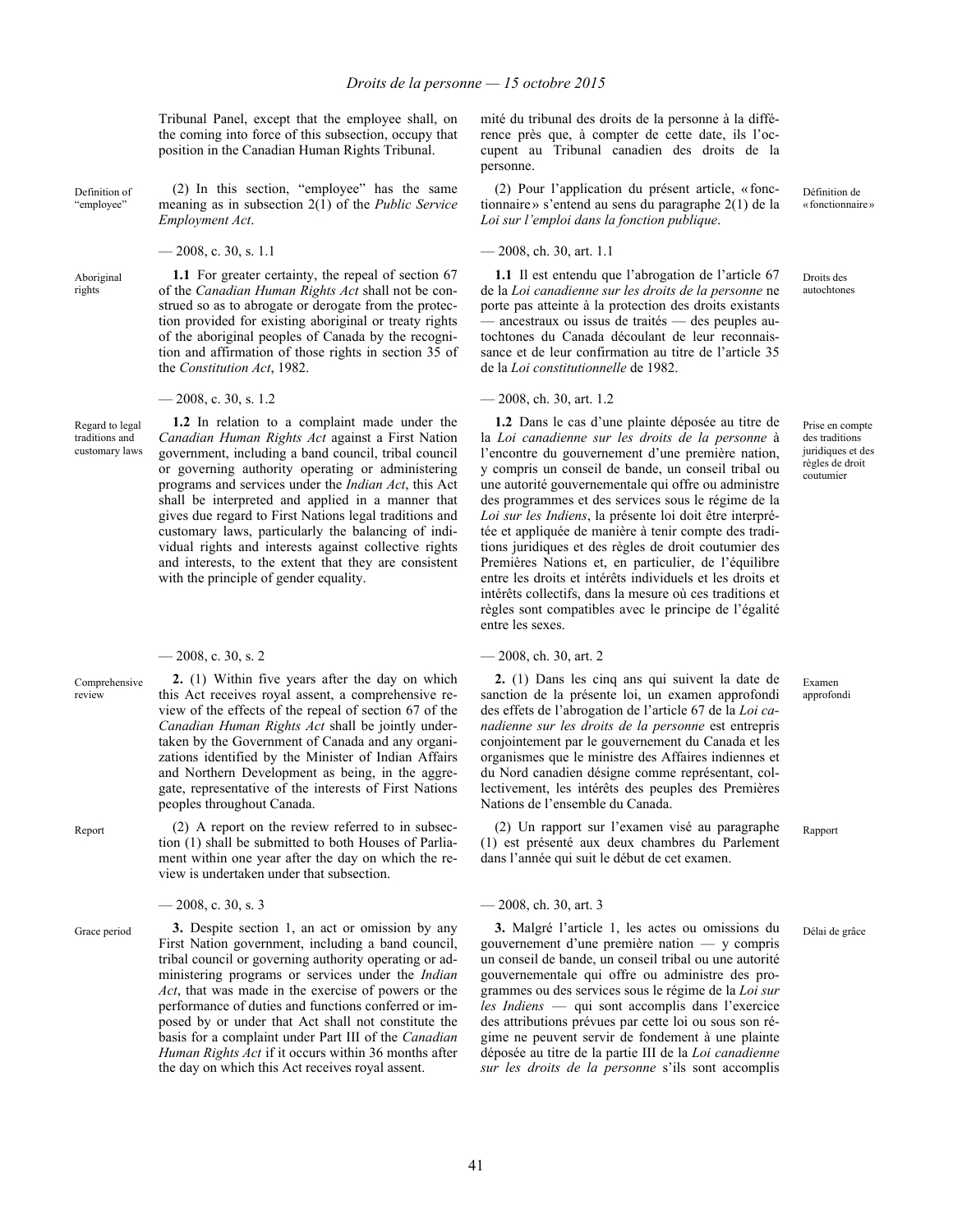Study to be undertaken

**4.** The Government of Canada, together with the appropriate organizations representing the First Nations peoples of Canada, shall, within the period referred to in section 3, undertake a study to identify the extent of the preparation, capacity and fiscal and human resources that will be required in order for First Nations communities and organizations to comply with the *Canadian Human Rights Act*. The Government of Canada shall report to both Houses of Parliament on the findings of that study before the expiration of the period referred to in section 3.

Interpretation **395.** Unless the context otherwise requires, words and expressions used in sections 396 and 397 have the same meaning as in the *Public Sector Equitable Compensation Act*.

**Complaints** before Canadian Human Rights Commission

**396.** (1) The following complaints with respect to employees that are before the Canadian Human Rights Commission on the day on which this Act receives royal assent, or that are filed with that Commission during the period beginning on that day and ending on the day on which section 399 comes into force, shall, despite section 44 of the *Canadian Human Rights Act*, without delay, be referred by the Commission to the Board:

(*a*) complaints based on section 7 or 10 of the *Canadian Human Rights Act*, if the complaint is in respect of the employer establishing or maintaining differences in wages between male and female employees; and

(*b*) complaints based on section 11 of the *Canadian Human Rights Act*.

Application of this section (2) The complaints referred to in subsection (1) shall be dealt with by the Board as required by this section.

Powers of Board (3) The Board has, in relation to a complaint referred to it, in addition to the powers conferred on it under the *Public Service Labour Relations Act*, the power to interpret and apply sections 7, 10 and 11 of the *Canadian Human Rights Act*, and the *Equal Wages Guidelines, 1986*, in respect of employees, even after the coming into force of section 399.

Summary examination (4) The Board shall review the complaint in a summary way and shall refer it to the employer that is the subject of the complaint, or to the employer that is the subject of the complaint and the bargaining agent of the employees who filed the complaint, as the Board considers appropriate, unless it appears to the Board that the complaint is trivial, frivolous or vexatious or was made in bad faith.

dans les trente-six mois suivant la date de sanction de la présente loi.

### $-2008$ , c. 30, s. 4  $-2008$ , ch. 30, art. 4

**4.** Le gouvernement du Canada, de concert avec les organismes compétents représentant les peuples des Premières Nations du Canada, entreprend au cours de la période visée à l'article 3 une étude visant à définir l'ampleur des préparatifs, des capacités et des ressources fiscales et humaines nécessaires pour que les collectivités et les organismes des Premières Nations se conforment à la *Loi canadienne sur les droits de la personne*. Le gouvernement du Canada présente un rapport des conclusions de l'étude aux deux chambres du Parlement avant la fin de cette période.

### $-2009$ , c. 2, s. 395  $-2009$ , ch. 2, art. 395

**395.** Sauf indication contraire du contexte, les termes des articles 396 et 397 s'entendent au sens de la *Loi sur l'équité dans la rémunération du secteur public*.

**396.** (1) Les plaintes ci-après qui concernent des employés et dont la Commission canadienne des droits de la personne est saisie à la date de sanction de la présente loi, ou qui ont été déposées devant elle pendant la période commençant à cette date et se terminant à la date d'entrée en vigueur de l'article 399, sont, malgré l'article 44 de la *Loi canadienne sur les droits de la personne*, renvoyées sans délai par la Commission canadienne des droits de la personne devant la Commission :

*a*) les plaintes fondées sur les articles 7 ou 10 de cette loi, dans le cas où celles-ci portent sur la disparité salariale entre les hommes et les femmes instaurée ou pratiquée par l'employeur;

*b*) les plaintes fondées sur l'article 11 de la même loi.

(2) La Commission statue sur les plaintes conformément au présent article.

(3) La Commission dispose, pour statuer sur les plaintes, en plus des pouvoirs que lui confère la *Loi sur les relations de travail dans la fonction publique*, du pouvoir d'interpréter et d'appliquer les articles 7, 10 et 11 de la *Loi canadienne sur les droits de la personne* et l'*Ordonnance de 1986 sur la parité salariale*, même après l'entrée en vigueur de l'article 399.

(4) La Commission procède à un examen sommaire de la plainte et la renvoie à l'employeur qui en fait l'objet ou à celui-ci et à l'agent négociateur des employés qui l'ont déposée, selon ce qu'elle estime indiqué, à moins qu'elle ne l'estime irrecevable pour le motif qu'elle est futile ou vexatoire ou entachée de mauvaise foi.

Étude à entreprendre

Plaintes devant la Commission canadienne des droits de la personne

Terminologie

Application du présent article

Pouvoirs de la Commission

Examen sommaire

 $-2009$ , c. 2, s. 396  $-2009$ , ch. 2, art. 396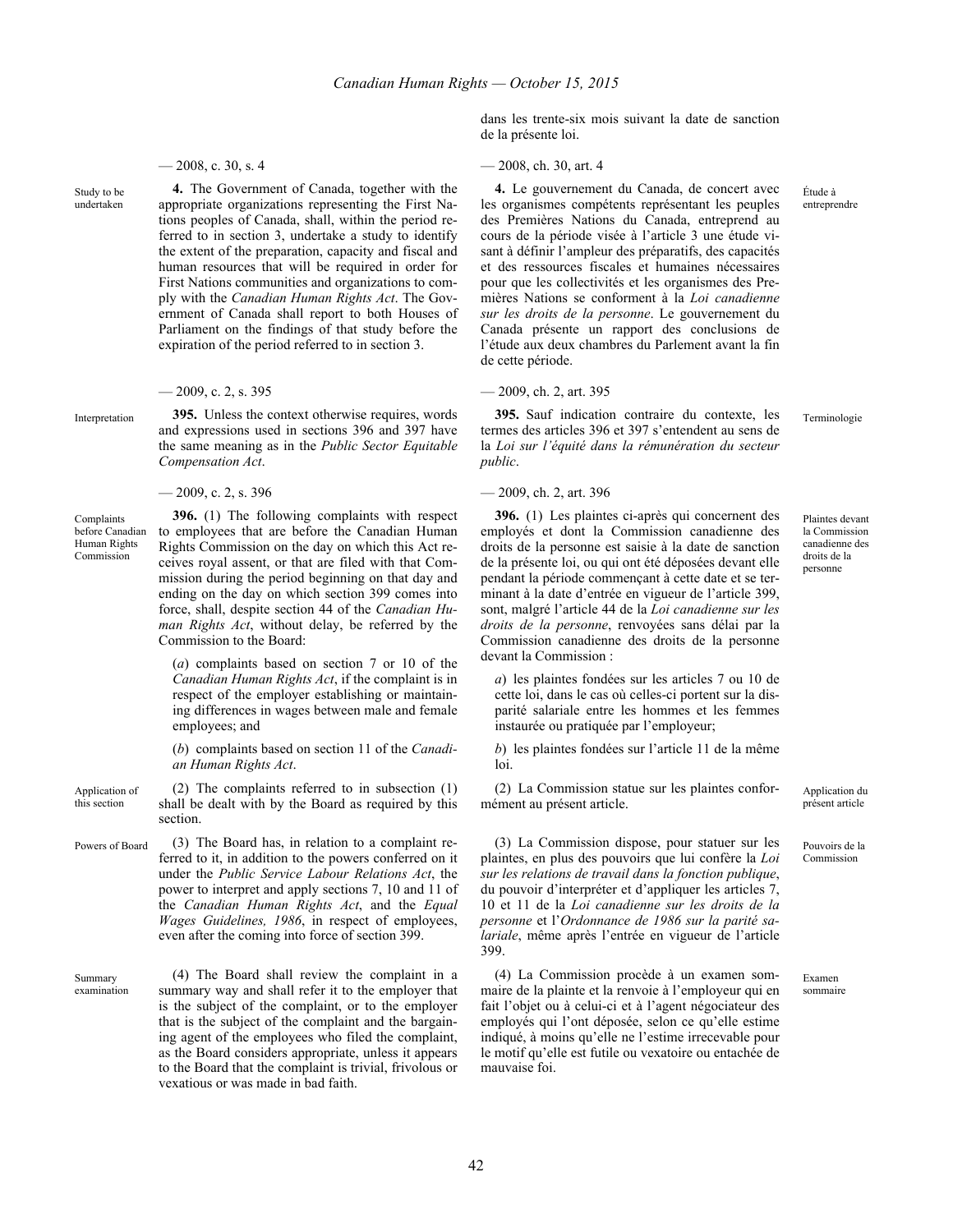### *Droits de la personne — 15 octobre 2015*

- Power to assist (5) If the Board refers a complaint under subsection (4) to an employer, or to an employer and a bargaining agent, it may assist them in resolving any matters relating to the complaint by any means that it considers appropriate.
- Hearing (6) If the employer, or the employer and the bargaining agent, as the case may be, do not resolve the matters relating to the complaint within 180 days after the complaint is referred to them, or any longer period or periods that may be authorized by the Board, the Board shall schedule a hearing.
- Procedure (7) The Board shall determine its own procedure but shall give full opportunity to the employer, or the employer and the bargaining agent, as the case may be, to present evidence and make submissions to it.
- Decision (8) The Board shall make a decision in writing in respect of the complaint and send a copy of its decision with the reasons for it to the employer, or the employer and the bargaining agent, as the case may be.
- Restriction (9) The Board has, in relation to complaints referred to in this section, the power to make any order that a member or panel may make under section 53 of the *Canadian Human Rights Act*, except that no monetary remedy may be granted by the Board in respect of the complaint other than a lump sum payment, and the payment may be only in respect of a period that ends on or before the day on which section 394 comes into force.

**Complaints** before Canadian Human Rights Tribunal

**397.** (1) Subject to subsections (2) and (3), the Canadian Human Rights Tribunal shall inquire into the following complaints with respect to employees that are before it on the day on which this Act receives royal assent:

(*a*) complaints based on section 7 or 10 of the *Canadian Human Rights Act*, if the complaint is in respect of the employer establishing or maintaining differences in wages between male and female employees; and

(*b*) complaints based on section 11 of the *Canadian Human Rights Act*. (2) If section 399 is in force when the Canadian

Powers of Tribunal

Human Rights Tribunal inquires into a complaint referred to in subsection (1), (*a*) complaints referred to in paragraph  $(1)(a)$ 

shall be dealt with as if sections 7 and 10 of the *Canadian Human Rights Act* still applied to those employees; and

(*b*) complaints referred to in paragraph  $(1)(b)$ shall be dealt with as if section 11 of the *Canadian Human Rights Act* and the *Equal Wage Guidelines, 1986* still applied to those employees.

Limitation (3) No monetary remedy may be granted by the Canadian Human Rights Tribunal in respect of a complaint referred to in subsection (1) other than a

(5) La Commission peut aider l'employeur ou l'employeur et l'agent négociateur, selon le cas, à qui elle a renvoyé la plainte au titre du paragraphe (4) à régler les questions en litige de la façon qu'elle juge indiquée.

(6) Si l'employeur ou l'employeur et l'agent négociateur, selon le cas, ne règlent pas les questions en litige dans les cent quatre-vingts jours suivant la date à laquelle la plainte leur a été renvoyée ou dans le délai supérieur précisé par la Commission, celle-ci fixe une date pour l'audition de la plainte.

(7) La Commission établit sa propre procédure; elle est toutefois tenue de donner à l'employeur ou à l'employeur et à l'agent négociateur, selon le cas, toute possibilité de lui présenter des éléments de preuve et leurs arguments.

(8) La Commission rend une décision écrite et motivée sur la plainte et en envoie copie à l'employeur ou à l'employeur et à l'agent négociateur, selon le cas, et aux employés.

(9) La Commission peut, à l'égard des plaintes visées au présent article, rendre toute ordonnance que le membre instructeur est habilité à rendre au titre de l'article 53 de la *Loi canadienne sur les droits de la personne* mais elle ne peut accorder de réparation pécuniaire que sous la forme d'une somme forfaitaire et que pour une période antérieure à l'entrée en vigueur de l'article 394.

 $-2009$ , c. 2, s. 397  $-2009$ , ch. 2, art. 397

**397.** (1) Sous réserve des paragraphes (2) et (3), le Tribunal canadien des droits de la personne instruit les plaintes ci-après qui concernent des employés et dont il est saisi à la date de sanction de la présente loi :

*a*) les plaintes fondées sur les articles 7 ou 10 de la *Loi canadienne sur les droits de la personne*, dans le cas où celles-ci portent sur la disparité salariale entre les hommes et les femmes instaurée ou pratiquée par l'employeur;

*b*) les plaintes fondées sur l'article 11 de cette loi.

(2) Si l'article 399 est en vigueur au moment de l'instruction :

Pouvoirs du Tribunal

Plaintes devant le Tribunal canadien des droits de la personne

Assistance

Audition

Procédure

Décision de la Commission

Réserve

*a*) il est statué sur les plaintes visées à l'alinéa (1)*a*) comme si les articles 7 et 10 de la *Loi canadienne sur les droits de la personne* s'appliquaient toujours aux employés;

*b*) il est statué sur les plaintes visées à l'alinéa (1)*b*) comme si l'article 11 de cette loi et l'*Ordonnance de 1986 sur la parité salariale* s'appliquaient toujours aux employés.

(3) Le Tribunal canadien des droits de la personne ne peut accorder de réparation pécuniaire à l'égard des plaintes visées au paragraphe (1) que

Réserve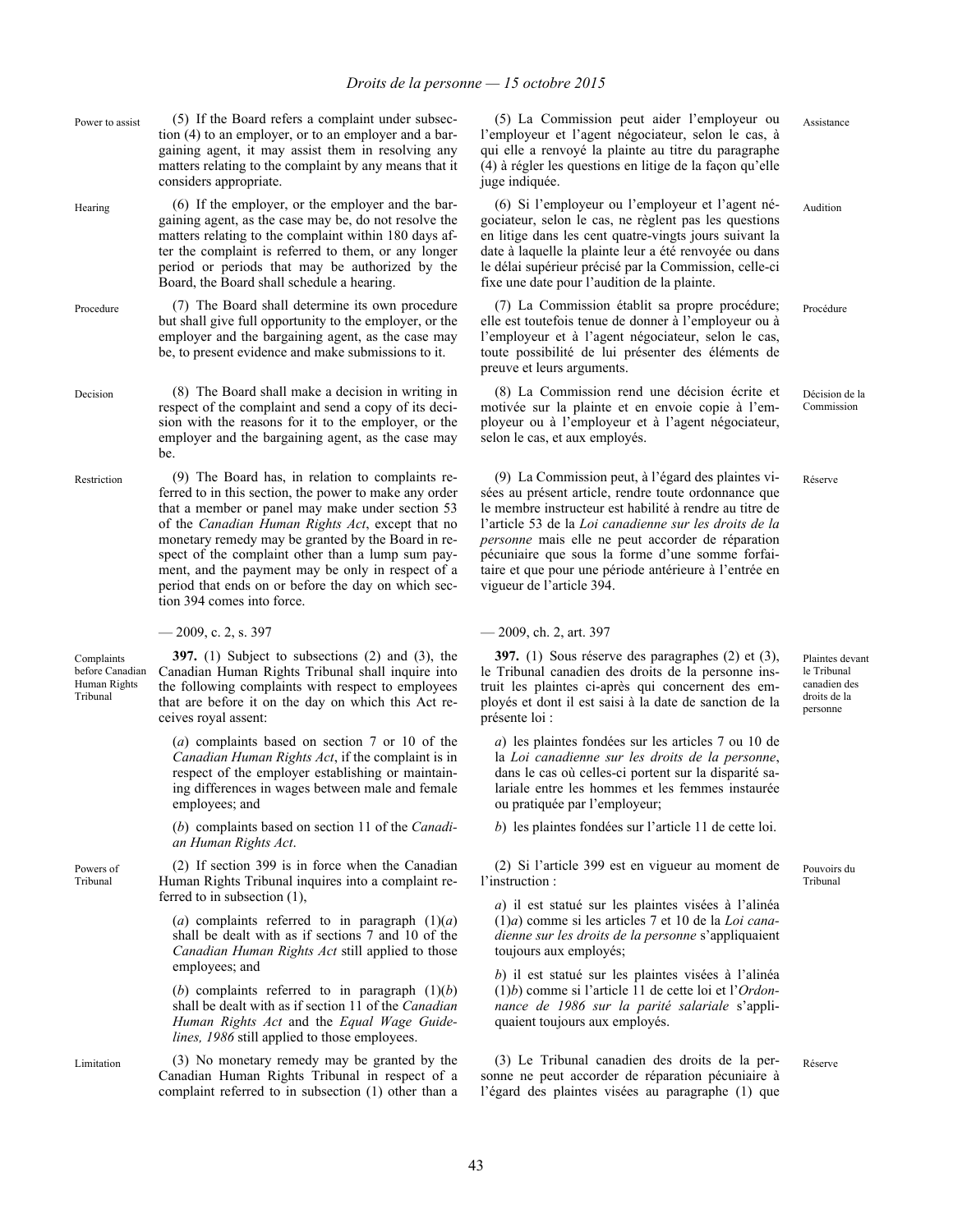lump sum payment, and the payment may only be in respect of a period that ends on or before the day on which section 394 comes into force.

— 2012, c. 1, par. 165(*a*) — 2012, ch. 1, al. 165*a*)

Pardons in effect — references in other legislation

**165.** A reference to a record suspension in the following provisions, as enacted by this Part, is deemed also to be a reference to a pardon that is granted or issued under the *Criminal Records Act*:

(*a*) the definition "conviction for an offence for which a pardon has been granted or in respect of which a record suspension has been ordered" in section 25 of the *Canadian Human Rights Act*;

Complaints **341.** The provisions of the *Canadian Human Rights Act*, as that Act read immediately before the day on which section 340 comes into force, continue to apply in respect of every complaint filed with or initiated by the Canadian Human Rights Commission before that day.

sous la forme d'une somme forfaitaire et que pour une période antérieure à l'entrée en vigueur de l'article 394.

**165.** Dans les dispositions ci-après, édictées par la présente partie, la mention de la suspension du casier vaut aussi mention de la réhabilitation octroyée ou délivrée en vertu de la *Loi sur le casier judiciaire* :

*a*) la définition de «état de personne graciée» à l'article 25 de la *Loi canadienne sur les droits de la personne*;

# $-2013$ , c. 40, s. 341  $-2013$ , ch. 40, art. 341

**341.** Les dispositions de la *Loi canadienne sur les droits de la personne*, dans sa version antérieure à la date d'entrée en vigueur de l'article 340, continuent de s'appliquer à toute plainte déposée devant la Commission canadienne des droits de la personne avant cette date ou dont celle-ci a pris l'initiative avant cette date. Plainte

Mention : autres

lois